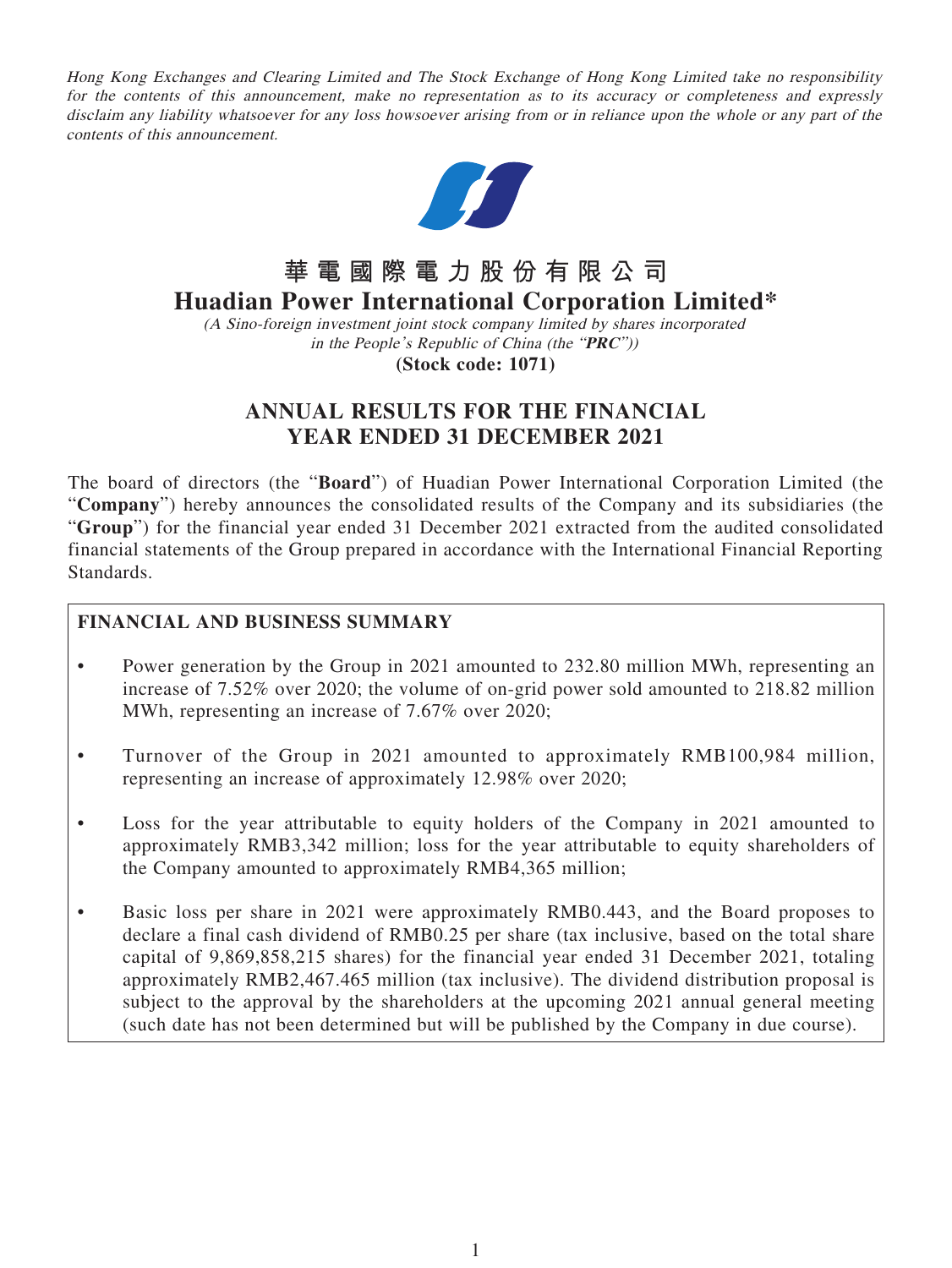## **DIVIDENDS**

Pursuant to a resolution passed at the twenty-fourth meeting of the ninth session of the Board, the Board proposes to declare a final cash dividend of RMB0.25 per share (tax inclusive, based on the total share capital of 9,869,858,215 shares) for the financial year ended 31 December 2021, totaling approximately RMB2,467.465 million (tax inclusive). The dividend distribution proposal is subject to approval by the shareholders at the upcoming 2021 annual general meeting. The notice of the 2021 annual general meeting of the Company, containing details of the period of the closure and procedures of the register of members, will be published and despatched to shareholders of the Company in due course.

If the above proposal for dividend distribution is considered and approved at the upcoming 2021 annual general meeting, the Company expects to distribute such cash dividends on or before 26 August 2022.

## **THE GROUP'S MAJOR EXISTING ASSETS**

The Group is one of the largest comprehensive energy companies in the PRC, primarily engaged in the construction and operation of power plants, including large-scale efficient coal - or gas-fired generating units and various hydropower projects. The Group's power generating assets are located in 12 provinces, autonomous regions and municipalities across the PRC at the prime location, mainly in the electricity and heat load centres or regions with abundant coal resources.

As of the date of this announcement, the Group had a total of 42 controlled power plants which have commenced operations involving a total of approximately 53,355.55 MW controlled installed capacity, primarily including approximately 42,360 MW attributable to coal-fired generating units, approximately 8,589.05 MW attributable to gas-fired generating units and approximately 2,403 MW attributable to hydropower generating units. The details are as follows: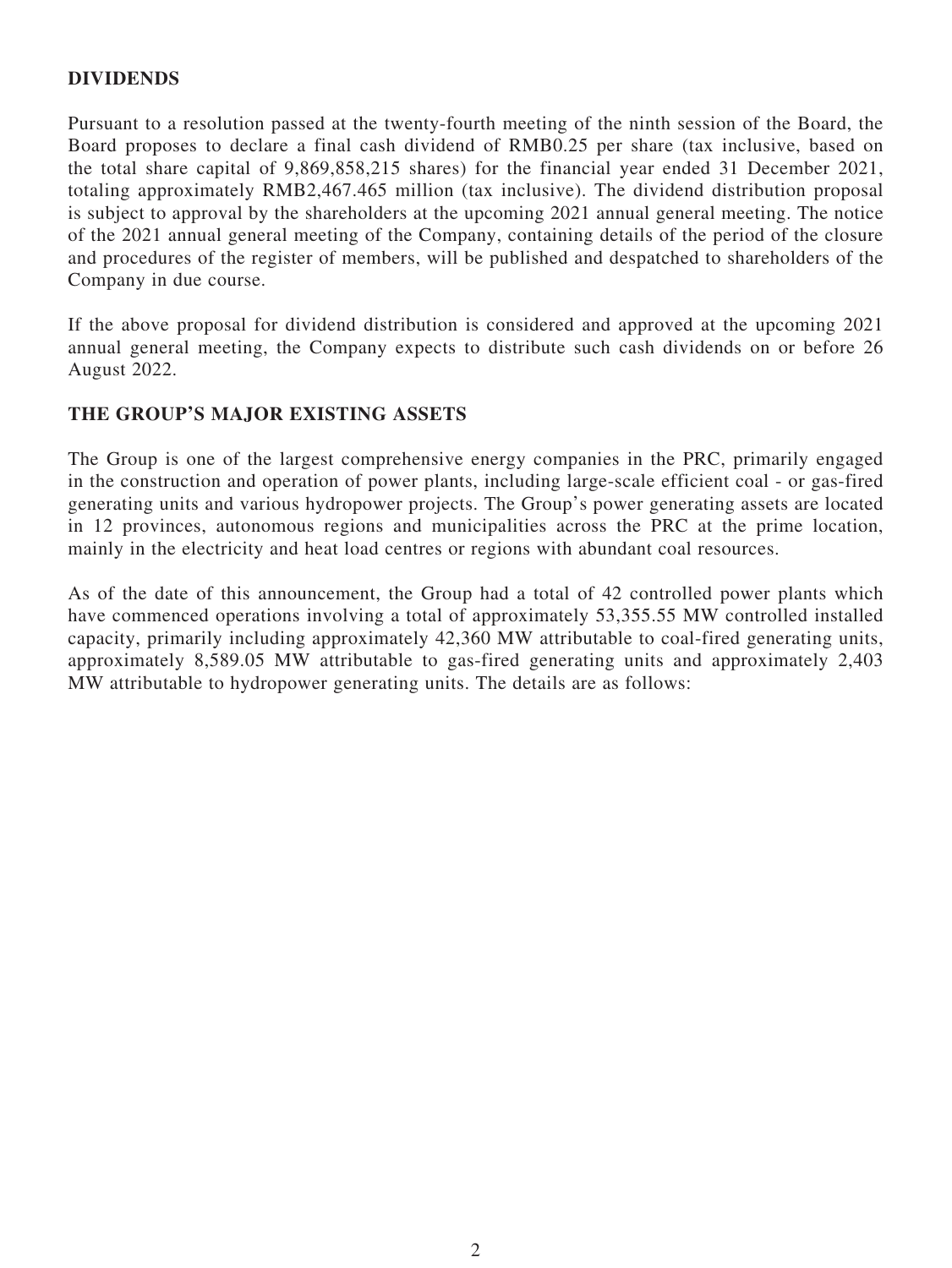| Category   |                | Name of power plant/company                                             | <b>Installed</b><br>capacity<br>(MW) | Equity<br>interest held<br>by the<br>Company | Generating<br>units                       |
|------------|----------------|-------------------------------------------------------------------------|--------------------------------------|----------------------------------------------|-------------------------------------------|
|            | 1              | Zouxian Plant                                                           | 2,575                                | 100%                                         | 1 x 635 MW<br>$+1$ x 600 MW<br>$+4x335MW$ |
|            | $\overline{2}$ | Shiliquan Plant                                                         | 2,120                                | 100%                                         | 2 x 660 MW<br>$+2x330MW$<br>$+1$ x 140 MW |
|            | 3              | Laicheng Plant                                                          | 1,200                                | 100%                                         | 4 x 300 MW                                |
|            | 4              | Shuozhou Thermal Power Branch Company                                   | 700                                  | 100%                                         | 2 x 350 MW                                |
|            | 5              | Fengjie Plant                                                           | 1,200                                | 100%                                         | 2 x 600 MW                                |
| Coal-fired | 6              | Huadian Zouxian Power Generation<br>Company Limited ("Zouxian Company") | 2,000                                | 69%                                          | 2 x 1,000 MW                              |
|            | 7              | Huadian Laizhou Power Generation<br>Company Limited ("Laizhou Company") | 4,000                                | 75%                                          | 4 x 1,000 MW                              |
|            | 8              | Huadian Weifang Power Generation<br>Company Limited ("Weifang Company") | 2,000                                | 64.29%                                       | 2 x 670 MW<br>$+2x330MW$                  |
|            | 9              | Huadian Qingdao Power Generation<br>Company Limited ("Qingdao Company") | 1,220                                | 55%                                          | 1 x 320 MW<br>$+3x300MW$                  |
|            | 10             | Huadian Zibo Thermal Power<br>Company Limited ("Zibo Company")          | 950                                  | 100%                                         | 2 x 330 MW<br>$+2x145MW$                  |

# **(1) Details of controlled coal - and gas-fired generating units are as follows:**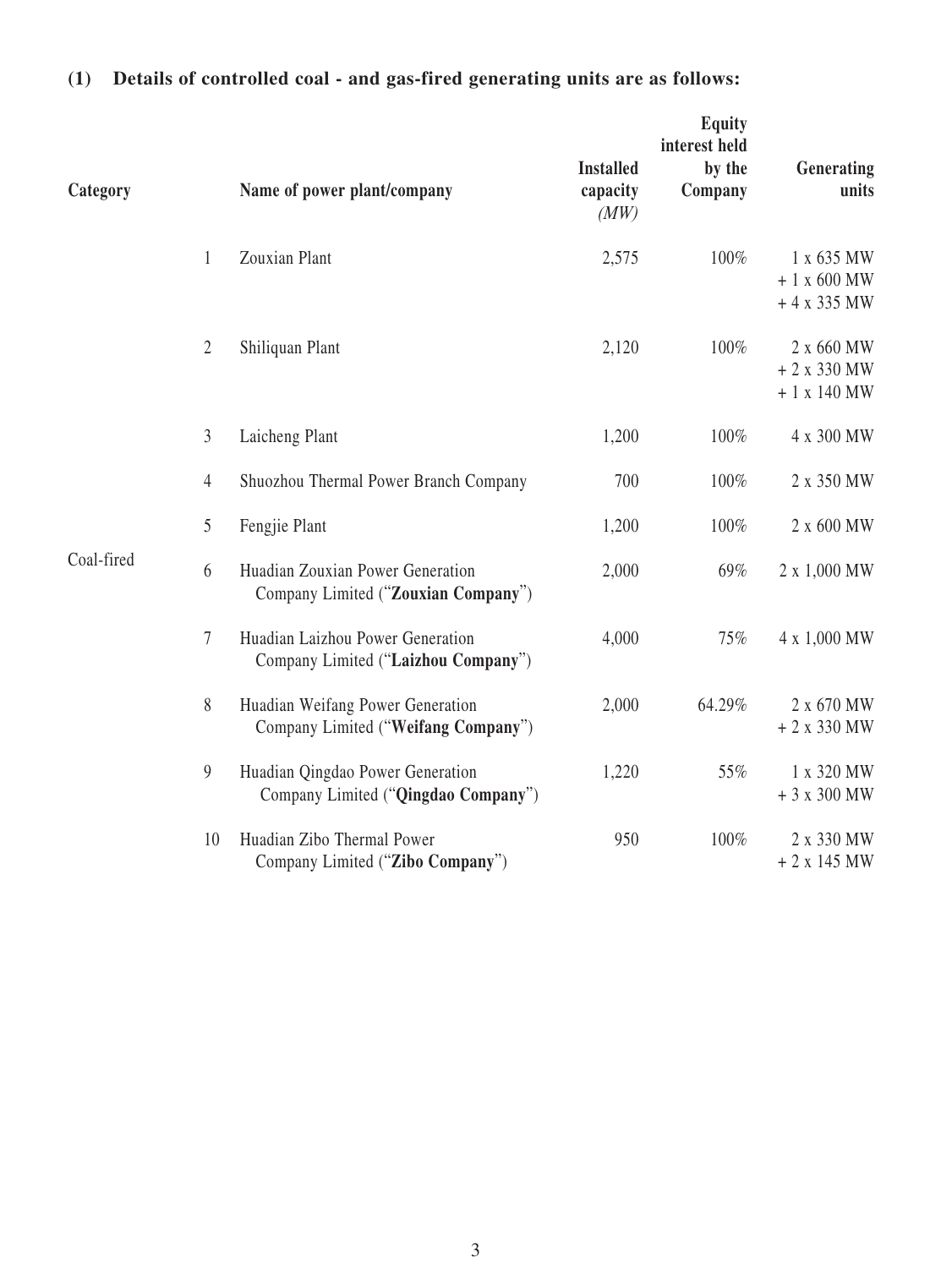| Category   |    | Name of power plant/company                                                    | <b>Installed</b><br>capacity<br>(MW) | Equity<br>interest held<br>by the<br>Company | Generating<br>units                       |
|------------|----|--------------------------------------------------------------------------------|--------------------------------------|----------------------------------------------|-------------------------------------------|
|            | 11 | Huadian Zhangqiu Power Generation<br>Company Limited ("Zhangqiu Company")      | 925                                  | 87.5%                                        | 1 x 335 MW<br>$+1$ x 300 MW<br>$+2x145MW$ |
|            | 12 | Huadian Tengzhou Xinyuan Thermal Power<br>Company Limited ("Tengzhou Company") | 930                                  | 93.26%                                       | 2 x 315 MW<br>$+2x150MW$                  |
| Coal-fired | 13 | Huadian Longkou Power Generation<br>Company Limited ("Longkou Company")        | 880                                  | 100%                                         | 4 x 220 MW                                |
|            | 14 | Sichuan Guang'an Power Generation<br>Company Limited ("Guang'an Company")      | 2,400                                | 80%                                          | 2 x 600 MW<br>$+4$ x 300 MW               |
|            | 15 | Huadian Xinxiang Power Generation<br>Company Limited ("Xinxiang Company")      | 1,320                                | 90%                                          | 2 x 660 MW                                |
|            | 16 | Huadian Luohe Power Generation<br>Company Limited ("Luohe Company")            | 660                                  | 75%                                          | 2 x 330 MW                                |
|            | 17 | Huadian Qudong Power Generation<br>Company Limited ("Qudong Company")          | 660                                  | 90%                                          | 2 x 330 MW                                |
|            | 18 | Anhui Huadian Suzhou Power Generation<br>Company Limited ("Suzhou Company")    | 1,260                                | 98.27%                                       | 2 x 630 MW                                |
|            | 19 | Anhui Huadian Wuhu Power Generation<br>Company Limited ("Wuhu Company")        | 2,320                                | 65%                                          | 1 x 1,000 MW<br>$+2x660$ MW               |
|            | 20 | Anhui Huadian Lu'an Power Generation<br>Company Limited ("Lu'an Company")      | 1,320                                | 95%                                          | 2 x 660 MW                                |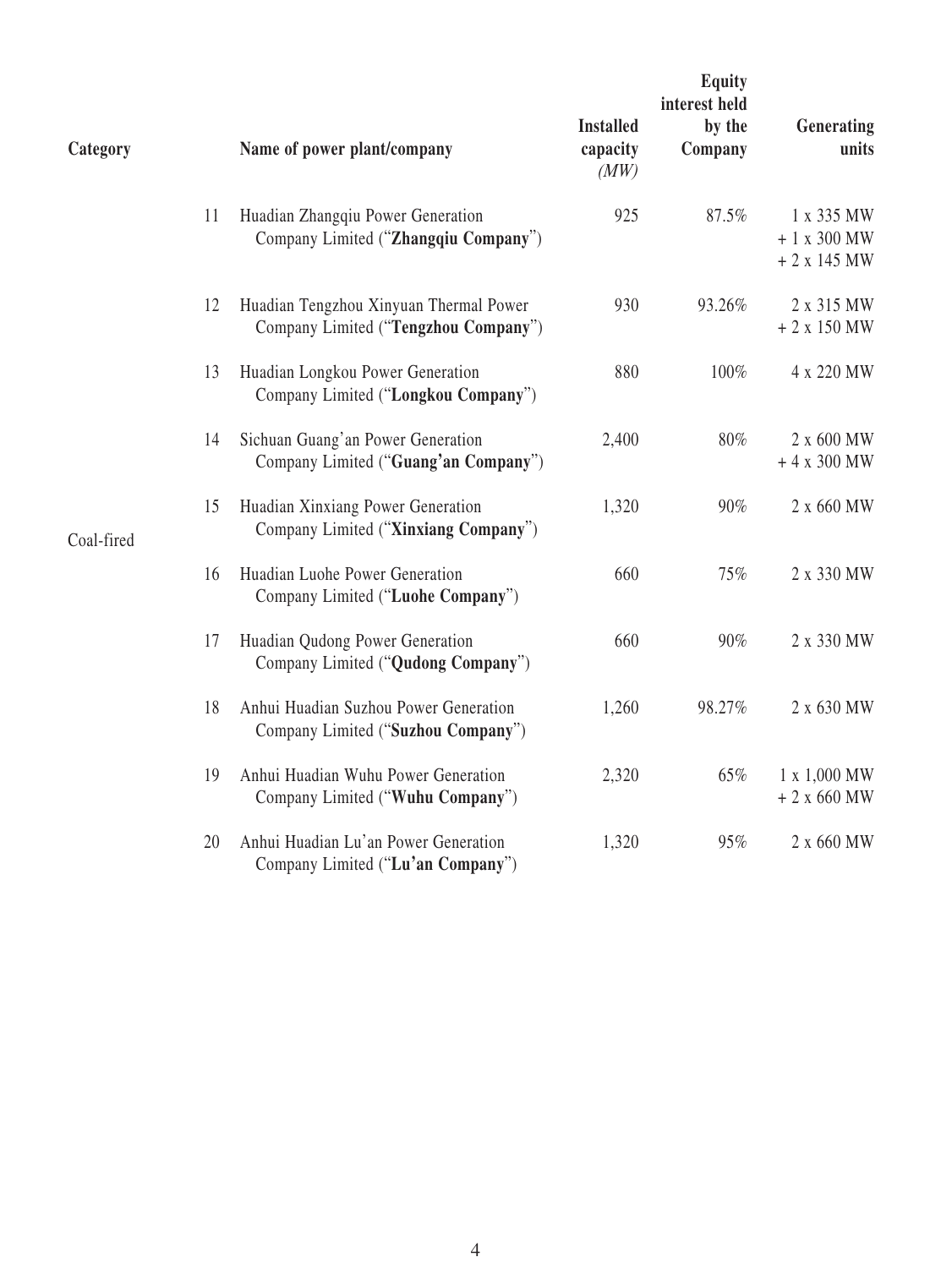| Category   |    | Name of power plant/company                                                                          | <b>Installed</b><br>capacity<br>(MW) | <b>Equity</b><br>interest held<br>by the<br>Company | Generating<br>units                                                                                        |
|------------|----|------------------------------------------------------------------------------------------------------|--------------------------------------|-----------------------------------------------------|------------------------------------------------------------------------------------------------------------|
|            | 21 | Hebei Huadian Shijiazhuang Yuhua<br>Thermal Power Company Limited<br>("Yuhua Company")               | 600                                  | 100%                                                | 2 x 300 MW                                                                                                 |
|            | 22 | Hebei Huadian Shijiazhuang Luhua<br>Thermal Power Company Limited<br>("Luhua Company")               | 660                                  | 90%                                                 | 2 x 330 MW                                                                                                 |
|            | 23 | Shaoguan City Pingshi Electric Power<br>Plant Company Limited (Plant B)<br>("Pingshi Power Company") | 600                                  | 100%                                                | 2 x 300 MW                                                                                                 |
| Coal-fired | 24 | Guangdong Huadian Shaoguan Thermal<br>Power Company Limited<br>("Shaoguan Thermal Power Company")    | 700                                  | 100%                                                | 2 x 350 MW                                                                                                 |
|            | 25 | Huadian Hubei Power Generation<br>Company Limited<br>("Hubei Company") Note 1                        | 6,855.6                              | 82.56%                                              | 2 x 680 MW<br>$+2x660$ MW<br>$+2$ x 640 MW<br>$+6x330MW$<br>$+1$ x 300 MW<br>$+2x185MW$<br>$+2$ x 122.8 MW |
|            | 26 | Hunan Huadian Changsha Power Generation<br>Company Limited ("Changsha Company")                      | 1,200                                | 70%                                                 | 2 x 600 MW                                                                                                 |
|            | 27 | Hunan Huadian Changde Power Generation<br>Company Limited ("Changde Company")                        | 1,320                                | 48.98%                                              | 2 x 660 MW                                                                                                 |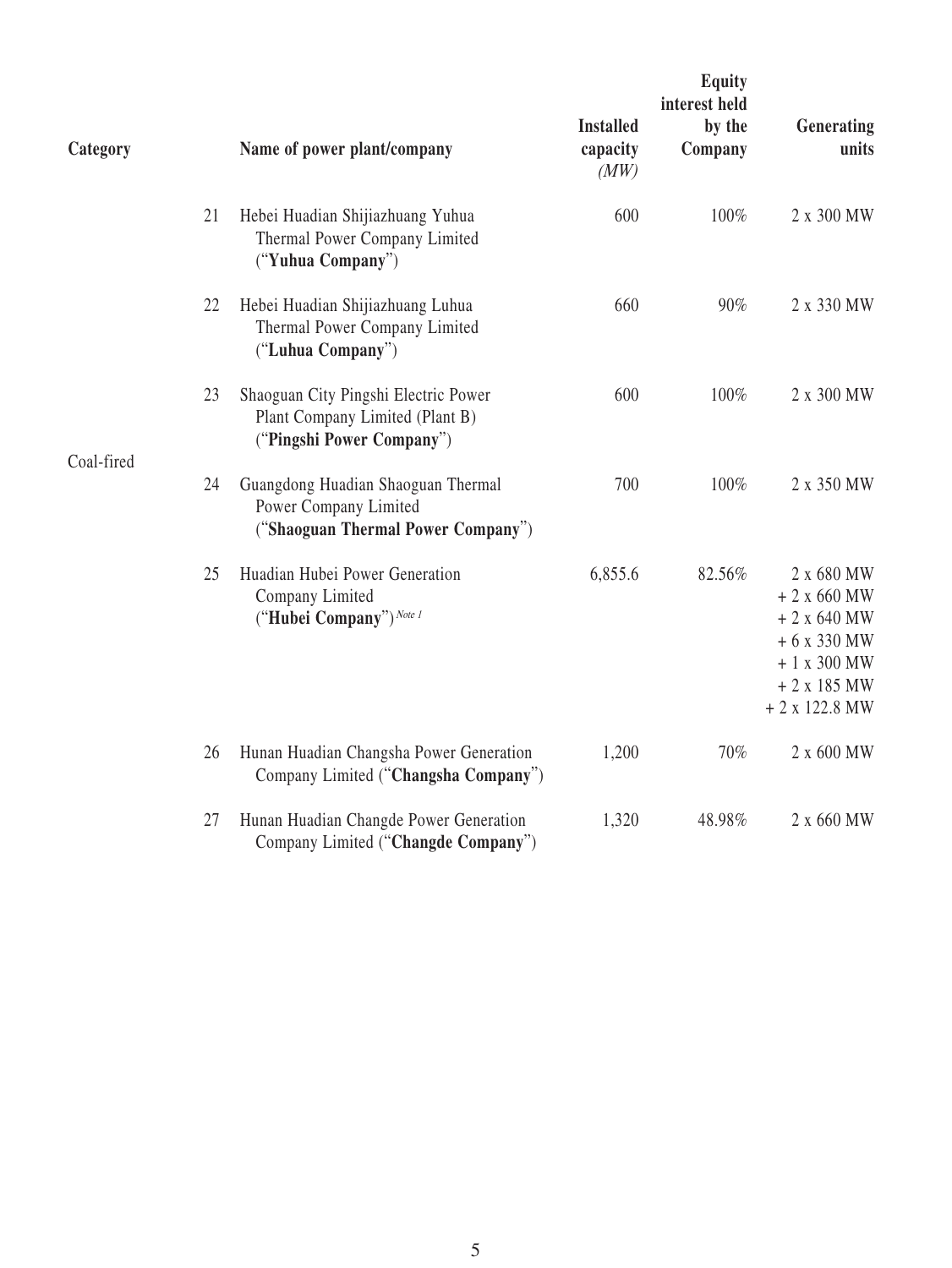| Category  |    | Name of power plant/company                                                                           | <b>Installed</b><br>capacity<br>(MW) | <b>Equity</b><br>interest held<br>by the<br>Company | Generating<br>units                                        |
|-----------|----|-------------------------------------------------------------------------------------------------------|--------------------------------------|-----------------------------------------------------|------------------------------------------------------------|
|           | 28 | Guangdong Huadian Shenzhen Energy Company<br>Limited ("Shenzhen Company")                             | 365                                  | 100%                                                | 1 x 120 MW<br>$+2x82MW$<br>$+1$ x 81 MW                    |
|           | 29 | Hangzhou Huadian Banshan Power<br>Generation Company Limited<br>("Hangzhou Banshan Company")          | 2,415                                | 64%                                                 | 3 x 415 MW<br>$+3x390MW$                                   |
|           | 30 | Hangzhou Huadian Xiasha Thermal Power<br>Company Limited ("Xiasha Company")                           | 246                                  | 56%                                                 | 1 x 88 MW<br>$+2x79MW$                                     |
|           | 31 | Hangzhou Huadian Jiangdong Thermal Power<br>Company Limited ("Jiangdong Company")                     | 960.5                                | 70%                                                 | 2 x 480.25 MW                                              |
|           | 32 | Huadian Zhejiang Longyou Thermal Power<br>Company Limited ("Longyou Company")                         | 405                                  | 100%                                                | 1 x 130.3 MW<br>$+2$ x 127.6 MW<br>$+1$ x 19.5 MW          |
| Gas-fired | 33 | Hebei Huadian Shijiazhuang Thermal Power<br>Company Limited<br>("Shijiazhuang Thermal Power Company") | 1,310.2                              | 82%                                                 | 2 x 453.6 MW<br>$+2$ x 200 MW<br>$+3$ MW <sup>Note 2</sup> |
|           | 34 | Shijiazhuang Huadian Heat Corporation Limited<br>("Shijiazhuang Heat Corporation")                    | 12.55                                | 100%                                                | 2 x 4.275 MW<br>$+2x2MW$                                   |
|           | 35 | Huadian Foshan Energy Company Limited<br>("Foshan Energy Company")                                    | 329                                  | 90%                                                 | 4 x 59 MW<br>$+47.5$ MW<br>$+45.5$ MW                      |
|           | 36 | Tianjin Huadian Fuyuan Thermal<br>Power Company Limited<br>("Fuyuan Thermal Power Company")           | 400                                  | 100%                                                | 2 x 200 MW                                                 |
|           | 37 | Tianjin Huadian Nanjiang Thermal<br>Power Company Limited<br>("Nanjiang Thermal Power Company")       | 930                                  | 65%                                                 | 2 x 315 MW<br>$+1$ x 300 MW                                |
|           | 38 | Guangdong Huadian Qingyuan Energy<br>Company Limited ("Qingyuan Company")                             | 1,003.2                              | 100%                                                | 2 x 501.6 MW                                               |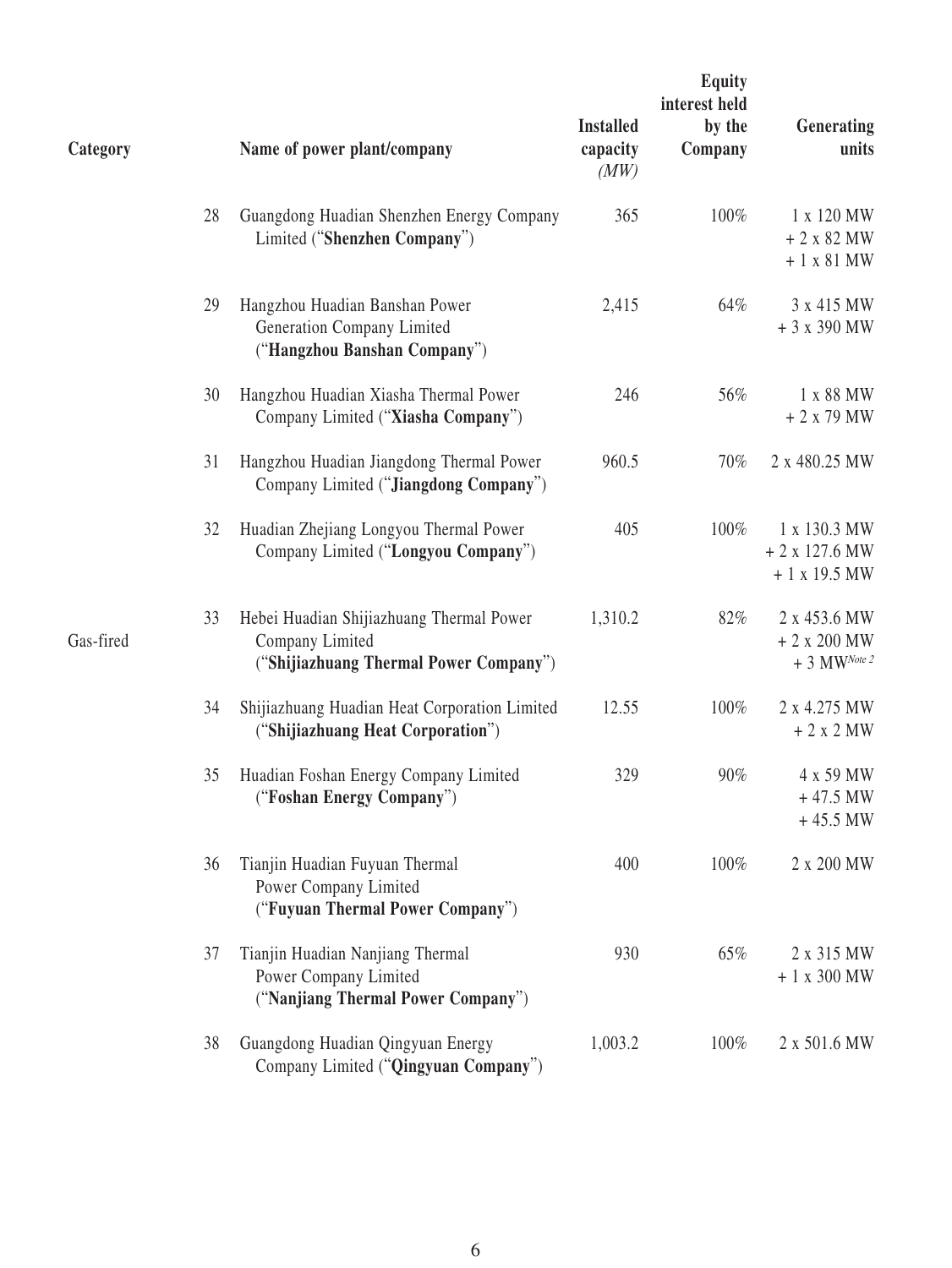| Category   | Name of power plant/company                                                                                                  | <b>Installed</b><br>capacity<br>(MW) | <b>Shareholding</b><br>percentage<br>of Hubei<br>Company | <b>Generating</b><br>units                |
|------------|------------------------------------------------------------------------------------------------------------------------------|--------------------------------------|----------------------------------------------------------|-------------------------------------------|
|            | Huadian Hubei Power Generation<br>Company Limited Huangshi<br><b>Thermal Power Plant</b><br>("Huangshi Thermal Power Plant") | 330                                  | 100%                                                     | 1 x 330 MW                                |
|            | Hubei Xisaishan Power Generation<br>Company Limited<br>("Xisaishan Company")                                                 | 660                                  | 50%                                                      | 2 x 330 MW                                |
| Coal-fired | Hubei Huadian Xisaishan Power<br>Generation Company Limited<br>("Huadian Xisaishan Company")                                 | 1,360                                | 50%                                                      | 2 x 680 MW                                |
|            | Hubei Huadian Xiangyang Power<br>Generation Company Limited<br>("Xiangyang Company")                                         | 2,570                                | 60.1%                                                    | 2 x 640 MW<br>$+3x330MW$<br>$+1$ x 300 MW |
|            | Hubei Huadian Jiangling Power<br>Generation Company Limited<br>("Jiangling Company")                                         | 1,320                                | 100%                                                     | 2 x 660 MW                                |

Note 1: Details of the installed generating units of Hubei Company are as follows: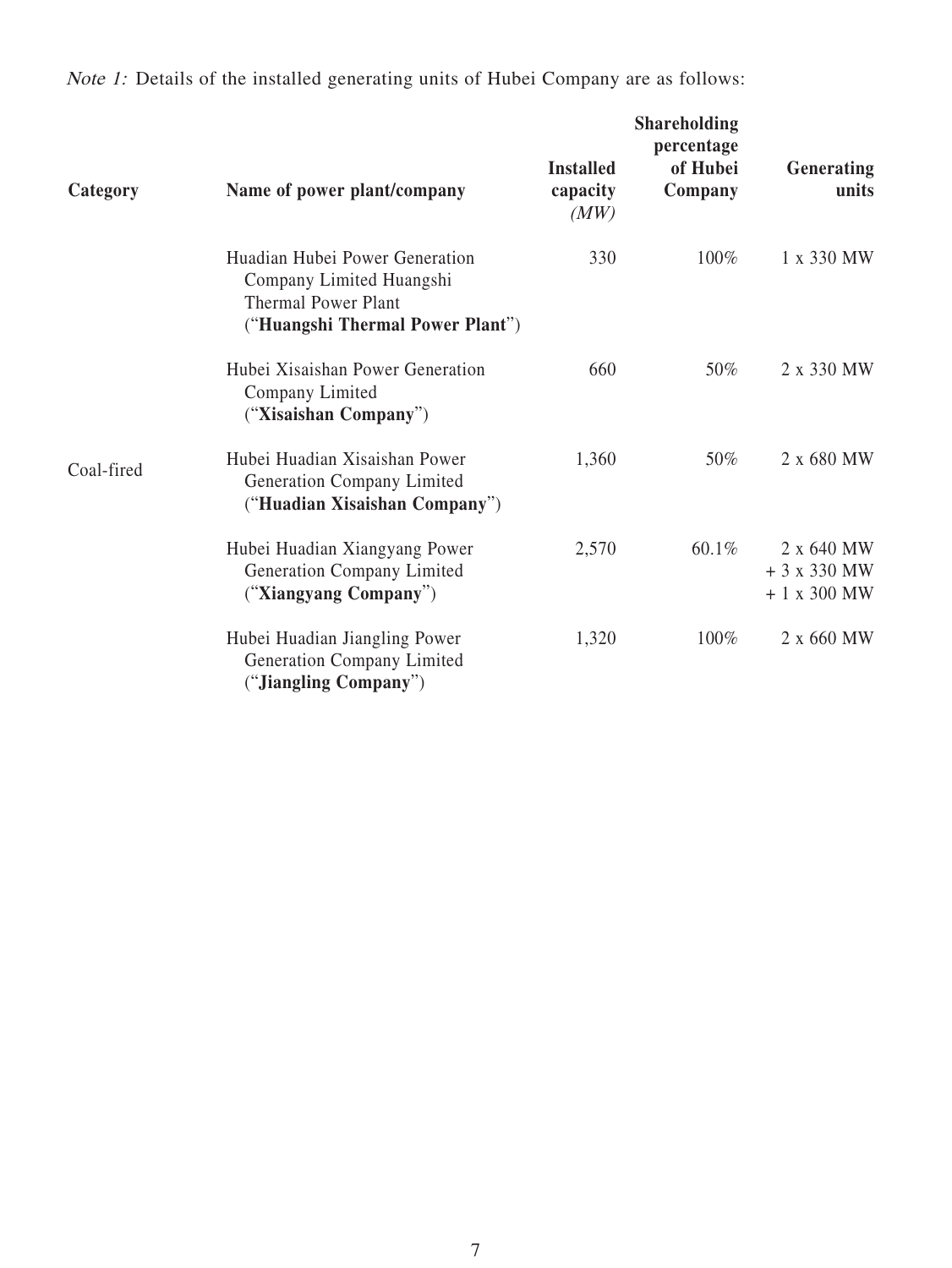| Category  | Name of power plant/company                                                                         | <b>Installed</b><br>capacity<br>(MW) | <b>Shareholding</b><br>percentage<br>of Hubei<br>Company | Generating<br>units |
|-----------|-----------------------------------------------------------------------------------------------------|--------------------------------------|----------------------------------------------------------|---------------------|
| Gas-fired | Hubei Huadian Wuchang Thermal<br>Power Company Limited<br>("Wuchang Thermal Power")                 | 370                                  | 100%                                                     | 2 x 185 MW          |
|           | Hubei Huadian Xiangyang Gas Turbine<br>Thermal Power Company Limited<br>("Xiangyang Thermal Power") | 245.6                                | 51\%                                                     | 2 x 122.8 MW        |

Note 2: Generating units of Shijiazhuang Thermal Power Company include 3 MW photovoltaic generating units for own use.

## **(2) Details of controlled renewable energy generating units are as follows:**

| Category   |   | Name of power plant/company                                                                                       | <b>Installed</b><br>capacity<br>(MW) | <b>Equity</b><br>interest held<br>by the<br>Company | Generating<br>units                                                                                     |
|------------|---|-------------------------------------------------------------------------------------------------------------------|--------------------------------------|-----------------------------------------------------|---------------------------------------------------------------------------------------------------------|
|            | 1 | Sichuan Huadian Luding<br>Hydropower Company Limited<br>("Luding Hydropower Company")                             | 920                                  | 100%                                                | 4 x 230 MW                                                                                              |
|            | 2 | Sichuan Huadian Za-gunao<br>Hydroelectric Development<br>Company Limited<br>("Za-gunao Hydroelectric<br>Company") | 591                                  | 64%                                                 | 3 x 65 MW<br>$+3x56MW$<br>$+3x46MW$<br>$+3x30MW$                                                        |
| Hydropower | 3 | Sichuan Huadian Power Investment<br>Company Limited ("Sichuan<br><b>Investment Company"</b> ) Note 1              | 827                                  | 100%                                                | 3 x 70 MW<br>$+3x62$ MW<br>$+2x56$ MW<br>$+3x46MW$<br>$+3x38$ MW<br>$+3x11MW$<br>$+4$ x 8.5 MW          |
|            | 4 | Hebei Huadian Complex<br>Pumping-storage Hydropower<br>Company Limited<br>("Hebei Hydropower Company")            | 65.5                                 | 100%                                                | 1 x 16 MW<br>$+2x15MW$<br>$+1$ x 11 MW<br>$+2 x 3.2 MW$<br>$+ 1 x 1.6 MW^{Note 2}$<br>$+$ 0.5 MW Note 2 |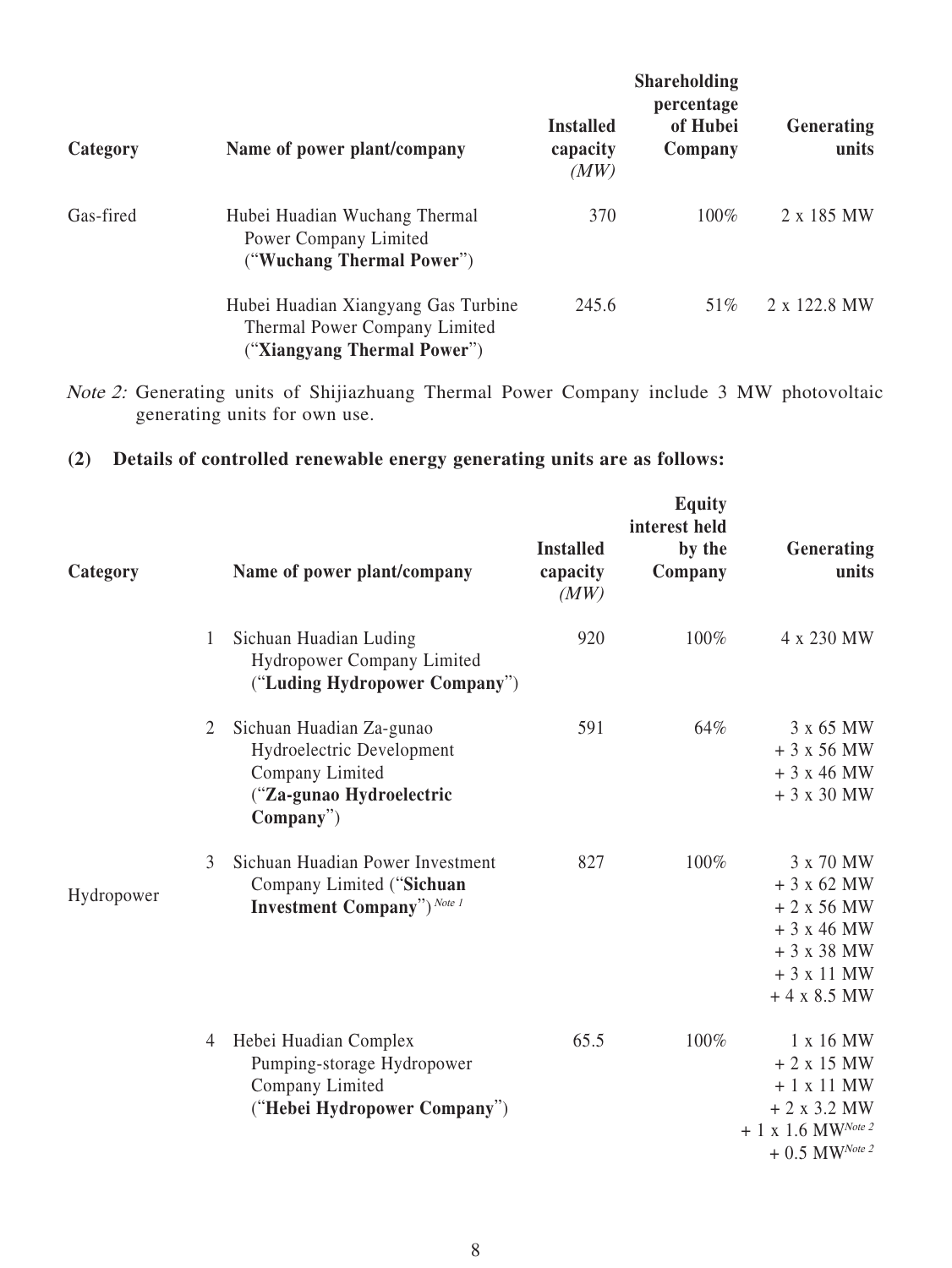Note 1: Details of the installed generating units of Sichuan Investment Company are as follows:

|            |                                                                                                          |                                      | <b>Shareholding</b><br>percentage of<br><b>Sichuan</b> |                                                                    |
|------------|----------------------------------------------------------------------------------------------------------|--------------------------------------|--------------------------------------------------------|--------------------------------------------------------------------|
| Category   | Name of power plant/company                                                                              | <b>Installed</b><br>capacity<br>(MW) | Investment<br>Company                                  | Generating<br>units                                                |
|            | Lixian Xinghe Power Company<br>Limited ("Lixian Company")                                                | 67                                   | 100%                                                   | 3 x 11 MW<br>$+4$ x 8.5 MW                                         |
| Hydropower | Sichuan Liangshan Shuiluohe<br><b>Hydropower Development</b><br>Company Limited<br>("Shuiluohe Company") | 760                                  | 57%                                                    | 3 x 70 MW<br>$+3$ x 62 MW<br>$+2x56$ MW<br>$+3x46$ MW<br>$+3x38MW$ |

Note 2: Generating units of Hebei Hydropower Company include 0.5 MW photovoltaic generating units for own use, and 1.6 MW hydropower generating units for own use.

## **BUSINESS REVIEW**

#### **(1) Power Generation**

As of the date of this announcement, the Group's total controlled installed capacity amounted to 53,355.55 MW. Power generation of the Group in 2021 amounted to 232.80 million MWh, representing an increase of approximately 7.52% over the same period of last year; the volume of on-grid power sold amounted to 218.82 million MWh, representing an increase of approximately 7.67% over the same period of last year. The annual utilization hours of the Group's generating units were 4,066 hours, representing a year-on-year increase of 422 hours, among which the utilization hours of coal-fired generating units were 4,547 hours, representing a year-on-year increase of 506 hours. The coal consumption for power supply was 287.55g/KWh in aggregate.

## **(2) Turnover**

In 2021, the Group's turnover amounted to approximately RMB100,984 million, representing an increase of approximately 12.98% over 2020; revenue generated from sale of electricity amounted to approximately RMB81,899 million, representing an increase of approximately 16.69% over 2020; revenue generated from sale of heat amounted to approximately RMB7,468 million, representing an increase of approximately 12.20% over 2020; revenue from sale of coal amounted to approximately RMB11,617 million, representing a decrease of approximately 7.37% over 2020.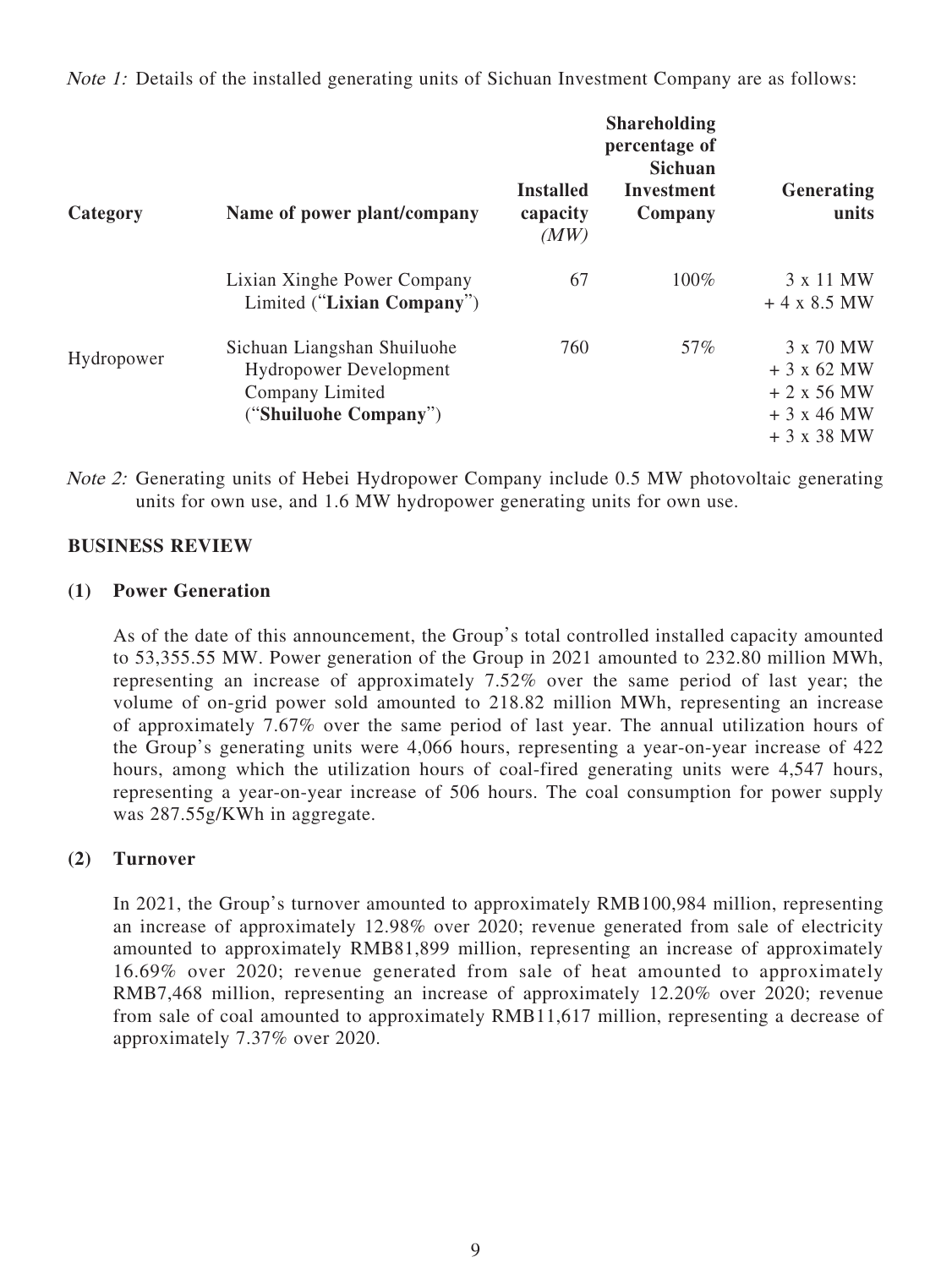#### **(3) Loss**

In 2021, the Group's operating loss amounted to approximately RMB14,399 million, while its operating profit amounted to approximately RMB8,790 million in 2020. The drop in operating profit was mainly due to the significant increase in coal prices. For the year ended 31 December 2021, the loss for the year attributable to equity holders of the Company amounted to approximately RMB3,342 million, the loss for the year attributable to equity shareholders of the Company amounted to approximately RMB4,365 million, and the basic loss per share were approximately RMB0.443.

## **(4) The Capacity of Newly-added Generating Units**

From 1 January 2021 to the date of this announcement, the details of the Group's newlyadded generating units are as follows:

| <b>Projects</b>                    | Category     | Capacity<br>(MW) |
|------------------------------------|--------------|------------------|
| <b>Qingyuan Company</b>            | Gas-fired    | 1,003.2          |
| Xiangyang Thermal Power            | Gas-fired    | 245.6            |
| Changsha Company                   | Coal-fired   | 1,200            |
| <b>Changde Company</b>             | Coal-fired   | 1,320            |
| Shuiluohe Company                  | Hydropower   | 112              |
| Hebei Hydropower Company           | Hydropower   | 1.6              |
| Hebei Hydropower Company           | Photovoltaic | 0.5              |
| Shijiazhuang Thermal Power Company | Photovoltaic | 3                |
| <b>Total</b>                       |              | 3,885.9          |

#### **(5) Generating Units under Construction**

As at the date of this announcement, the Group's major generating units under construction are as follows:

| <b>Company Name</b>                              | <b>Planned New</b><br><b>Installed Capacity</b> |
|--------------------------------------------------|-------------------------------------------------|
| Tianjin Development Area Branch of Huadian Power | Three 170 MW coal-fired                         |
| International ("Tianjin Branch")                 | generating units                                |
| Shantou Huadian Power Generation Company Limited | Two 660 MW coal-fired                           |
| ("Shantou Company")                              | generating units                                |
| Hunan Huadian Pingjiang Power Generation Company | Two 1,000 MW coal-fired                         |
| Limited ("Pingjiang Company")                    | generating units                                |
| Longkou Company                                  | One 660 MW coal-fired                           |
|                                                  | generating unit                                 |
| Shuiluohe Company                                | One 56 MW hydropower                            |
|                                                  | generating unit                                 |
|                                                  |                                                 |

## **Total 4,546 MW**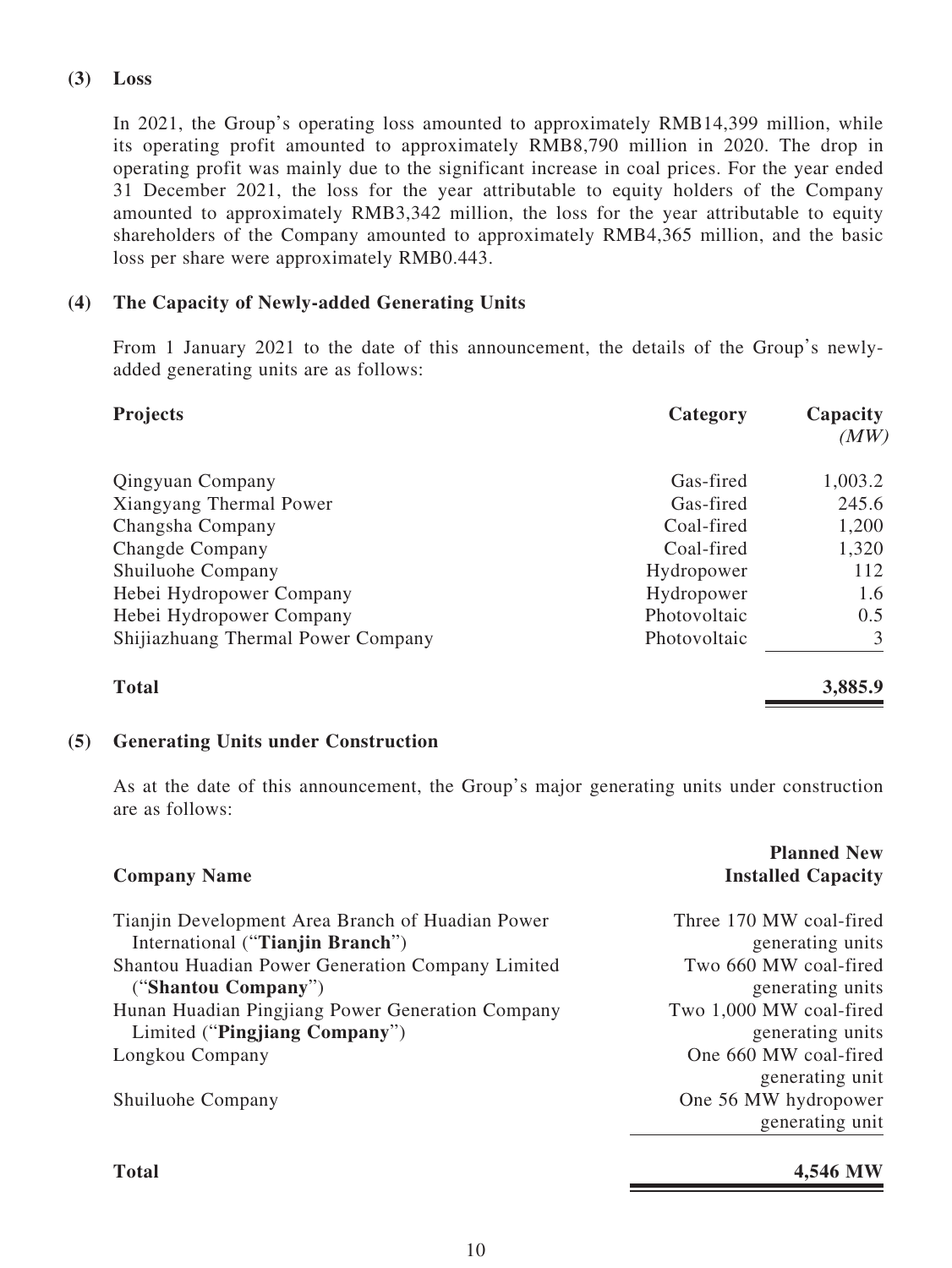## **(6) Generating units no longer included in the Group's consolidated statements**

From 1 January 2021 to the date of this announcement, the details of generating units no longer included in the Group's consolidated statements are as follows:

| <b>Company Name</b>                                                  | <b>Installed</b><br>capacity<br>(MW) |
|----------------------------------------------------------------------|--------------------------------------|
| Huadian Ningxia Lingwu Power Generation Company Limited              | 3,320                                |
| Huadian Laizhou Wind Power Company Limited                           | 40.5                                 |
| Hebei Huadian Kangbao Wind Power Company Limited                     | 729.5                                |
| Huadian Kezuozhongqi Wind Power Company Limited                      | 49.5                                 |
| Huadian Ningxia Ningdong Shangde Solar Power Company Limited         | 10                                   |
| Huadian Laizhou Wind Power Generation Company Limited                | 146                                  |
| Longkou Dongyi Wind Power Company Limited                            | 80                                   |
| Hebei Huadian Guyuan Wind Power Company Limited                      | 490.5                                |
| Huadian Power International Ningxia New Energy Power Company Limited | 1,541.6                              |
| Huadian Longkou Wind Power Company Limited                           | 99.3                                 |
| Huadian Laizhou Wind Energy Power Company Limited                    | 149.4                                |
| Huadian Xuwen Wind Power Company Limited                             | 198                                  |
| Huadian Xiaxian Wind Power Company Limited                           | 100                                  |
| Huadian Zhangjiakou Saibei New Energy Generation Company Limited     | $\overline{4}$                       |
| Huadian Wengniuteqi Wind Power Company Limited                       | 49.5                                 |
| Zezhou County Huadian Wind Power Company Limited                     | 197.7                                |
| Shaanxi Huadian Xunyi Wind Power Company Limited                     | 100                                  |
| Huadian Huzhou New Energy Power Generation Company Limited           | 38.2                                 |
| Huadian Ningbo New Energy Generation Company Limited                 | 10                                   |
| Huadian Henan New Energy Power Generation Company Limited            | 40                                   |
| Huadian Shandong New Energy Company Limited                          | 763                                  |
| Shanxi Huadian Pinglu New Energy Company Limited                     | 99.2                                 |
| Huadian Taiqian Photovoltaic Power Generation Company Limited        | 100                                  |
| Huadian (Zhengxiangbai Banner) New Energy Company Limited            | 99                                   |
| Shanxi Huadian Ying County New Energy Company Limited                | 50                                   |
| Hebei Huadian Yuzhou Wind Power Company Limited                      | 99                                   |
| Hubei Huadian Suixian Yindian Photovoltaic Power Generation Company  |                                      |
| Limited                                                              | 100                                  |
| Hubei Huadian Zaoyang Photovoltaic Power Generation Company          | 100                                  |
| Hubei Huadian Wuxue New Energy Company Limited                       | 120                                  |
| Hebei Huadian Complex Pumping-storage Hydropower Company Limited     |                                      |
| Zanhuang New Energy Branch Company                                   | 270                                  |
| Huadian Hubei Power Generation Company Limited Huangshi Photovoltaic |                                      |
| <b>Power Generation Branch Company</b>                               | 6.4                                  |
| Huadian Hubei Power Generation Company Limited Wuhan Photovoltaic    |                                      |
| <b>Power Generation Branch Company</b>                               | 8                                    |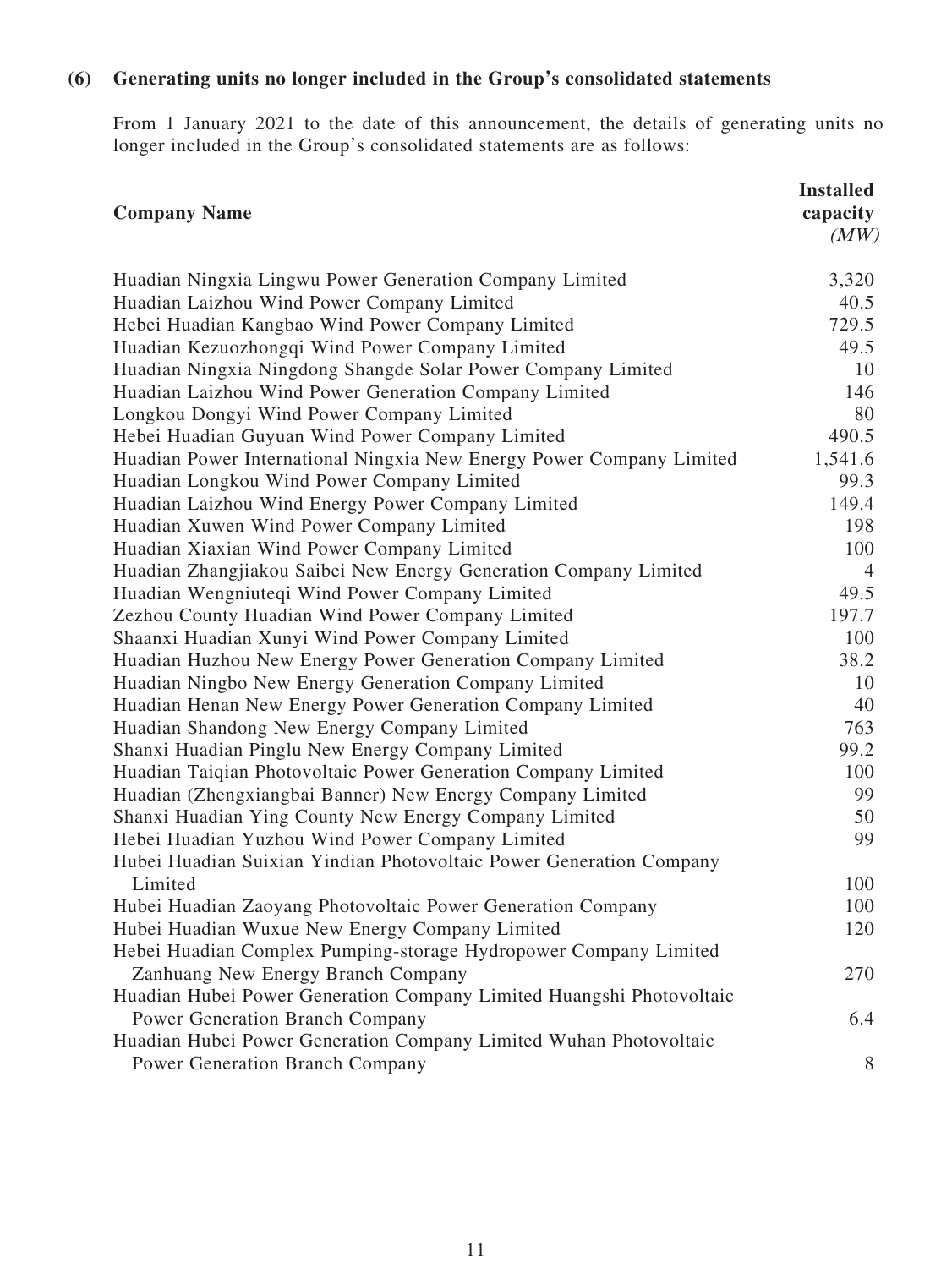| <b>Company Name</b>                                                   | <b>Installed</b><br>capacity<br>(MW) |
|-----------------------------------------------------------------------|--------------------------------------|
| Huadian Laizhou Power Generation Company Limited (only photovoltaic   |                                      |
| business)                                                             | 1.1                                  |
| Huadian Zhejiang Longyou Thermal Company Limited (only photovoltaic   |                                      |
| business)                                                             | 32.8                                 |
| Huadian Weifang Power Company Limited (only photovoltaic business)    | 2.4                                  |
| Hangzhou Huadian Banshan Power Generation Company Limited (only       |                                      |
| photovoltaic business)                                                | 0.7                                  |
| Inner Mongolia Huadian Mengdong Energy Company Limited                | 399                                  |
| Zanhuang County Mingchengyumeng Energy Technology Company Limited     | 20                                   |
| Shaoguan City Pingshi Electric Power Plant Company Limited (Plant B), |                                      |
| Lechang Wind Power Branch                                             | 100                                  |
|                                                                       |                                      |

**Total 9,764.3** Note: Huadian Ningxia Lingwu Power Generation Company Limited, a subsidiary of the Group, completed

the equity transfer on 19 May 2021 and ceased to be included in the Group's consolidation since 20 May 2021; Zanhuang County Mingchengyumeng Energy Technology Company Limited completed the equity transfer on 14 December 2021 and ceased to be included in the Group's consolidation since 15 December 2021; Inner Mongolia Huadian Mengdong Energy Company Limited completed the equity transfer on 22 December 2021 and ceased to be included in the Group's consolidation since 23 December 2021; Shaoguan City Pingshi Electric Power Plant Company Limited (Plant B), Lechang Wind Power Branch completed the equity transfer on 24 December 2021 and ceased to be included in the Group's consolidation since 25 December 2021; the transfer of remaining companies' equity and/or assets were completed on 30 June 2021, and the relevant equity and/or assets would no longer be included in the Group's consolidation from 1 July 2021.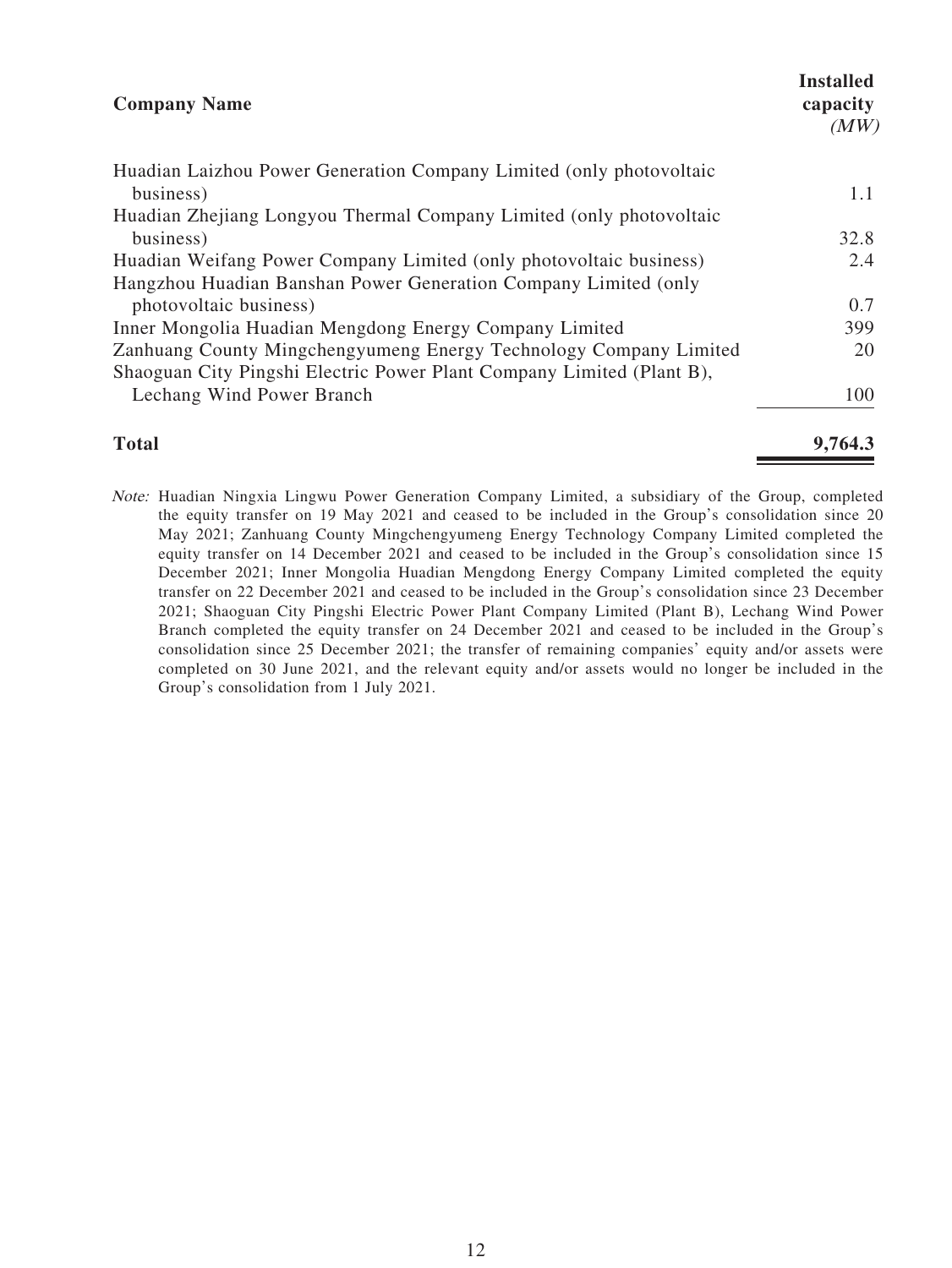#### **BUSINESS OUTLOOK**

#### **(1) Competitive landscape in the industry and development trend**

The National Action Plan for Carbon Dioxide Peaking Before 2030 was published. During the "14th Five-Year Plan" period, the construction of a new power system will be accelerated, so that by 2025, the carbon dioxide emissions per unit of GDP will be 18% lower than in 2020, laying a solid foundation for achieving carbon peaking. During the "15th Five-Year Plan" period, a clean, low-carbon, safe and efficient energy system will be initially established, so that by 2030, the carbon dioxide emissions per unit of GDP will be over 65% lower than in 2005, thus achieving carbon peaking before 2030. In the green and low-carbon transition of energy, subject to ensuring energy security, China will vigorously advance the replacement with renewable energy, and accelerate the construction of a clean, low-carbon, safe and efficient energy system. The coal consumption standard of the newlybuilt coal-fired generating units will reach the international advanced level. Efforts will be made to accelerate the energy-saving upgrading and flexibility transformation of the existing units, actively promote the heating reconstruction, and the transition of coal-fired power into a power source that is for ensuring basic needs and serves as a system regulating source. China will deepen the power system reform and accelerate the construction of a unified national electricity market system. China will develop new medium to long-term pumpedstorage hydropower development plans and improve the policy mechanism to promote the development of pumped-storage. By 2030, installed pumped-storage hydropower capacity will reach approximately 120 million KW. China will accelerate the demonstration, promotion and application of new types of energy storage. By 2025, the installed capacity of new types of energy storage installed capacity will exceed 30 million KW.

According to the forecast of the China Electricity Council, the power consumption of the entire society for the year in 2022 will reach 8.7 trillion KWh – 8.8 trillion KWh, representing a year-on-year increase of 5%-6%, with a quarter-by-quarter increase in the growth rate of the power consumption of the entire society. It is expected that the installed capacity of new generating units in infrastructure in 2022 will be approximately 230 million KW, of which the installed capacity of approximately 180 million KW will be generated from non-fossil energy, and as at the end of 2022, the installed capacity of generating units in China will be approximately 2,600 million KW. The installed capacity of coal-fired power generating units will be approximately 1,140 million KWh. With the persistent epidemic in the world, the external situation becomes more complicated and changeable. Macroeconomy, fuel supply, temperature, precipitation and other factors bring greater uncertainty to the power supply and demand. It is expected that the electricity supply and demand will be balanced in 2022 in China, with supply less than demand in some regions with peak load during summer and winter.

In the world, under the background of global emission and carbon reduction, due to factors including significant fluctuations in the supply of new energy, there were severe challenges to energy security in the world. In terms of supply and demand in China, as a result of China's energy resource conditions of plenty of coal but shortage of oil and gas, coal-fired power will continue to play the role of ensuring the satisfaction of basic needs for a long time.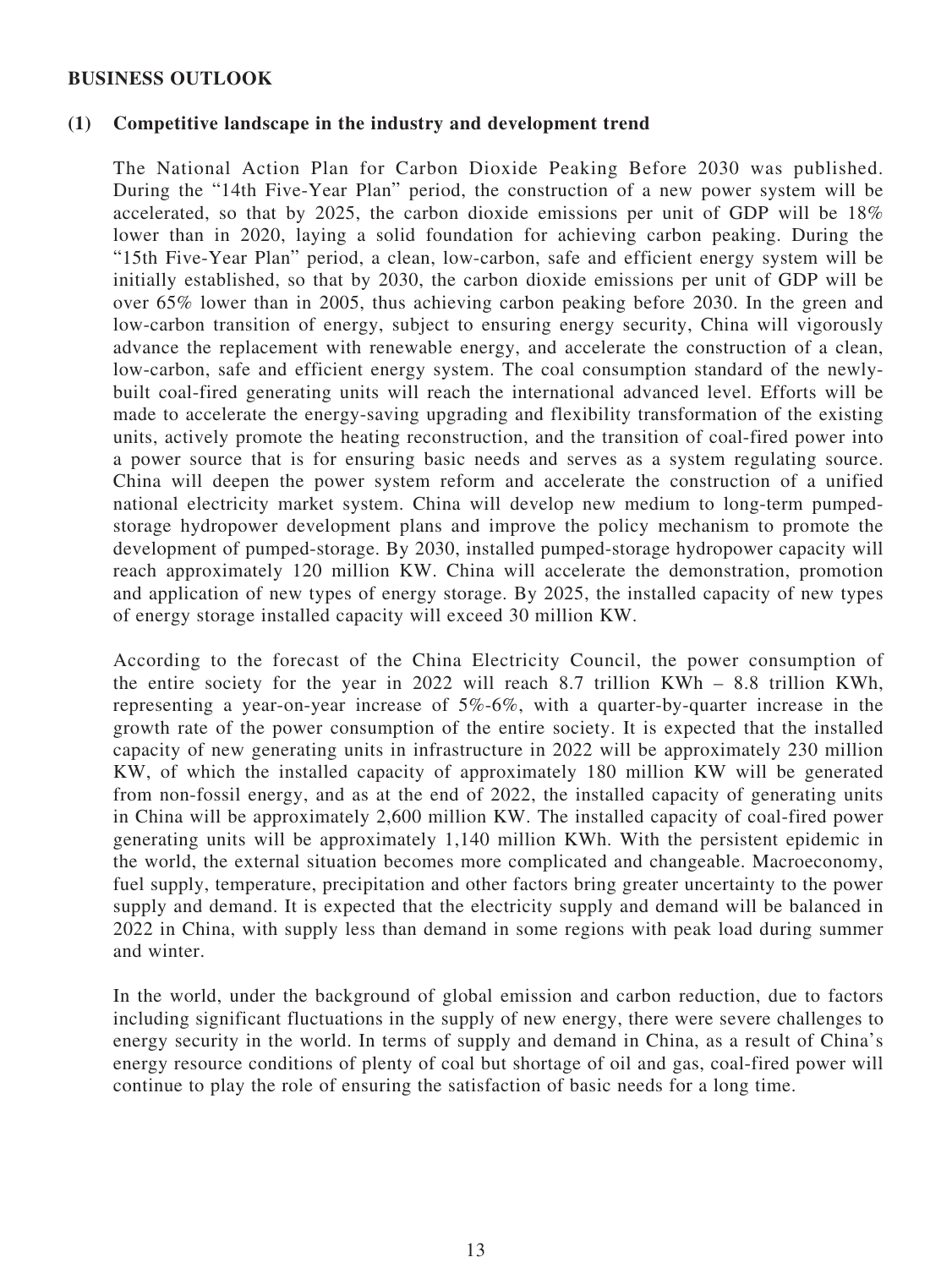#### **(2) Development Strategies of the Group**

At the new development stage, the Group will follow a new development philosophy and foster a new development paradigm. The Group will adhere to the general tone of making progress while maintaining stability. The Group will take reform and innovation as the driving force to continuously optimize and adjust the arrangement structure, with a focus on high-quality development, based on quality improvement, efficiency enhancement, corporate governance by law, and compliant operation, so as to improve its vitality in the reform and development, and accelerate the establishment of a first-class listed energy company with international reputation.

#### **(3) Operation Plan of the Group in 2022**

Where external conditions remain relatively stable, the Group expects to complete the goal of power generation of about 230 billion KWh in 2022, and the utilisation hours of power generating units are expected to remain stable. According to the actual progress of each project, in 2022, the Group plans to invest approximately RMB17 billion, which will be used for the infrastructure of power supply projects, environmental protection and energy-saving technical reformation projects, and other projects.

In 2022, the Group will focus on the following four aspects:

The Group will strengthen strategic guidance and persist in innovation as a driver. In order to meet the long-term development needs of the power industry after the national goals of "carbon peaking and carbon neutrality" is proposed, as a platform China Huadian Corporation Limited ("**China Huadian**") to integrate the assets of power generation from conventional energy, the Group will expand power generation from conventional energy, by way of controlling supplemented by establishment and mergers. With hydropower generating units and gas-fired generation units, the Group will substantially increase the proportion of clean energy installed capacity. The Group will hold a large percentage of shares in professional platforms of new energy, actively promote the development of overseas investments, accelerate the development of new business forms and new models, and give full play to the basic and auxiliary functions in the new power system.

The Group will strengthen management and control, improve quality and efficiency in an allround way. The Group will pay attention to overall planning, increase overall revenue and reduce expenditure, so as to continuously improve its profitability. The Group will strengthen the monitoring of key indicators, pay attention to the control of coal prices, make efforts to increase the contract coverage rate and completion rate of the coal with long-term agreements, effectively grasp the inventory structure and purchase schedules, and control and reduce the fuel cost to the maximum extent. The Group will strengthen the marketing, research on market conditions, policies and regulations, focus on medium-and long-term transactions, spot market transactions, application for favorable policies, and supporting services, and will stabilize the prices, increase the volume and participate in market competition. The Group will scientifically expand its presence in the heating market based on marginal contribution.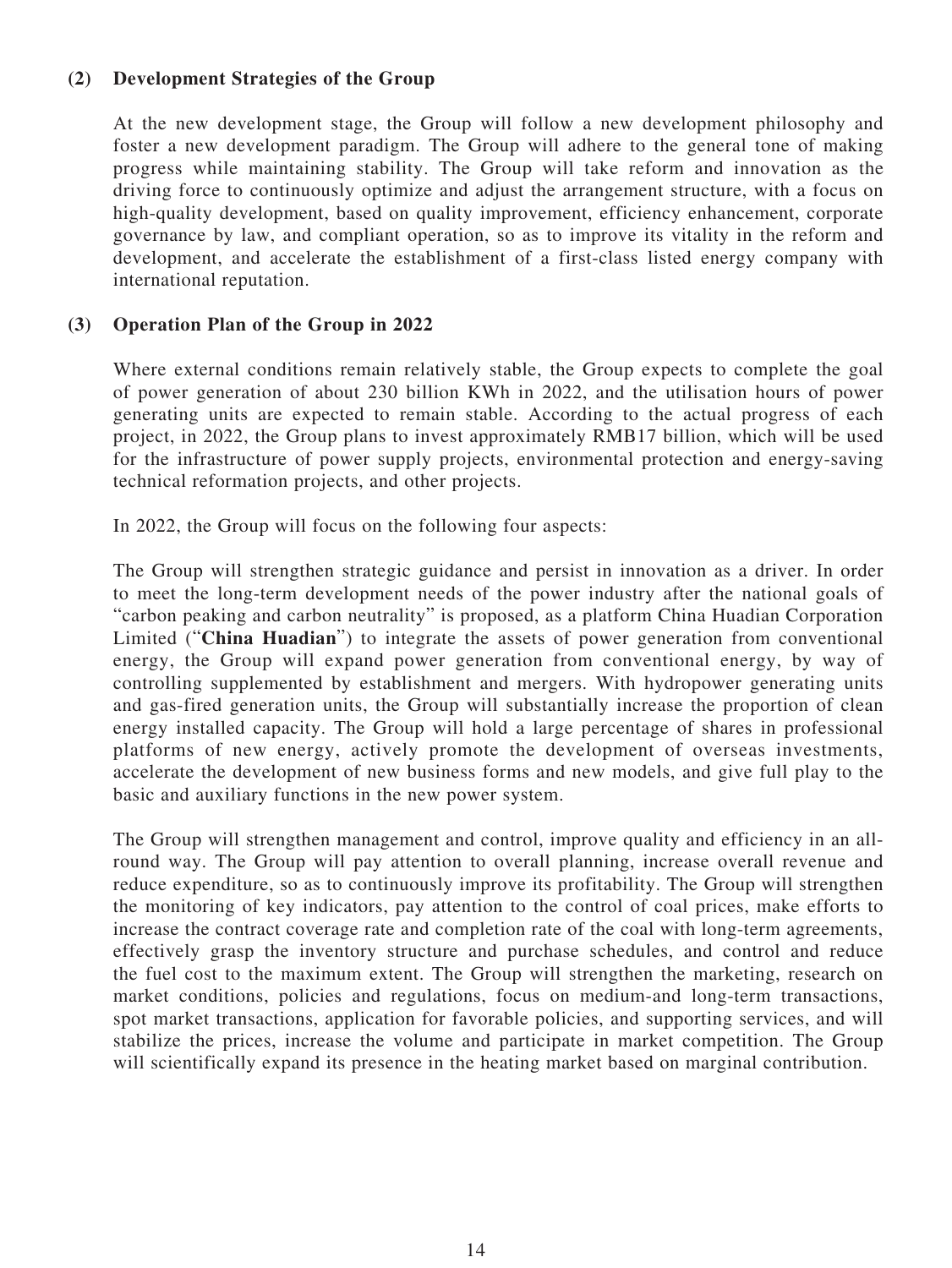The Group will ensure energy security and deepen environmental protection. The Group will resolutely implement the National Security Strategy (2021-2025), by strengthening the overall allocation of resources, properly carrying out prevention and control of the epidemic, production, operation and development, and ensuring safety, so as to lay a solid foundation for safe development. The Group will earnestly implement the Opinions on Deepening the Fight against Pollution published by the CPC Central Committee, by ensuring that pollutants are discharged in accordance with laws and standards. The Group will systematically study the carbon emission trading, accelerate the transformation of environmental protection facilities, so as to consolidate and maintain the security and stability of the Group.

The Group will strengthen compliance management and improve its governance. The Group will promote the modernization of the corporate governance system and governance capabilities, strengthen the standardized operation, enhance the training and guidance for newly established and newly acquired enterprises, and promote the compliant implementation of work. The Group will strengthen information disclosure and management of daily connected transactions to ensure compliance with regulatory requirements. The Group will strengthen internal control management, further promote the integration of internal control and compliance risk management, explore the establishment of a new internal control and compliance supervision model integrating offline and online channels, on-site and remote monitoring, so as to realize full-process, multi-dimension and all-round real-time inspection. The Group will promote the building of the rule of law and properly carry out legal reviews in respect of rules and regulations, economic contracts and major decisions to prevent legal risks proactively. The Group will strengthen the employees' awareness of the rule of law, promote compliant operations and safeguard the legitimate rights and interests of the Company.

## **MANAGEMENT DISCUSSION AND ANALYSIS**

#### **(1) Macroeconomic Conditions and Electricity Demand**

According to preliminary calculation of the National Bureau of Statistics, the Gross Domestic Product (GDP) of the year in 2021 amounted to RMB114,367.0 billion, representing an increase of 8.1% over the last year. Power consumption of the entire society totalled 8,312.8 billion KWh, representing a year-on-year increase of 10.3%, representing an increase of 14.7% over the same period in 2020. With regard to different industries, the consumption by the primary industry accounted for 102.3 billion KWh, representing a year-on-year increase of 16.4%; the consumption by the secondary industry accounted for 5,613.1 billion KWh, representing a year-on-year increase of 9.1%; and the consumption by the tertiary industry accounted for 1,423.1 billion KWh, representing a year-on-year increase of 17.8%; and the consumption by urban and rural residents accounted for 1,174.3 billion KWh, representing a year-on-year increase of 7.3%.

#### **(2) Turnover**

In 2021, the turnover of the Group was approximately RMB100,984 million, representing an increase of approximately 12.98% over 2020, mainly due to the increase in power generation volume.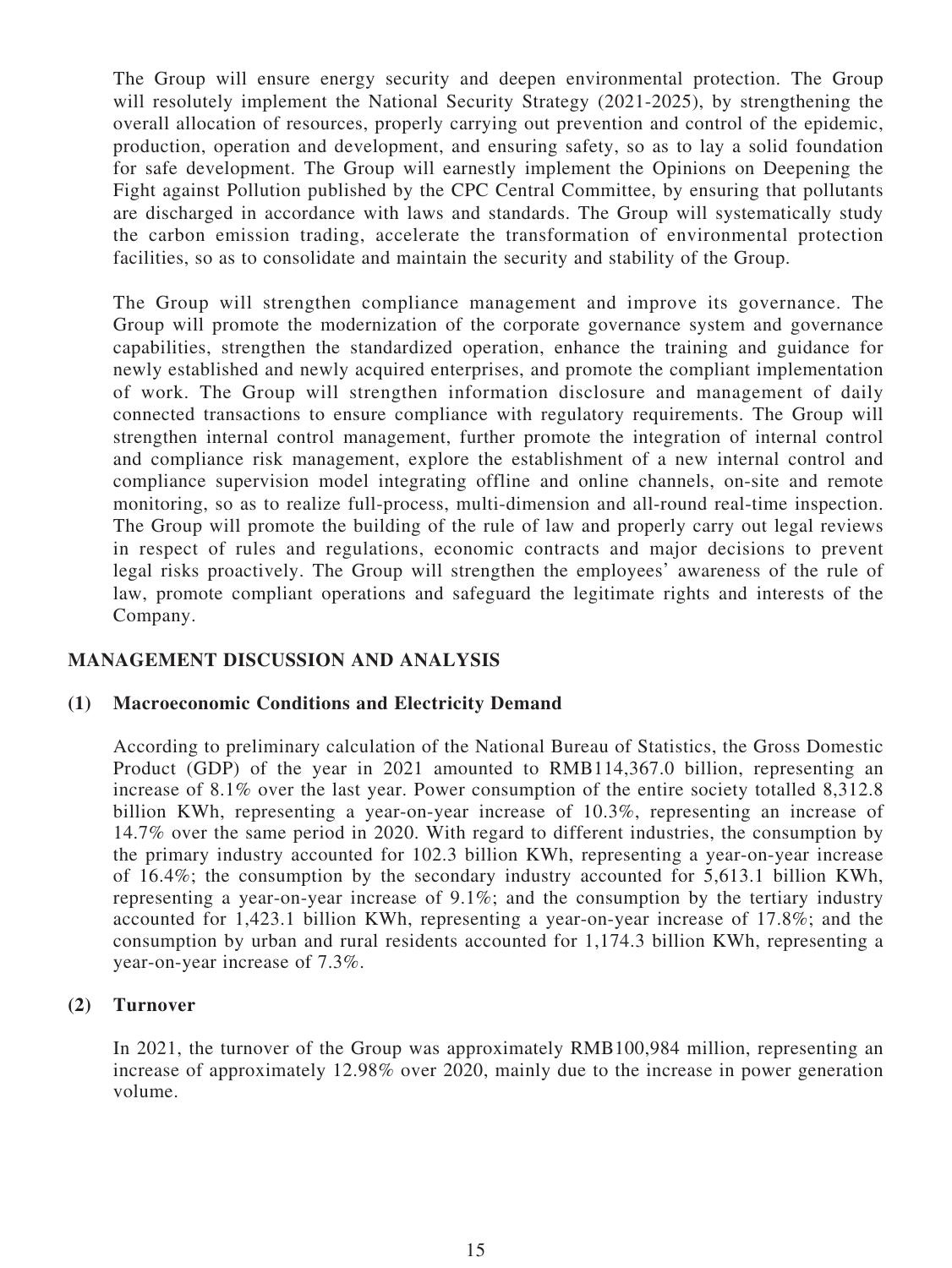#### **(3) Major Operating Expenses**

In 2021, the operating expenses of the Group amounted to approximately RMB115,383 million, representing an increase of approximately 43.17% over 2020. The particulars are as follows:

Fuel costs of the Group amounted to approximately RMB74,472 million in 2021, representing an increase of approximately 79.91% over 2020, mainly due to the significant increase in coal price.

Costs of coal sold of the Group amounted to approximately RMB11,352 million in 2021, representing a decrease of approximately 0.96% over 2020, mainly due to the decrease in sales volume.

Depreciation and amortisation expenses of the Group amounted to approximately RMB11,506 million in 2021, representing a decrease of approximately 2.15% over 2020, mainly due to the combined effect of transfer of the new energy assets to Fuxin Development Company and the operation of new generating units.

In 2021, the repairs, maintenance and inspection expenses of the Group were approximately RMB3,779 million, representing a decrease of approximately 4.11% over 2020, mainly due to the transfer of new energy assets to Fuxin Development Company and reduction in maintenance.

In 2021, the staff cost of the Group was approximately RMB6,958 million, representing an increase of approximately 9.87% over 2020, mainly due to the increase in the salary of the staff of the Group and the impact of the number of new generating units put into operation.

In 2021, the administration expenses of the Group were approximately RMB4,827 million, representing an increase of approximately 46.27% over 2020, mainly due to the increase in assets' impairment losses.

#### **(4) Investment Income**

Investment income of the Group amounted to approximately RMB6,462 million in 2021, and amounted to approximately RMB45 million in 2020. This was mainly due to the impact of the disposal of certain equity interests in 2021.

#### **(5) Other Revenue**

Other revenue of the Group amounted to approximately RMB1,371 million in 2021, representing an increase of approximately 31.85% over 2020. This was mainly due to the increase in subsidies for power generation, heating and coal purchases.

#### **(6) Other Net Income**

Other net income of the Group amounted to approximately RMB1,360 million in 2021, representing an increase of approximately 46.32% over 2020. This was mainly due to the increase in revenue arising from by-products of power generation.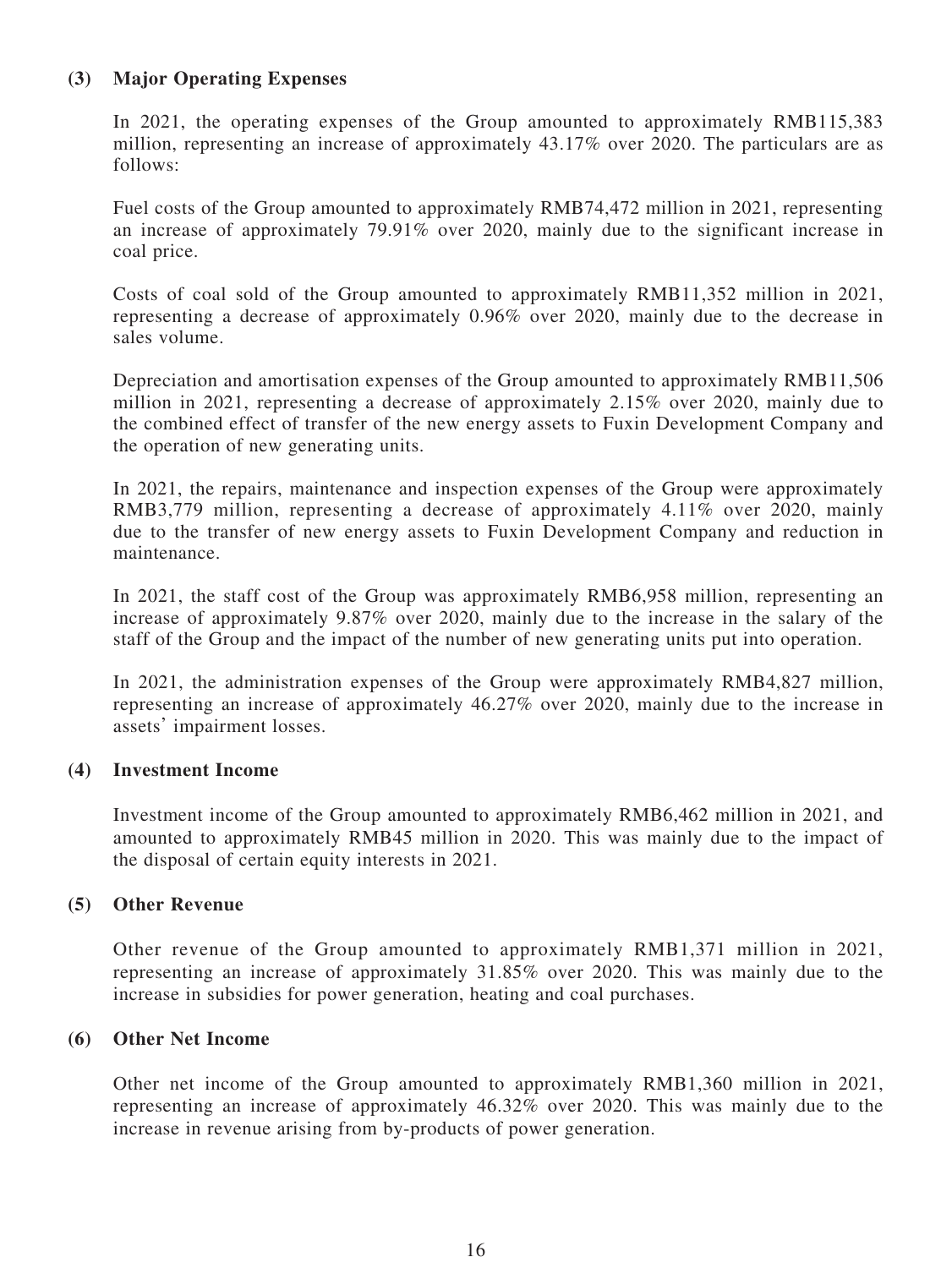#### **(7) Finance Costs**

Finance costs of the Group amounted to approximately RMB4,353 million in 2021, representing a decrease of approximately 3.97% over 2020. This was mainly due to the lower cost of funds ratio of the Group.

#### **(8) Share of Results of Associates and Joint Ventures**

Share of results of associates and joint ventures of the Group amounted to approximately RMB2,470 million in 2021, and amounted to approximately RMB522 million in 2020. This was mainly due to the increase in the Group's share of profits of the coal mining enterprises and Fuxin Development Company.

#### **(9) Income Tax**

Income tax credit of the Group amounted to approximately RMB1,775 million in 2021, and income tax expense amounted to approximately RMB1,216 million in 2020. This was mainly due to the loss for the year.

#### **(10) Pledge and Mortgage of Assets**

As at 31 December 2021, the Company's subsidiaries have pledged their income stream in respect of the sale of electricity and heat to secure RMB11,894 million.

As at 31 December 2021, some of the Company's subsidiaries have mortgaged their generating units and relevant equipment, land use rights and mining rights to secure loans of amounting to approximately RMB2,536 million.

#### **(11) Indebtedness**

As at 31 December 2021, the total borrowings of the Group amounted to approximately RMB118,726 million, of which borrowings denominated in Euro amounted to approximately EUR6.66 million. The liabilities to assets ratio (representing the total liabilities divided by total assets of the Group as at 31 December 2021) was approximately 65.70%. Borrowings of the Group were mainly of floating rates. Short-term borrowings and long-term borrowings due within one year amounted to approximately RMB36,079 million, and long-term borrowings due after one year amounted to approximately RMB56,682 million. The closing balance of the short-term and medium-term notes (including the portion due within one year) and debt financing instruments issued through non-public offering to target subscribers (including the portion due within one year) amounted to approximately RMB25,397 million. The closing balance of lease liabilities of the Group amounted to approximately RMB568 million.

#### **(12) Contingent Liabilities**

As of 31 December 2021, the Group did not have material contingent liability.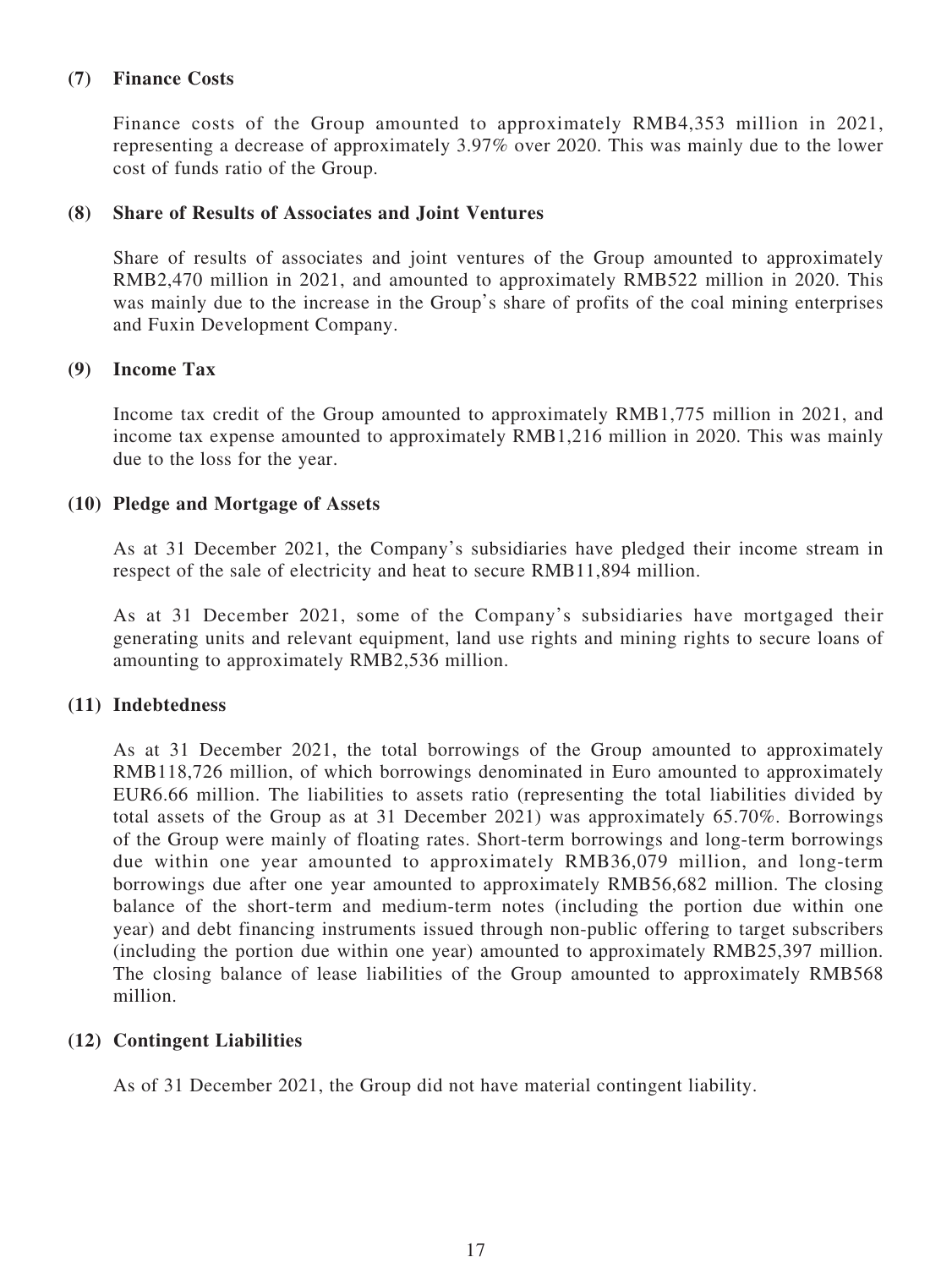## **(13) Provisions**

Provisions represent the Group's best estimate of its liabilities and remedial work costs arising from mine disposal and environmental restoration based on industry practices and historical experience. As at 31 December 2021, the balance of the Group's provisions amounted to approximately RMB64 million.

#### **(14) Impairment Loss**

In 2021, the Group disposed of its entire equity interest in Shanxi Maohua Energy Investment Company Limited and its subsidiaries and completed the disposal on 8 December 2021. A loss on disposal and transitional consideration of approximately RMB1,805 million has been recognised in the consolidated statement of profit or loss and other comprehensive income under the China Accounting Standards for Business Enterprises. In addition, under the China Accounting Standards for Business Enterprises, the impairment loss of the Group was approximately RMB1,601 million, which reduced the net profit attributable of the parent company of RMB1,438 million from the consolidated financial statements. The Board is of view that the above provision for asset impairment is based on the principle of prudence and it is sufficiently and fairly reflects the asset position of the Group. The Board agreed with the above provision of asset impairment.

#### **(15) Cash Flow Analysis**

In 2021, the net cash outflow from operating activities of the Group amounted to approximately RMB10,721 million, and the net cash inflow from operating activities amounted to approximately RMB20,286 million in 2020, mainly due to the impact of significant increase in coal prices in 2021; the net cash outflow used in investing activities amounted to approximately RMB13,791 million, decreased by approximately RMB4,260 million over 2020, mainly due to the impact of the increase in income from disposal of equity and assets in 2021; the net cash inflow from financing activities amounted to approximately RMB23,958 million, and net cash outflow amounted to approximately RMB2,202 million in 2020, mainly due to the impact of increase in financing such as the issuance of equity financial instruments and bonds, the drawdown of loans by the Company in 2021.

#### **(16) Exchange Rate Fluctuation Risk and Related Hedging**

The Group mainly engages in business and obtains income in China, and has a relatively small amount of foreign currency borrowings. Therefore, the exchange rate fluctuation risk is relatively low. Based on the above considerations, the Group did not adopt relevant hedging measures.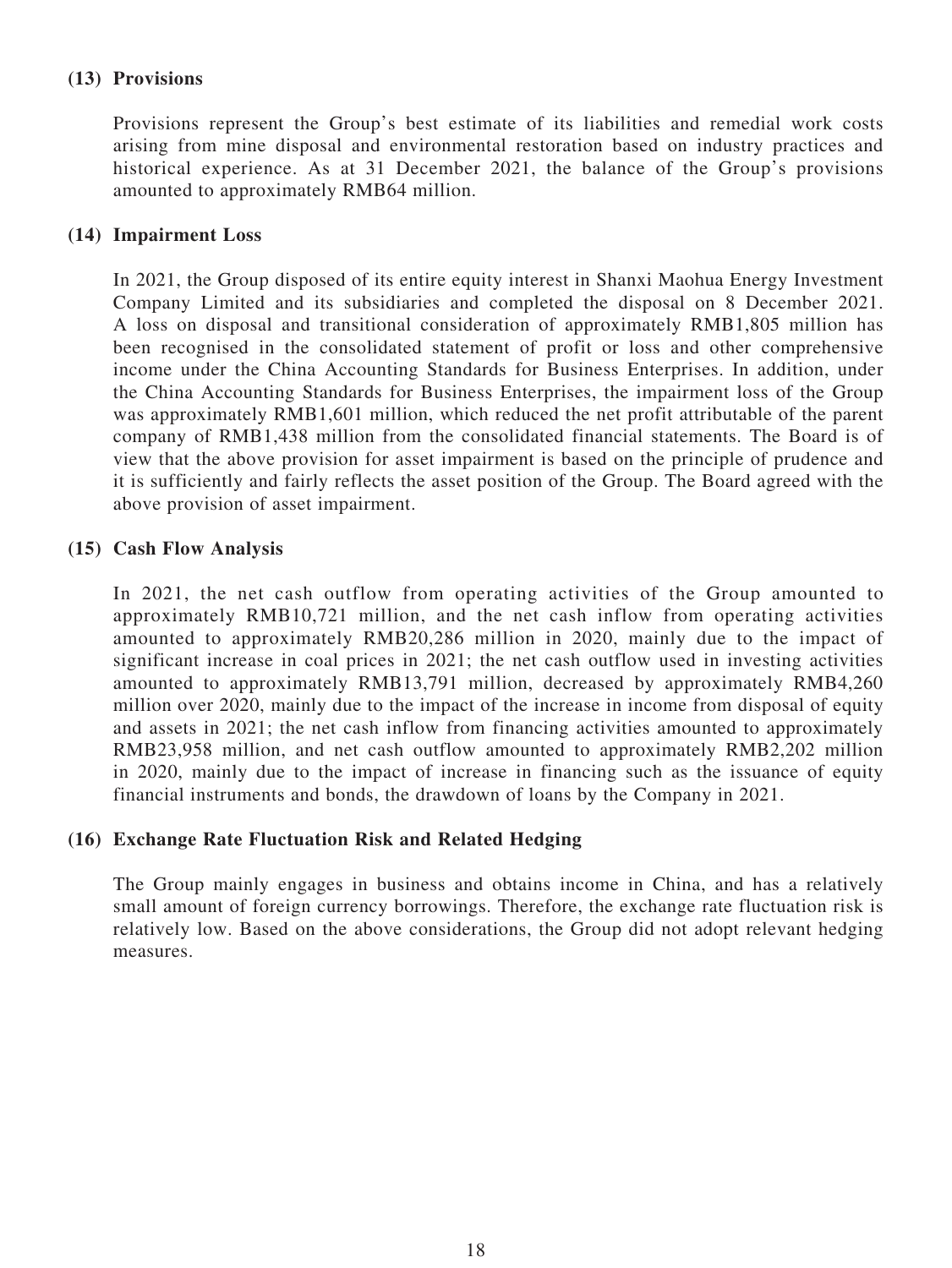#### **(17) The Impact of COVID-19 Pandemic on the Group**

During the reporting period, the COVID-19 pandemic did not have a material adverse impact on the Group. As of the date of this announcement, the Group maintained sufficient liquidity and working capital. In accordance with the results of pandemic control measures adopted by China, it is expected that the COVID-19 pandemic would not have a material adverse impact on the Group in the future.

The Group will continuously carry out regular prevention and control of the pandemic, and particularly implement the work on production safety and fuel security, improve pandemic prevention and control plans, and fully review various preparation work regarding extreme conditions, to ensure quick response, proper action and timely reporting in case of pandemic outbreak. The Group will conscientiously implement the policies of the State Council and regional authorities on pandemic prevention and control to ensure that the pandemic is under proper control.

## **CHANGE OF DIRECTORS, SUPERVISORS AND MEMBERS OF SENIOR MANAGEMENT**

On 27 January 2021, Mr. Zhang Zhiqiang and Mr. Li Pengyun were appointed as non-executive directors of the Company at the 2021 first extraordinary general meeting of the Company.

On 27 January 2021, Mr. Zhang Zhiqiang was appointed as a member of the Remuneration and Appraisal Committee, and Mr. Li Pengyun was appointed as a member of the Strategic Committee at the eighth meeting of the ninth session of the Board of the Company.

On 27 January 2021, due to work arrangement, Mr. Gou Wei ceased to be a non-executive director of the ninth session of the Board and a member of the Remuneration and Appraisal Committee, and Mr. Hao Bin ceased to be a non-executive director of the ninth session of the Board and a member of the Strategic Committee.

On 27 January 2021, Mr. Song Jingshang was appointed as the chief engineer of the Company, and Mr. Wu Yuejie was appointed as the deputy general manager of the Company at the eighth meeting of the ninth session of the Board of the Company.

On 30 June 2021, Mr. Li Pengyun was appointed as a member of the Audit Committee, and Mr. Peng Xingyu ceased to be a member of the Audit Committee at the seventeenth meeting of the ninth session of the Board of the Company.

Due to relevant regulations of the China Securities Regulatory Commission, an independent director of a listed company shall not serve for more than six consecutive years. Mr. Wang Dashu ceased to be an independent non-executive director of the ninth session of the Board, the chairman of the Remuneration and Appraisal Committee, a member of the Audit Committee and a member of the Nomination Committee with effect from the conclusion of the annual general meeting of the Company (the "**AGM**") for 2020 held on 30 June 2021. Mr. Zong Wenlong ceased to be an independent non-executive director of the ninth session of the Board, the chairman of the Audit Committee and a member of the Remuneration and Appraisal Committee with effect from the conclusion of the AGM.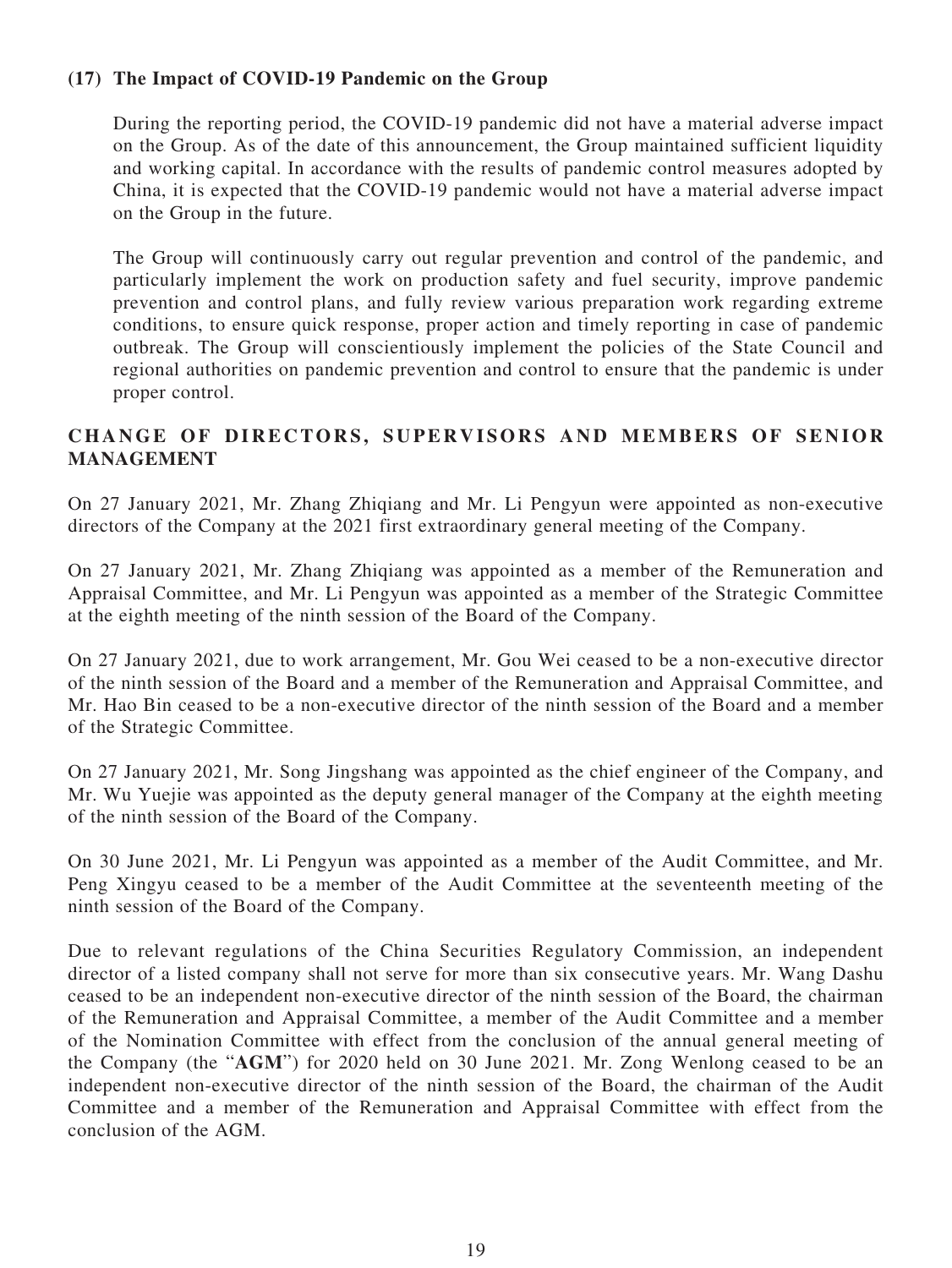At the AGM, Mr. Li Menggang and Mr. Wang Yuesheng were elected as independent nonexecutive directors of the ninth session of the Board for a term commencing at the conclusion of the AGM and ending at the expiry of the term of office of the ninth session of the Board. At the seventeenth meeting of the ninth session of the Board held on 30 June 2021, Mr. Li Menggang was appointed as the chairman of the Audit Committee and a member of the Remuneration and Appraisal Committee, and Mr. Wang Yuesheng was appointed as the chairman of the Remuneration and Appraisal Committee and a member of the Audit Committee and the Nomination Committee.

On 26 October 2021, Mr. Zhang Gelin resigned as the Secretary to the Board of the Company due to work adjustment at the twenty-first meeting of the ninth session of the Board of the Company.

On 25 March 2022, Mr. Qin Jiehai was appointed as the deputy general manager of the Company at the twenty-fourth meeting of the ninth session of the Board of the Company.

For details, please see the announcements of the Company dated 8 January 2021, 27 January 2021, 28 May 2021, 30 June 2021, 26 October 2021 and 25 March 2022.

#### **SIGNIFICANT EVENTS**

#### **1. Issuance of A Shares and A Share Convertible Bonds for the Equity Acquisitions**

On 25 March 2021, the Company entered into equity acquisition agreements with CCB Financial Asset Investment Company Limited and BOC Financial Assets Investment Co., Ltd.. On 28 May 2021, the Company held the 2021 third extraordinary general meeting, at which the relevant proposals on the issuance of A shares and A share convertible bonds for acquisitions of target subsidiaries' equity interests were approved.

On 30 July 2021, the Company convened the 18th meeting of the ninth session of the Board, at which, the revised draft report on the issuance of A shares and A share convertible bonds for asset acquisitions, and relevant extended audit reports, pro forma review reports and evaluation reports were reviewed and approved. On 19 August 2021, upon the vetting by the Listed Company Merger and Reorganization Vetting Committee of the China Securities Regulatory Commission ("**CSRC**") at its 21st working meeting for the year of 2021, the Asset Acquisition through Issuance of A Shares and Convertible Corporate Bonds was approved unconditionally. The Approval in Relation to Asset Acquisition Through Issuance of Shares and Convertible Corporate Bonds by Huadian Power International Corporation Limited to CCB Financial Asset Investment Co., Ltd. issued by the CSRC was received on 2 September 2021. After receiving the approval from CSRC, the Company carried out the work in relation to the transfer of the underlying assets in a timely manner. The transfer of the underlying assets in the transaction, namely a 45.15% equity interest in Inner Mongolia Huadian Mengdong Energy Company Limited and a 36.86% equity interest in Tianjin Huadian Fuyuan Thermal Power Company Limited has been completed.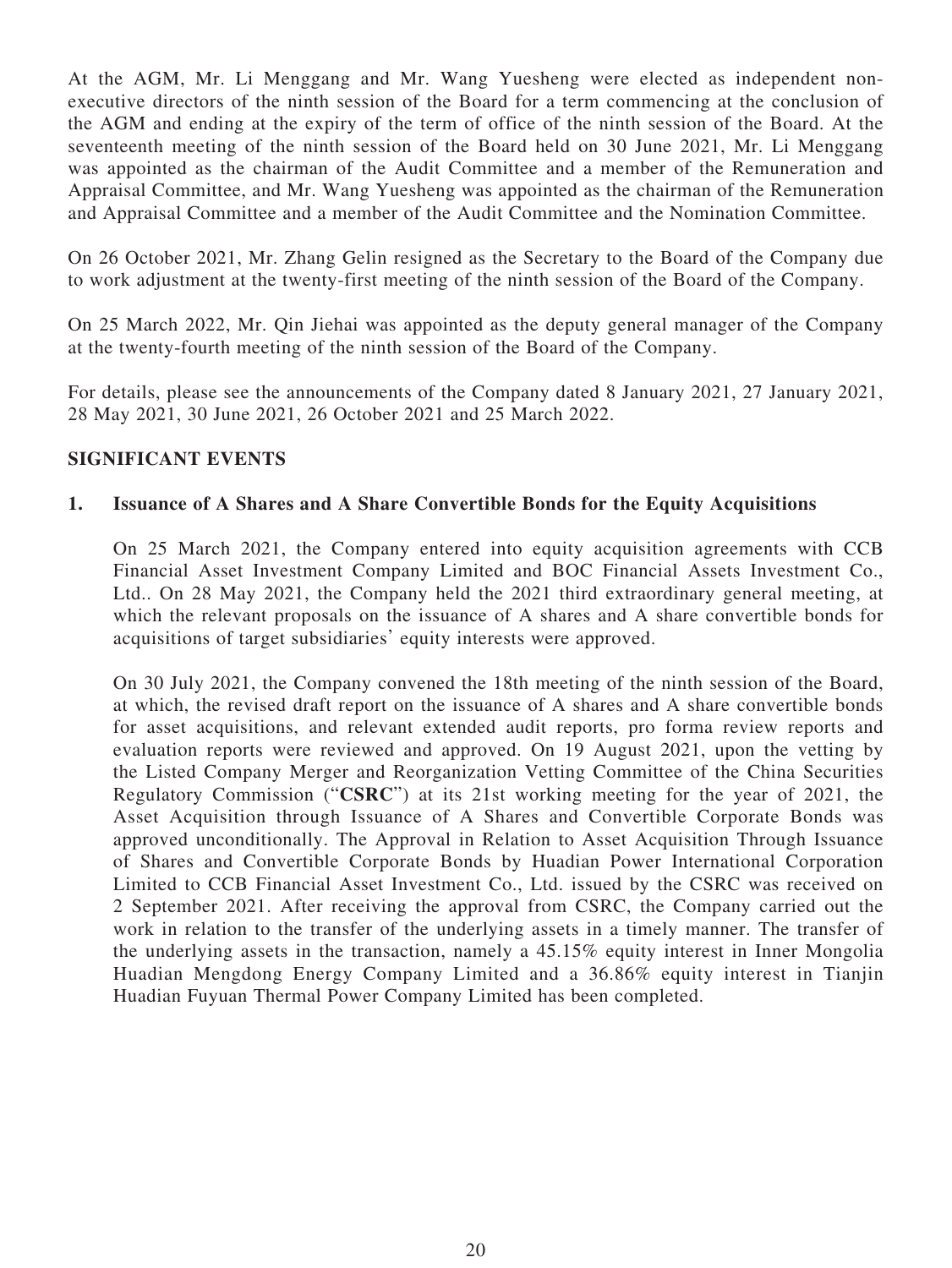On 28 September 2021, the Company submitted the relevant registration materials to China Securities Depository and Clearing Corporation Limited, Shanghai Branch, in respect of the new shares and convertible corporate bonds. The number of new shares in the nonpublic issuance was 6,881,562 and the number of convertible corporate bonds in the nonpublic issuance was 14,701,590. The Securities Registration Certificate was issued by China Securities Depository and Clearing Corporation Limited, Shanghai Branch.

For details, see the announcements of the Company dated 25 March 2021, 29 April 2021, 28 May 2021, 30 July 2021, 19 August 2021, 2 September 2021 and 30 September 2021 and the circular of the Company dated 6 May 2021.

#### **2. Sale of Ningxia Asset to China Huadian**

On 26 February 2021, the Company entered into the Ningxia Lingwu Agreement with China Huadian, pursuant to which, the Company agreed to dispose of and China Huadian agreed to purchase 65% equity interest held by the Company in Huadian Ningxia Lingwu Power Generation Company Limited ("**Ningxia Lingwu**") and the dividends receivable from Ningxia Lingwu for a consideration of RMB2,823 million.

On 26 February 2021, the Company and China Huadian entered into Ningxia Heating Agreement, pursuant to which the Company agreed to dispose of and China Huadian agreed to purchase 53% equity interests held by the Company in Ningxia Huadian Heating Corporation Limited ("**Ningxia Heating**") for a consideration of RMB1,250 million.

As of the date of this announcement, the transfer in the above transactions has been completed, and as of the date of this announcement, Ningxia Lingwu and Ningxia Heating have ceased to be the subsidiaries of the Company.

For details, please refer to the announcement of the Company dated 26 February 2021 and the circular dated 31 March 2021.

#### **3. Integration of New Energy Assets**

During the year 2021, the Company (and its subsidiaries and branches) entered into a series of new energy asset disposal transactions with Huadian Fuxin Energy Corporation Limited ("**Huadian Fuxin**") and Huadian Fuxin Energy Development Company Limited ("**Fuxin Development**") (and its subsidiaries and branches) for the purpose of business development.

On 24 May 2021, the Company entered into a capital increase agreement with Huadian Fuxin and Fuxin Development, pursuant to which the Company agreed to make a capital contribution of approximately RMB21,237 million to Fuxin Development by way of a transfer of the equity interests held by the Company in 27 subsidiaries of the Company ("**New Energy Companies**") to Fuxin Development, representing an amount of not more than approximately RMB13,609 million; and a cash payment of not lower than approximately RMB7,628 million by the Company to Fuxin Development.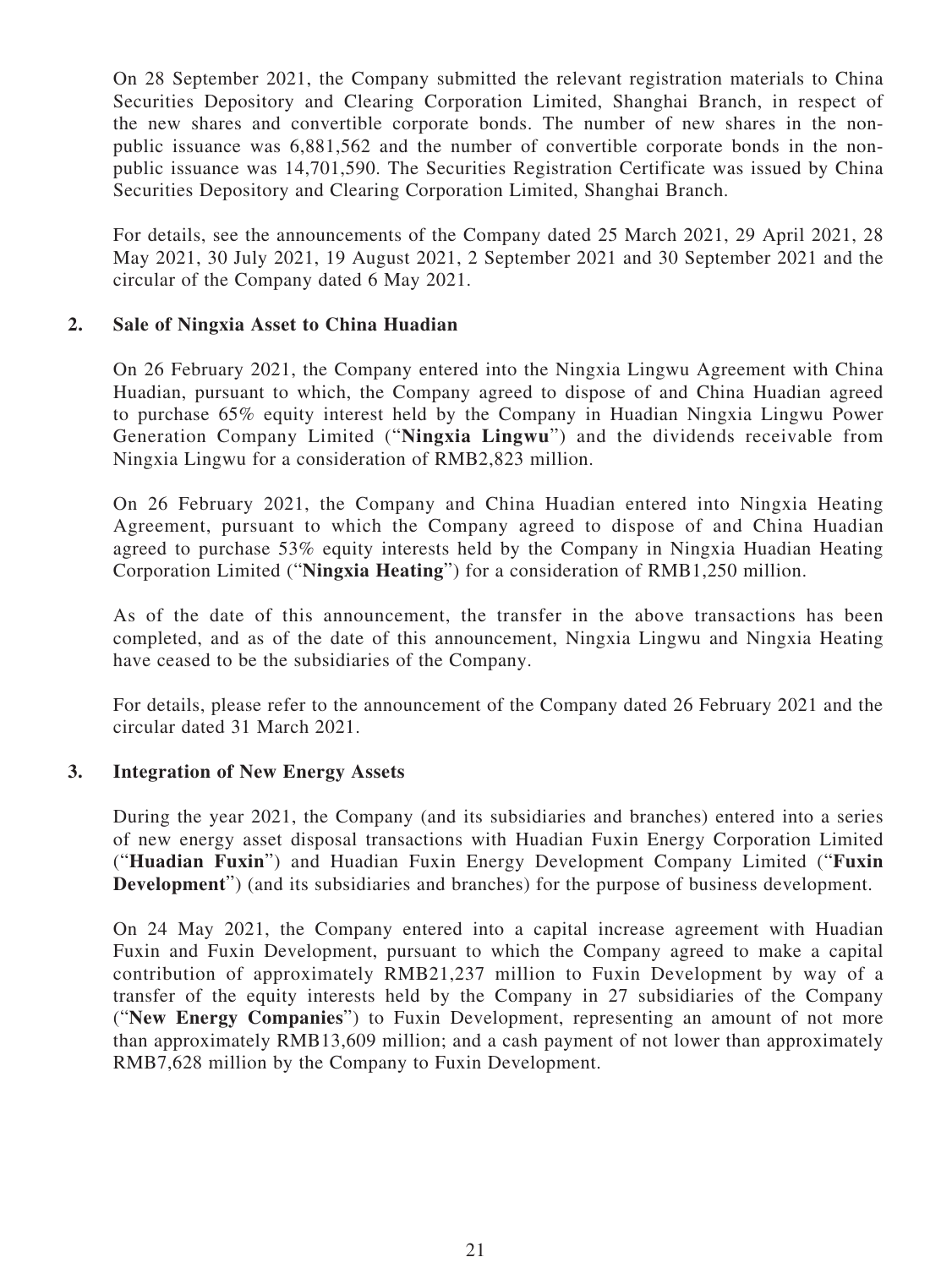On 24 May 2021, certain subsidiaries and branches of the Company entered into the Equity and Assets Disposal Agreements with certain subsidiaries of Fuxin Development, pursuant to which the subsidiaries of Fuxin Development agreed to purchase and the subsidiaries and branches of the Company agreed to dispose of the New Energy Equity and Assets, and the transaction consideration was approximately RMB2,082 million.

On 28 October 2021, the Company, its subsidiaries and branches, and Fuxin Development, its subsidiaries and branches entered into the Equity Disposal Agreements, the Assets Disposal Agreements and the Preliminary Project Transfer Agreement respectively, pursuant to which Fuxin Development, its subsidiaries and branches agreed to purchase and the Company agreed to dispose of relevant new energy assets, new energy equity and preliminary new energy projects for a total consideration of approximately RMB5,289 million.

On 17 December 2021, certain branches of subsidiaries of the Company entered into the Huangshi Disposal Agreement and the Shaoguan Disposal Agreement with a subsidiary and a branch of a subsidiary of Fuxin Development, pursuant to which the branches of subsidiaries of the Company agreed to dispose of and the subsidiary and the branch of subsidiary of Fuxin Development agreed to purchase certain target projects (i.e. Zhenhua Distributed Photovoltaic First Phase 20MW Power Generation Project, 98MW Fishery-Solar Hybrid Photovoltaic Power Generation Project and Chima 50MW Agriculture-Solar Hybrid Project). The total consideration of the transaction was approximately RMB335 million.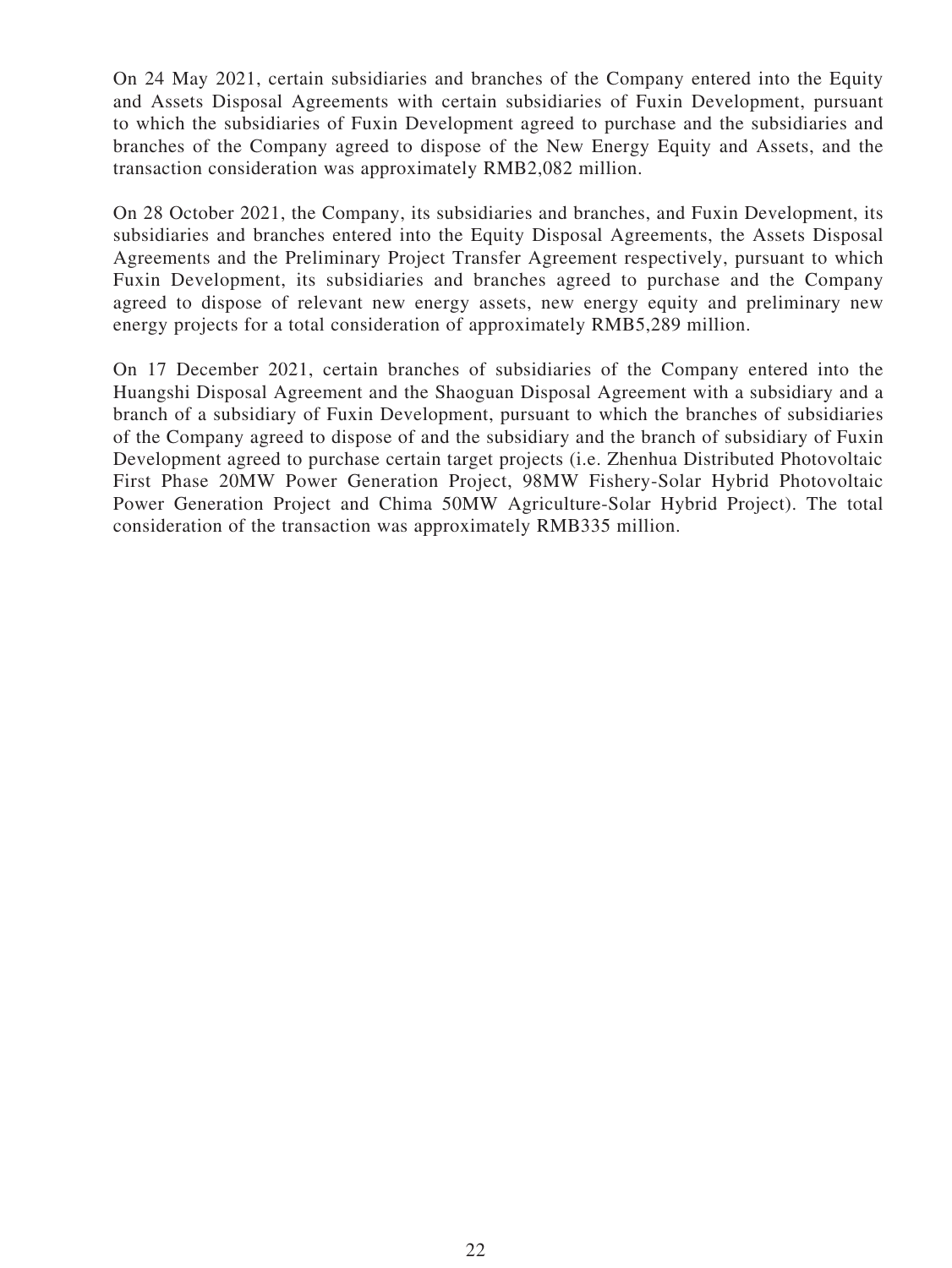The transactions involved in the above new energy integration were approved at the annual general meeting for 2020, the 5th extraordinary general meeting for 2021 and the 22nd meeting of the ninth session of the Board of the Company respectively. Except for the Chima Project, the transfer of the companies and assets involved in each transaction have been fully completed as of the date of this announcement and deconsolidated from the consolidated financial statements of the Company.

For details, please see the announcements of the Company dated 24 May 2021, 4 June 2021, 15 June 2021, 30 June 2021, 28 October 2021, 14 December 2021 and 17 December 2021 and the circulars of the Company dated 15 June 2021 and 24 November 2021.

## **4. Acquisition of Hunan Area Companies**

On 24 May 2021, the Company entered into an equity purchase agreement with China Huadian, pursuant to which the Company agreed to acquire and China Huadian agreed to dispose of its equity interests in the companies of the Hunan area, including its 70% equity interest in Changsha Company, 48.98% equity interest in Changde Company, and 100% equity interest in Pingjiang Company, for a total consideration of RMB3,146 million. The equity acquisition was completed on 1 July 2021.

As of the date of this announcement, the above transactions have been completed and their financial statements were consolidated into the Group's consolidated financial statements from 1 July 2021.

For details, please refer to the announcements of the Company dated 24 May 2021, 4 June 2021, 15 June 2021 and 30 June 2021 and the circular dated 15 June 2021.

## **5. Transfer of equity interests and debts in Shanxi Maohua Energy Investment Company Limited ("Maohua Company") to China Huadian**

On 27 September 2021, the Company and China Huadian signed the agreement, pursuant to which the Company agreed to transfer to China Huadian, a 100% equity interest held by the Company in Maohua Company, for a consideration of RMB1 and debts held by the Company in Maohua Company, for a consideration of approximately RMB2,852 million.

As of the date of this announcement, the transfer in the above transaction has been completed and Maohua Company has been deconsolidated from the consolidated financial statements of the Company.

For details, please see the announcement of the Company dated 27 September 2021, 4 October 2021 and the circular dated 27 October 2021.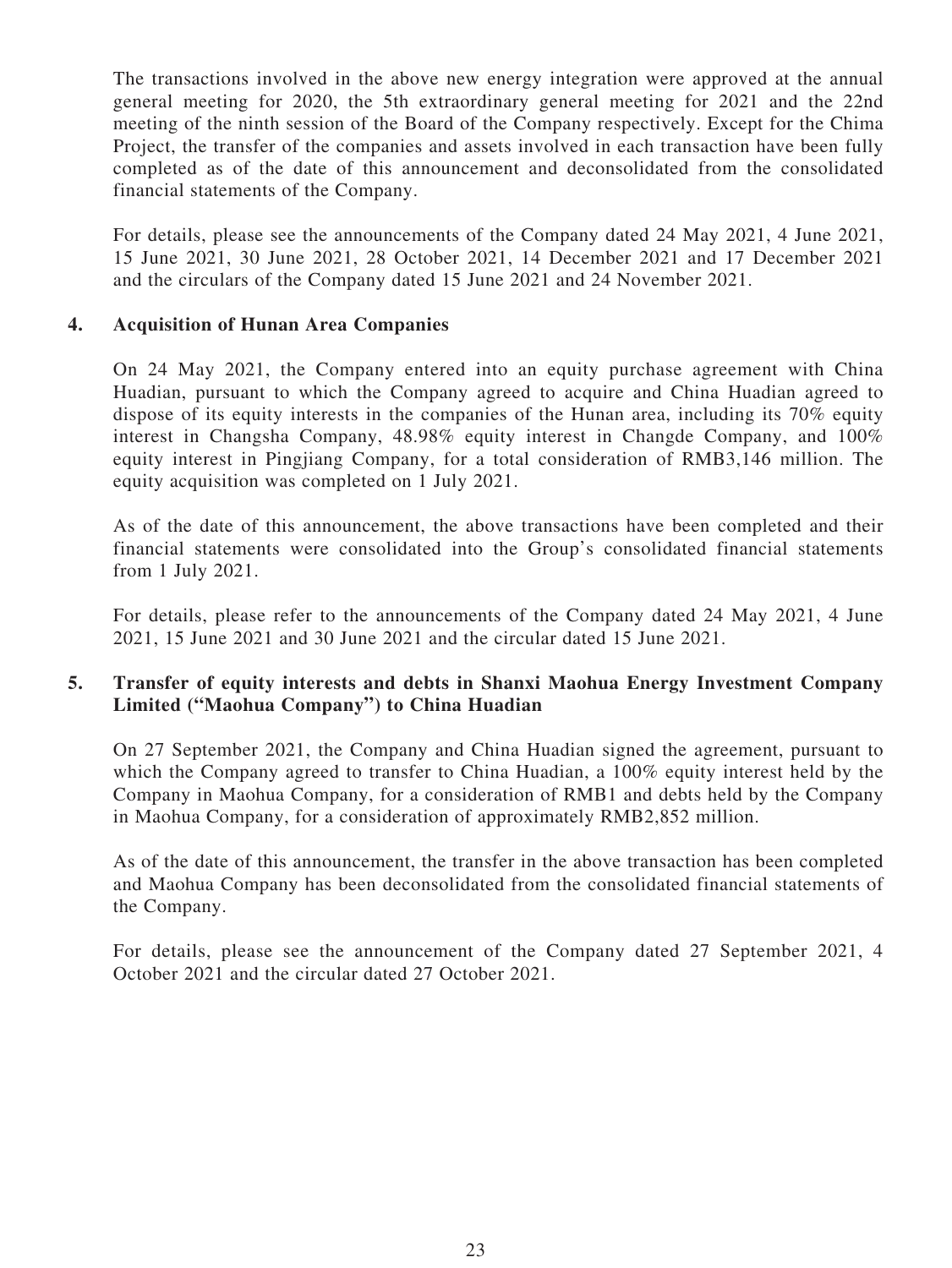#### **6. Amendments to the Articles of Association**

As of 28 September 2021, 6,881,562 new shares issued by the Company were registered. The total share capital of the Company was changed from 9,862,976,653 shares to 9,869,858,215 shares, and the registered capital was changed from RMB9,862,976,653.00 to RMB9,869,858,215.00. Considering the above changes in the total share capital and registered capital of the Company, the Company shall amend Articles 16 and 19 of the existing Articles of Association accordingly. Pursuant to the Board authorization approved by way of a special resolution at the third extraordinary general meeting of the Company in 2021, the amendments to the Articles of Association were considered and approved by the Board.

For details, see the announcements of the Company dated 28 March 2021 and 26 October 2021.

#### **7. Change of Auditors**

On 30 March 2021, the eleventh meeting of the ninth session of the Board resolved to propose the appointment of Baker Tilly China Certified Public Accountants (Special General Partnership) as the domestic auditor (internal control auditor) of the Company and Baker Tilly Hong Kong Limited as the overseas auditor of the Company, respectively, which was considered and approved at the 2020 AGM. The respective term of service of Baker Tilly China Certified Public Accountants (Special General Partnership) and Baker Tilly Hong Kong Limited has commenced from the date of the approval at the 2020 AGM up to the date of the next annual general meeting of the Company.

For details, please refer to the announcements of the Company dated 30 March 2021 and 30 June 2021.

#### **8. Shareholders' Return Plan**

On 25 March 2021, the Shareholders' Return Plan for the Years 2020-2022 was considered and approved at the 10th meeting of the ninth session of the Board of the Company by adhering to the principals of getting a reasonable return on investment for shareholders while taking into account the interests of all the shareholders as a whole, and the long-term interests and the reasonable funding requirements of the Company, so as to implement a sustainable, stable and proactive profit distribution policy. During 2020 to 2022, the profit to be distributed in cash by the Company in principle shall not be less than 50% of the distributable profits achieved in that year as indicated in the consolidated statements, and the dividend per share shall not be less than RMB0.2. Aforesaid Shareholders' Return Plan has come into effect after it is considered and approved at the 2021 third extraordinary general meeting.

For details, please refer to the announcements of the Company dated 25 March 2021 and 28 May 2021.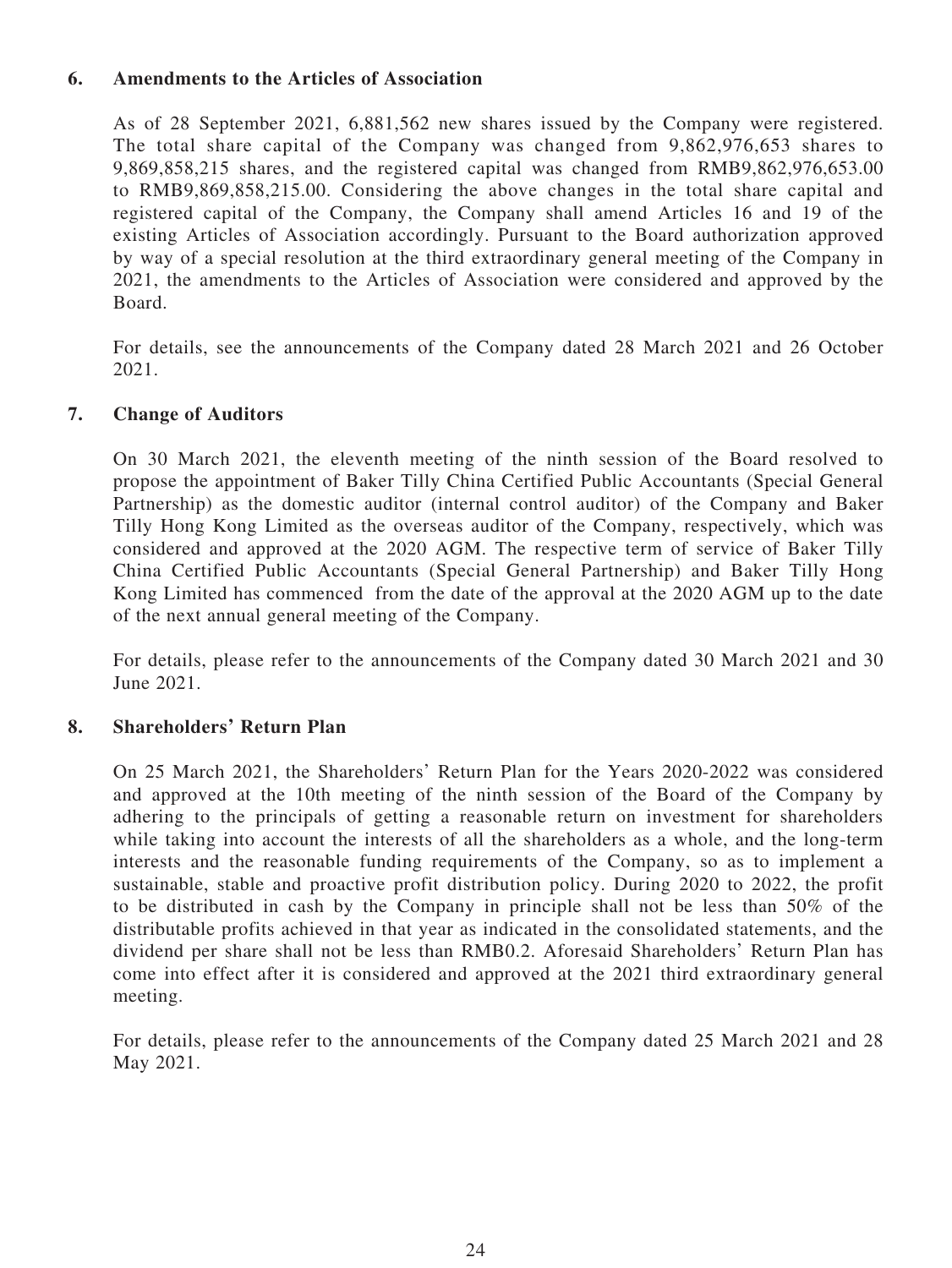#### **SHAREHOLDINGS OF SUBSTANTIAL SHAREHOLDERS**

So far as the Directors of the Company are aware, each of the following persons, not being a Director, Supervisor, chief executive or member of the senior management of the Company, had an interest or short position as at 31 December 2021 in the Company's shares or underlying shares (as the case may be) which was disclosed to the Company and the Hong Kong Stock Exchange under the provisions of Divisions 2 and 3 of Part XV of the Securities and Futures Ordinance (the "**SFO**"), or was otherwise interested in 5% or more of any class of issued share capital of the Company as at 31 December 2021, or was a substantial shareholder (as defined in the Rules Governing the Listing of Securities on The Stock Exchange of Hong Kong Limited (the "**Hong Kong Listing Rules**")) of the Company as at 31 December 2021.

| Name of shareholder                                                         | <b>Class of shares</b> | Number of<br>shares held | Approximate<br>percentage<br>of the<br>total number of<br>shares of the<br>Company in issue | Approximate<br>percentage<br>of the total<br>number of<br>A shares of the<br>Company in issue | Approximate<br>percentage<br>of the total<br>number of<br>H shares of<br>the Company<br>in issue | Capacity                                 |
|-----------------------------------------------------------------------------|------------------------|--------------------------|---------------------------------------------------------------------------------------------|-----------------------------------------------------------------------------------------------|--------------------------------------------------------------------------------------------------|------------------------------------------|
| China Huadian                                                               | A shares               | $4,534,199,224$ (L)      | 45.94%                                                                                      | 55.62%                                                                                        |                                                                                                  | Beneficial owner                         |
|                                                                             | H shares               | 85,862,000 (L)Note       | 0.87%                                                                                       |                                                                                               | 5.00%                                                                                            | Interests in a controlled<br>corporation |
| <b>Shandong Development</b><br><b>Investment Holding</b><br>Group Co., Ltd. | A shares               | 757,226,729 (L)          | 7.67%                                                                                       | 9.29%                                                                                         |                                                                                                  | Beneficial owner                         |

 $(L)$  = long position

 $(P)$  = lending pool

Note: So far as the directors of the Company are aware or are given to understand, these 85,862,000 H shares were held directly by a wholly-owned subsidiary of China Huadian, namely, China Huadian Hong Kong Company Limited, through CCASS in the name of HKSCC Nominees Limited.

Save as disclosed above and so far as the Directors are aware, as at 31 December 2021, no other person (other than the directors, supervisors, chief executive or members of senior management of the Company) had any interest or short position in the Company's shares or underlying shares (as the case may be) which would fall to be disclosed to the Company and the Hong Kong Stock Exchange under the provisions of Divisions 2 and 3 of Part XV of the SFO and as recorded in the register required to be kept under Section 336 of the SFO, or was otherwise a substantial shareholder (as defined in the Hong Kong Listing Rules) of the Company.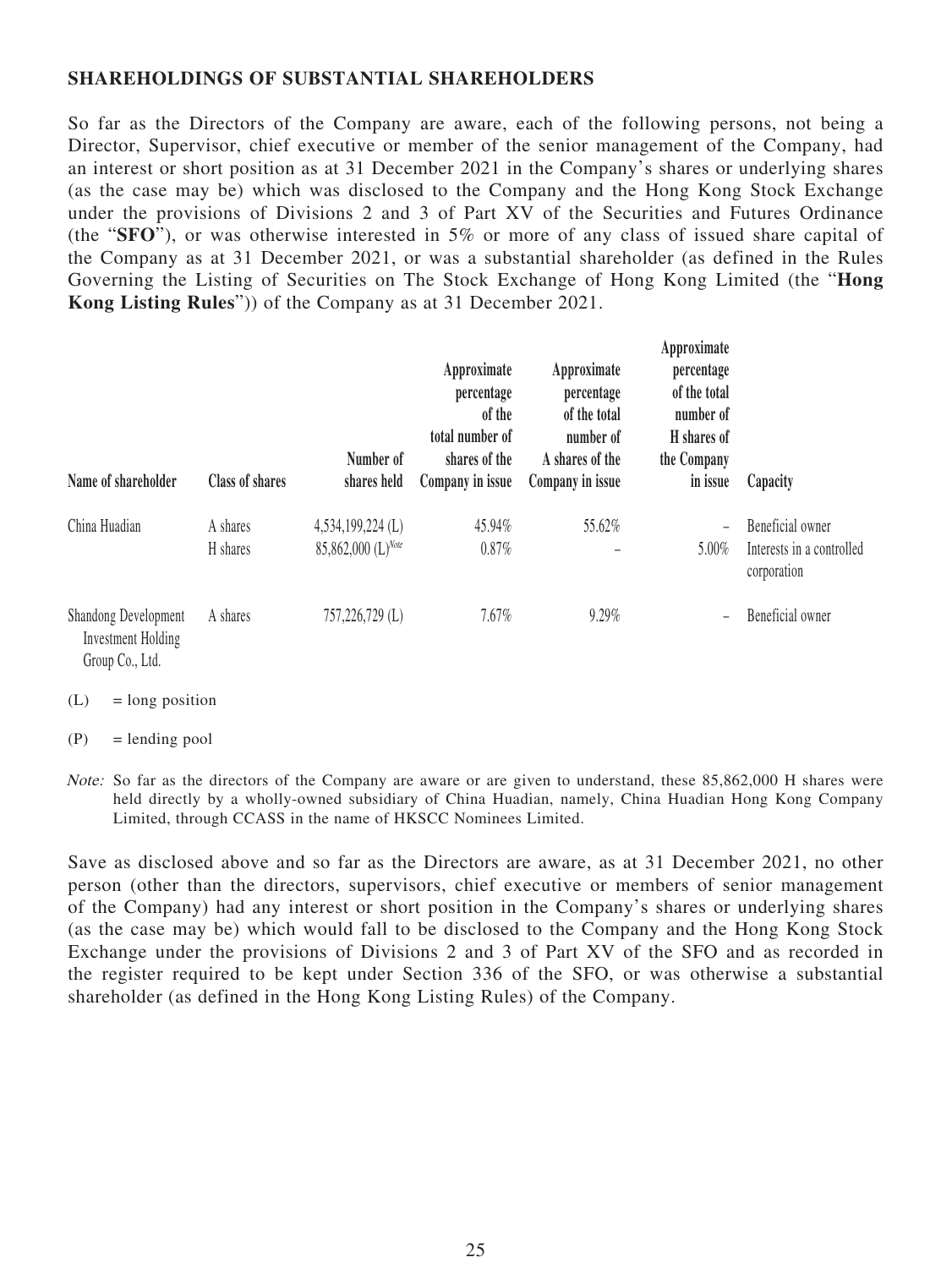## **SECURITIES INTERESTS OF DIRECTORS, SUPERVISORS, CHIEF EXECUTIVE OR MEMBERS OF SENIOR MANAGEMENT**

As at 31 December 2021, none of the Directors, Supervisors, chief executive or members of senior management of the Company and their respective associates had any interest or short position in the shares, underlying shares and/or debentures (as the case may be) of the Company and/or any of its associated corporations (within the meaning of Part XV of the SFO) which was required to be notified to the Company and the Hong Kong Stock Exchange pursuant to the provisions of Divisions 7 and 8 of Part XV of the SFO (including interest or short position which any such Director, Supervisor, chief executive or member of senior management of the Company was taken or deemed to have under such provisions of the SFO), or was required to be recorded in the register required to be kept by the Company pursuant to Section 352 of the SFO, or which was otherwise required to be notified to the Company and the Hong Kong Stock Exchange pursuant to the Model Code for Securities Transactions by Directors of Listed Issuers (the "**Model Code**") adopted by the Company (which for this purpose shall be deemed to apply to the Supervisors of the Company to the same extent as it applies to the Directors).

In 2021, the Company has adopted a code of conduct regarding transactions of the Directors and Supervisors in the Company's securities on terms identical to those of the Model Code. Having made specific enquiries of all Directors and Supervisors, the Company understands that all Directors and Supervisors have complied with the required standards set out in the Model Code.

## **CORPORATE GOVERNANCE**

The Company has always attached great importance to the corporate governance and continuously promoted management innovation. In strict compliance with the Company Law of the People's Republic of China (the "**Company Law**"), the Securities Law of the People's Republic of China, the Shanghai Listing Rules, the Hong Kong Listing Rules and relevant provisions promulgated by domestic and overseas securities regulatory institutions, the Company has improved its corporate governance structure, enhanced the level of its governance and endeavoured to achieve a harmonious development between the Company's growth and the interest of its shareholders.

The codes on corporate governance of the Company include, but not limited to, the following documents:

- 1. Articles of Association;
- 2. Rules of Procedures for General Meetings of Shareholders, Rules of Procedures for the Board of Directors and Rules of Procedures for the Supervisory Committee (as a part of the current Articles of Association);
- 3. Terms of Reference of the Audit Committee, the Remuneration and Appraisal Committee, the Nomination Committee, and the Strategic Committee of the Board;
- 4. Working Requirements for Independent Directors;
- 5. Working Requirements for Secretary to the Board;
- 6. Working Rules for General Manager;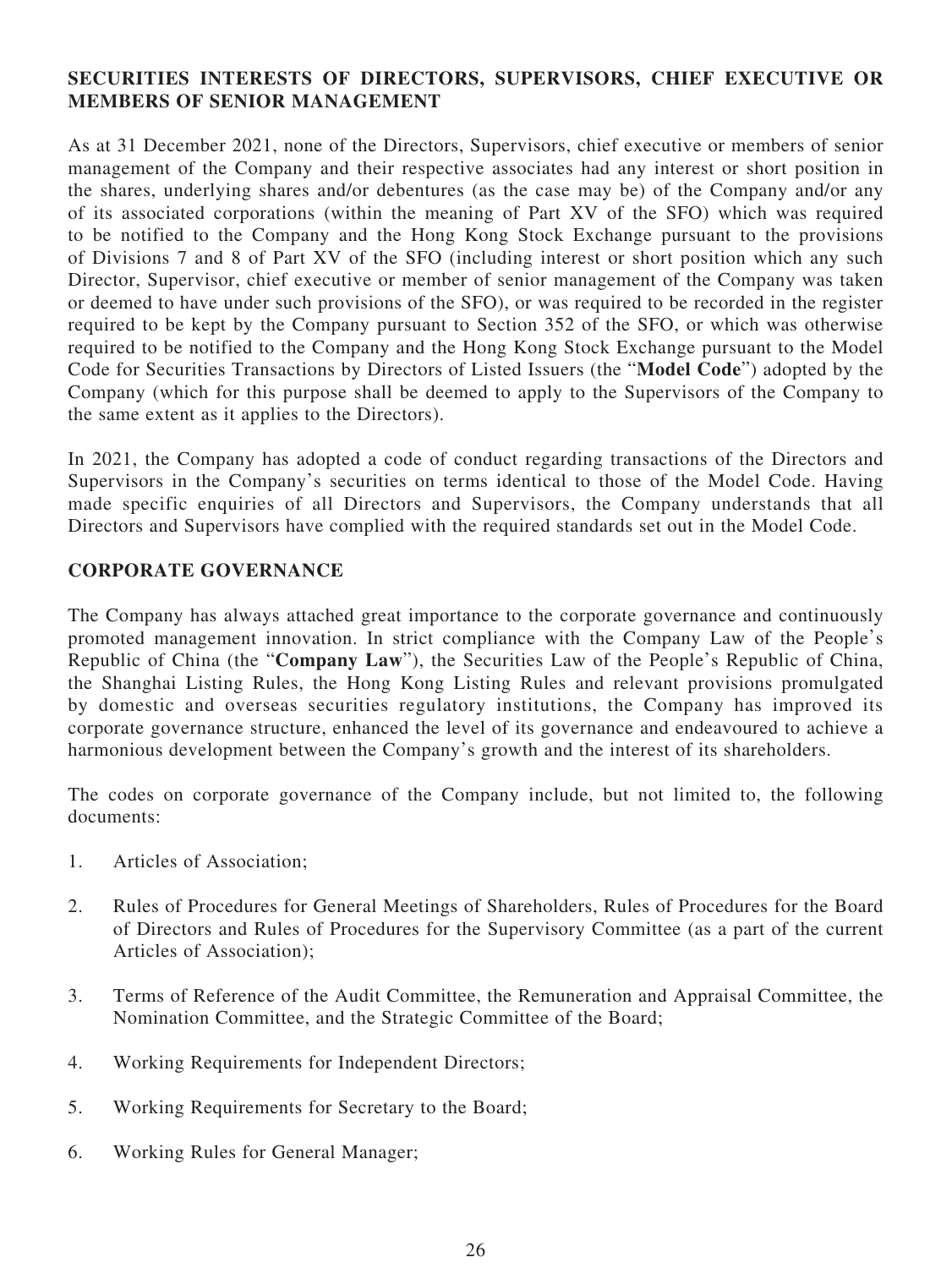- 7. Code on the Company's Investment Projects;
- 8. the Company's Management Methods on Raised Proceeds;
- 9. the Company's Management Methods on External Guarantees;
- 10. the Company's Management Rules on Information Disclosure;
- 11. Management Rules on Investor Relations and Implementation Procedures;
- 12. Code on Trading in Securities of the Company by Directors (Supervisors) of the Company;
- 13. Code on Trading in Securities of the Company by Employees of the Company;
- 14. Management Methods for Affairs of the Board of Directors;
- 15. Working Rules on Annual Report for the Audit Committee of the Board;
- 16. Working Rules on Annual Report for Independent Directors;
- 17. Management Methods on Connected Transactions; and
- 18. Insider Registration and Management Methods.

The Board is committed to the principles of corporate governance in order to achieve a prudent management and enhancement of shareholders' value. Transparency, accountability and independence are enshrined under these principles.

The Board has reviewed the relevant requirements prescribed under the corporate governance codes adopted by the Company and its actual practices, and has taken the view that the corporate governance of the Company in 2021 has met the requirements under the code provisions in the Corporate Governance Code (the "**CG Code**") as contained in Appendix 14 to the Hong Kong Listing Rules and there was no deviation from such provisions. In certain aspects, the corporate governance codes adopted by the Company are more stringent than the code provisions set out in the CG Code, the particulars of which are as follows:

- The Company has formulated the Code on Trading in Securities of Huadian Power International Corporation Limited\* by Directors (Supervisors) and the Code on Trading in Securities of Huadian Power International Corporation Limited\* by Employees, which are on terms no less exacting than those set out in the Model Code set out in Appendix 10 to the Hong Kong Listing Rules.
- In addition to the audit committee, the remuneration and appraisal committee and the nomination committee, the Company has established the strategic committee and stipulated the Terms of Reference of the Strategic Committee.
- In the financial year of 2021, a total of sixteen Board meetings were held by the Company.
- The audit committee comprises five members, including two non-executive directors and three independent non-executive directors.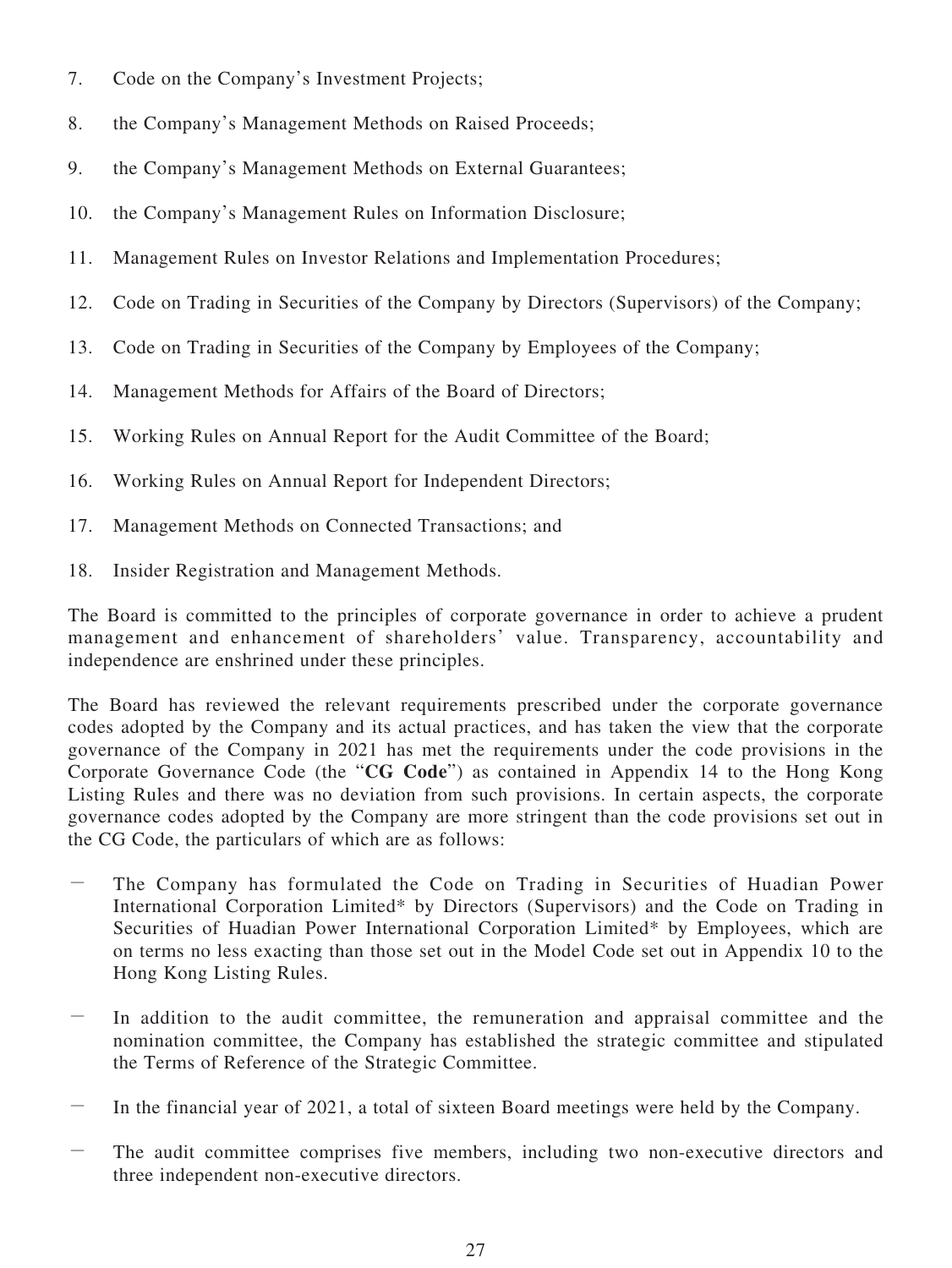#### **PURCHASE, SALE OR REDEMPTION OF LISTED SECURITIES**

During the financial year of 2021, neither the Company nor any of its subsidiaries had purchased, sold or redeemed any of its issued securities ("**securities**" having the meaning as ascribed thereto under paragraph 1 of Appendix 16 to the Hong Kong Listing Rules).

## **DESIGNATED DEPOSITS AND OVERDUE TIME DEPOSITS**

As at 31 December 2021, the Group's deposits placed with financial institutions or other parties did not include any designated or entrusted deposits, or any material overdue time deposits which could not be collected by the Group upon maturity.

## **AUDIT COMMITTEE**

The Company's audit committee has reviewed the annual results of the Group for 2021 and the financial statements prepared under IFRSs for the financial year ended 31 December 2021.

## **SCOPE OF WORK OF BAKER TILLY HONG KONG LIMITED**

The figures in respect of preliminary announcement of Group's results for the year ended 31 December 2021 have been agreed by the Group's auditor, Baker Tilly Hong Kong Limited, to the amounts set out in the Group's audited consolidated financial statements for the year. The work performed by Baker Tilly Hong Kong Limited in this respect did not constitute an assurance engagement in accordance with Hong Kong Standards on Auditing, Hong Kong Standards on Review Engagements or Hong Kong Standards on Assurance Engagements issued by the Hong Kong Institute of Certified Public Accountants and consequently no assurance has been expressed by Baker Tilly Hong Kong Limited on the preliminary announcement.

#### **MATERIAL LITIGATION**

As of 31 December 2021, some members of the Group were a party to certain litigations arising from the Group's ordinary course of business or acquisition of assets. The management of the Group believes that any possible legal liability which incurred or may incur from the aforesaid cases will have no material adverse effect on the financial position and operating results of the Group.

#### By order of the Board **Huadian Power International Corporation Limited\*** Ding Huande **Chairman**

As at the date of this announcement, the Board comprises:

Ding Huande (Chairman, Executive Director), Ni Shoumin (Vice Chairman, Non-executive Director), Peng Xingyu (Non-executive Director), Luo Xiaoqian (Executive Director), Zhang Zhiqiang (Non-executive Director), Li Pengyun (Non-executive Director), Wang Xiaobo (Non-executive Director), Feng Rong (Executive Director), Feng Zhenping (Independent Non-executive Director), Li Xingchun (Independent Non-executive Director), Li Menggang (Independent Non-executive Director) and Wang Yuesheng (Independent Non-executive Director).

Beijing, the PRC 25 March 2022

<sup>\*</sup> For identification purpose only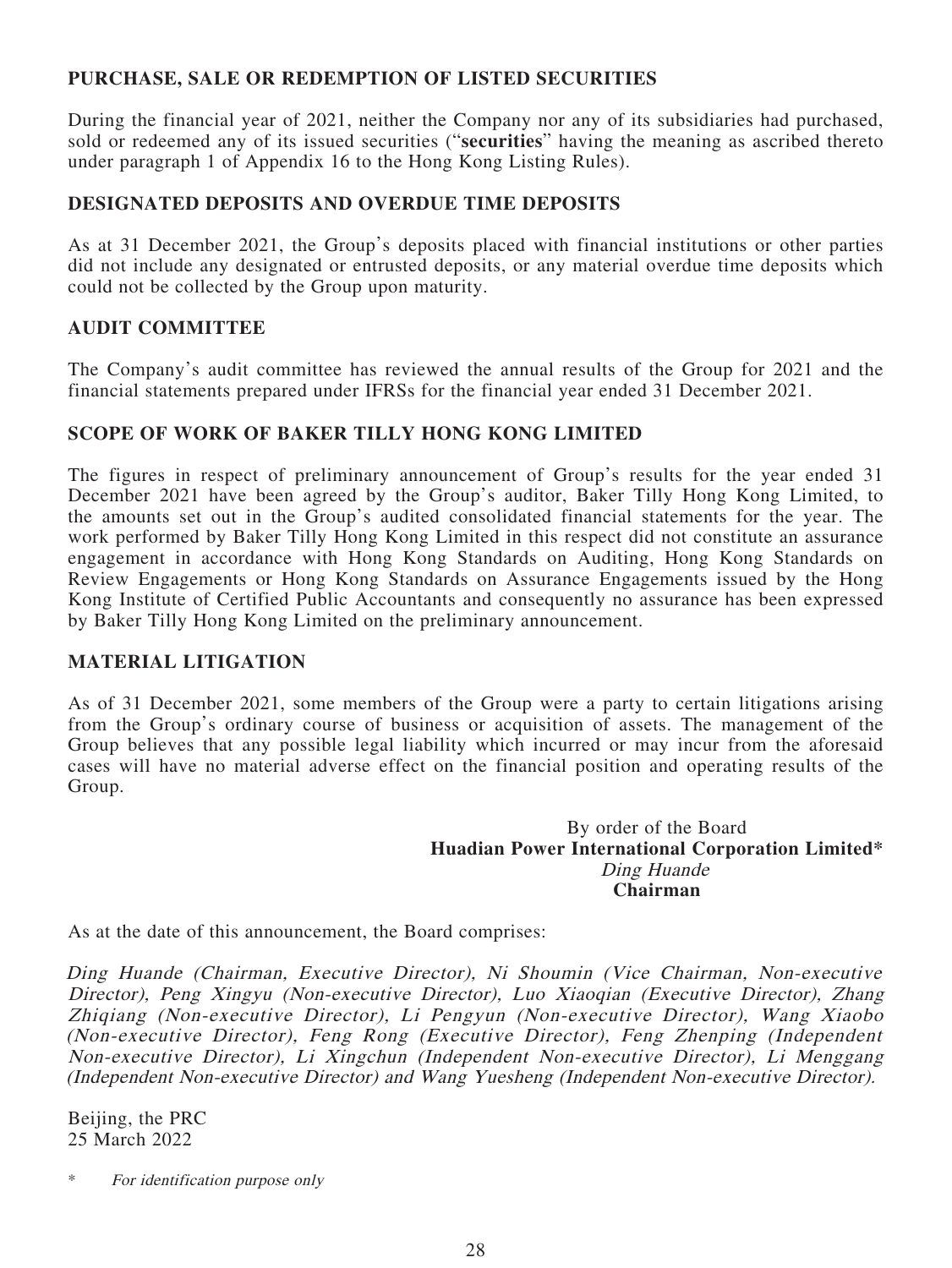#### **I SUMMARY OF FINANCIAL INFORMATION IN CONSOLIDATED FINANCIAL STATEMENTS PREPARED UNDER INTERNATIONAL FINANCIAL REPORTING STANDARDS ("IFRSs")**

The consolidated financial information set out below is extracted from the audited consolidated financial statements prepared under IFRSs of the Group as set out in its 2021 annual report.

#### **CONSOLIDATED STATEMENT OF PROFIT OR LOSS AND OTHER COMPREHENSIVE INCOME**

For the year ended 31 December 2021 (Expressed in Renminbi)

|                                                   | <b>Note</b>    | 2021<br><b>RMB'000</b> | 2020<br><b>RMB'000</b> |
|---------------------------------------------------|----------------|------------------------|------------------------|
| <b>Turnover</b>                                   | $\mathfrak{Z}$ | 100,983,552            | 89, 382, 243           |
| <b>Operating expenses</b>                         |                |                        |                        |
| Fuel costs                                        |                | (74, 471, 831)         | (41, 394, 152)         |
| Costs of coal sold                                |                | (11,352,083)           | (11, 461, 662)         |
| Depreciation and amortisation                     |                | (11,506,347)           | (11, 759, 219)         |
| Repairs, maintenance and inspection               |                | (3,778,694)            | (3,940,470)            |
| Personnel costs                                   | $\overline{4}$ | (6,958,393)            | (6,333,469)            |
| Administration expenses                           |                | (4,827,353)            | (3,300,386)            |
| Taxes and surcharges                              | $\mathfrak{I}$ | (976, 501)             | (1,099,224)            |
| Other operating expenses                          | 9(b)           | (1,511,678)            | (1,303,510)            |
|                                                   |                | (115,382,880)          | (80, 592, 092)         |
| <b>Operating (loss)/profit</b>                    |                | (14,399,328)           | 8,790,151              |
| Investment income                                 | 6              | 6,461,917              | 45,120                 |
| Other revenue                                     | $\overline{7}$ | 1,370,714              | 1,039,567              |
| Other net income                                  | $\overline{7}$ | 1,359,670              | 929,271                |
| Interest income from bank deposits                |                | 136,259                | 100,078                |
| Fair value loss on financial assets at fair       |                |                        |                        |
| value through profit or loss                      |                | (37, 228)              | (1,251)                |
| Finance costs                                     | 8              | (4,352,826)            | (4,532,660)            |
| Share of results of associates and joint ventures |                | 2,470,209              | 521,557                |
| (Loss)/profit before taxation                     | 9(a)           | (6,990,613)            | 6,891,833              |
| Income tax credit/(expense)                       | 10             | 1,774,724              | (1,216,202)            |
| (Loss)/profit for the year                        |                | (5,215,889)            | 5,675,631              |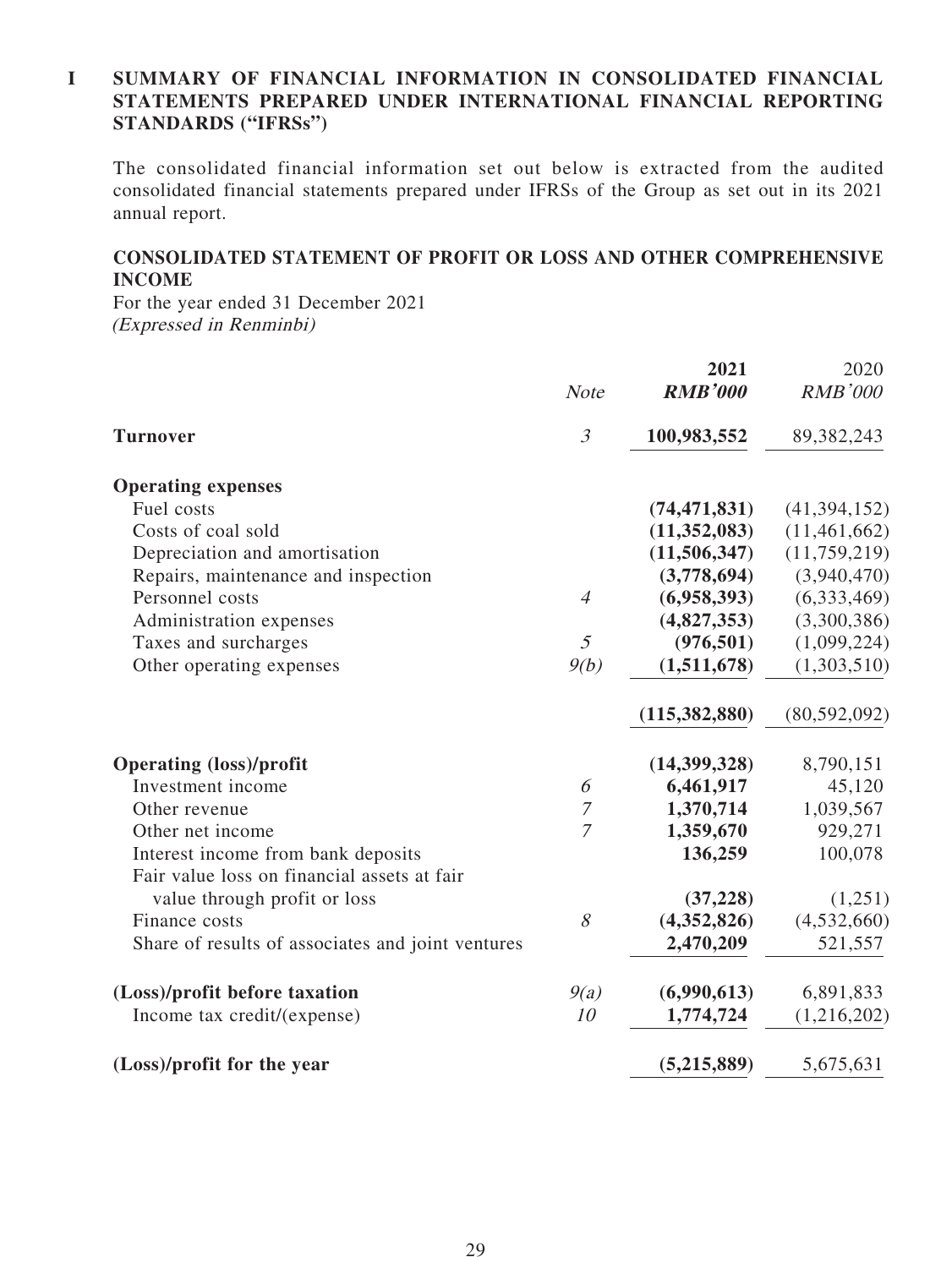## **CONSOLIDATED STATEMENT OF PROFIT OR LOSS AND OTHER COMPREHENSIVE INCOME (CONTINUED)**

For the year ended 31 December 2021 (Expressed in Renminbi)

| <b>Note</b> | 2021<br><b>RMB'000</b> | 2020<br><b>RMB'000</b>                             |
|-------------|------------------------|----------------------------------------------------|
|             |                        |                                                    |
|             |                        |                                                    |
|             |                        |                                                    |
|             |                        |                                                    |
|             |                        |                                                    |
|             |                        | 5,800                                              |
|             |                        |                                                    |
|             |                        |                                                    |
|             |                        |                                                    |
|             | 41,412                 |                                                    |
|             |                        |                                                    |
| 11          | 79,803                 | 5,800                                              |
|             |                        |                                                    |
|             | (5, 136, 086)          | 5,681,431                                          |
|             |                        |                                                    |
|             |                        | 4,166,756                                          |
|             | (1,873,907)            | 1,508,875                                          |
|             |                        |                                                    |
|             |                        | 5,675,631                                          |
|             |                        |                                                    |
|             |                        |                                                    |
|             | (3,262,382)            | 4,172,556                                          |
|             | (1,873,704)            | 1,508,875                                          |
|             | (5, 136, 086)          | 5,681,431                                          |
|             |                        | RMB0.329                                           |
|             | 12                     | 38,391<br>(3,341,982)<br>(5,215,889)<br>RMB(0.443) |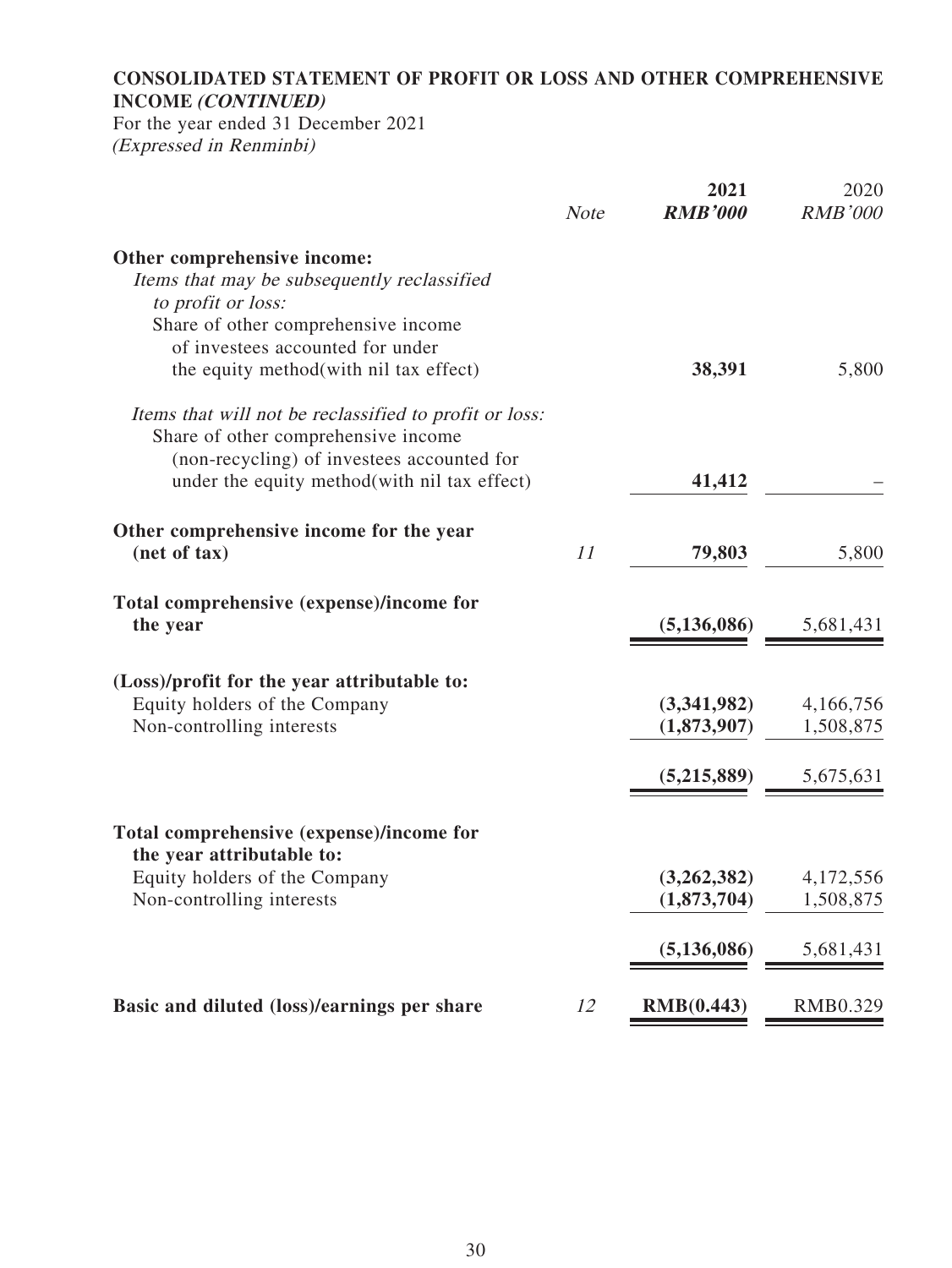## **CONSOLIDATED STATEMENT OF FINANCIAL POSITION**

## As at 31 December 2021

(Expressed in Renminbi)

|                                             |             | 2021           | 2020           |
|---------------------------------------------|-------------|----------------|----------------|
|                                             | <b>Note</b> | <b>RMB'000</b> | <b>RMB'000</b> |
| <b>Non-current assets</b>                   |             |                |                |
| Property, plant and equipment               |             | 125,676,926    | 160,304,083    |
| Right-of-use assets                         |             | 6,497,402      | 7,533,405      |
| Construction in progress                    |             | 15,807,420     | 22,361,667     |
| Investment properties                       |             | 61,828         | 32,283         |
| Intangible assets                           |             | 1,900,627      | 4,163,741      |
| Goodwill                                    |             | 1,199,701      | 1,233,366      |
| Interests in associates and joint ventures  |             | 37,266,831     | 12,023,223     |
| Financial assets at fair value through      |             |                |                |
| profit or loss                              |             | 330,064        | 307,890        |
| Other non-current assets                    |             | 1,762,095      | 3,126,447      |
| Deferred tax assets                         |             | 2,289,323      | 748,228        |
|                                             |             | 192,792,217    | 211,834,333    |
| <b>Current assets</b>                       |             |                |                |
| Inventories                                 |             | 6,130,892      | 2,347,810      |
| Trade debtors and bills receivable          | 13          | 9,265,280      | 11,719,443     |
| Deposits, other receivables and prepayments |             | 7,554,257      | 4,033,493      |
| Tax recoverable                             |             | 552,862        | 76,775         |
| Restricted deposits                         |             | 145,463        | 180,624        |
| Cash and cash equivalents                   |             | 5,945,067      | 6,498,457      |
|                                             |             | 29,593,821     | 24,856,602     |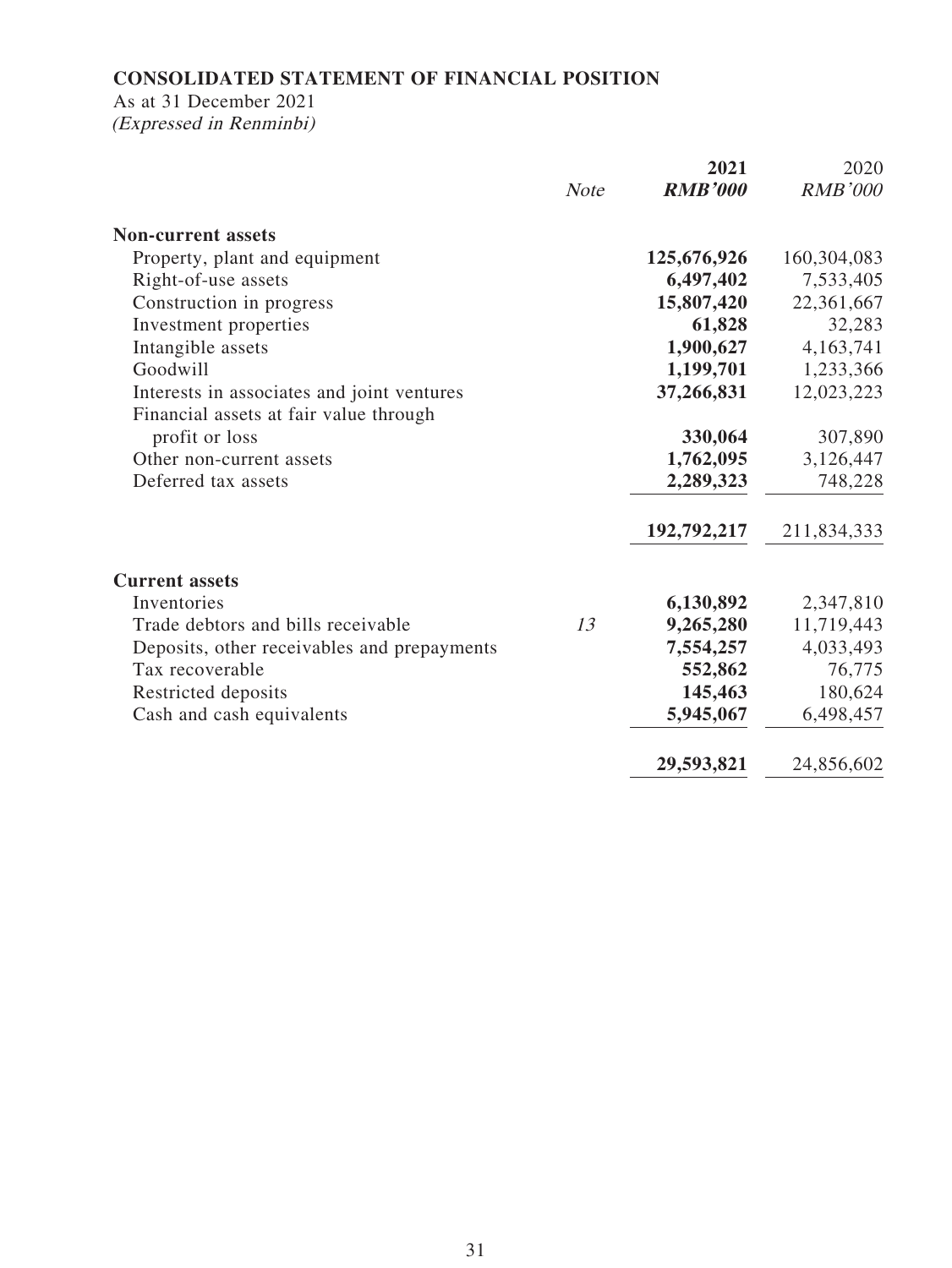## **CONSOLIDATED STATEMENT OF FINANCIAL POSITION (CONTINUED)**

## As at 31 December 2021

(Expressed in Renminbi)

|                                              |             | 2021           | 2020           |
|----------------------------------------------|-------------|----------------|----------------|
|                                              | <b>Note</b> | <b>RMB'000</b> | <b>RMB'000</b> |
| <b>Current liabilities</b>                   |             |                |                |
| Bank loans                                   |             | 29,968,493     | 25,566,828     |
| Loans from shareholders                      |             | 617,054        | 700,000        |
| State loans                                  |             | 1,733          | 1,926          |
| Other loans                                  |             | 5,491,491      | 3,245,524      |
| Short-term debentures payable                |             | 2,023,880      |                |
| Long-term debentures payable-current portion |             | 5,861,218      | 1,996,838      |
| Amount due to the parent company             |             | 27,599         | 42,337         |
| Lease liabilities                            |             | 240,830        | 641,932        |
| Trade creditors and bills payable            | 14          | 14,793,426     | 17,490,945     |
| Other payables and contract liabilities      |             | 6,431,258      | 8,833,733      |
| Tax payable                                  |             | 205,952        | 625,496        |
|                                              |             | 65,662,934     | 59,145,559     |
| <b>Net current liabilities</b>               |             | (36,069,113)   | (34, 288, 957) |
| <b>Total assets less current liabilities</b> |             | 156,723,104    | 177,545,376    |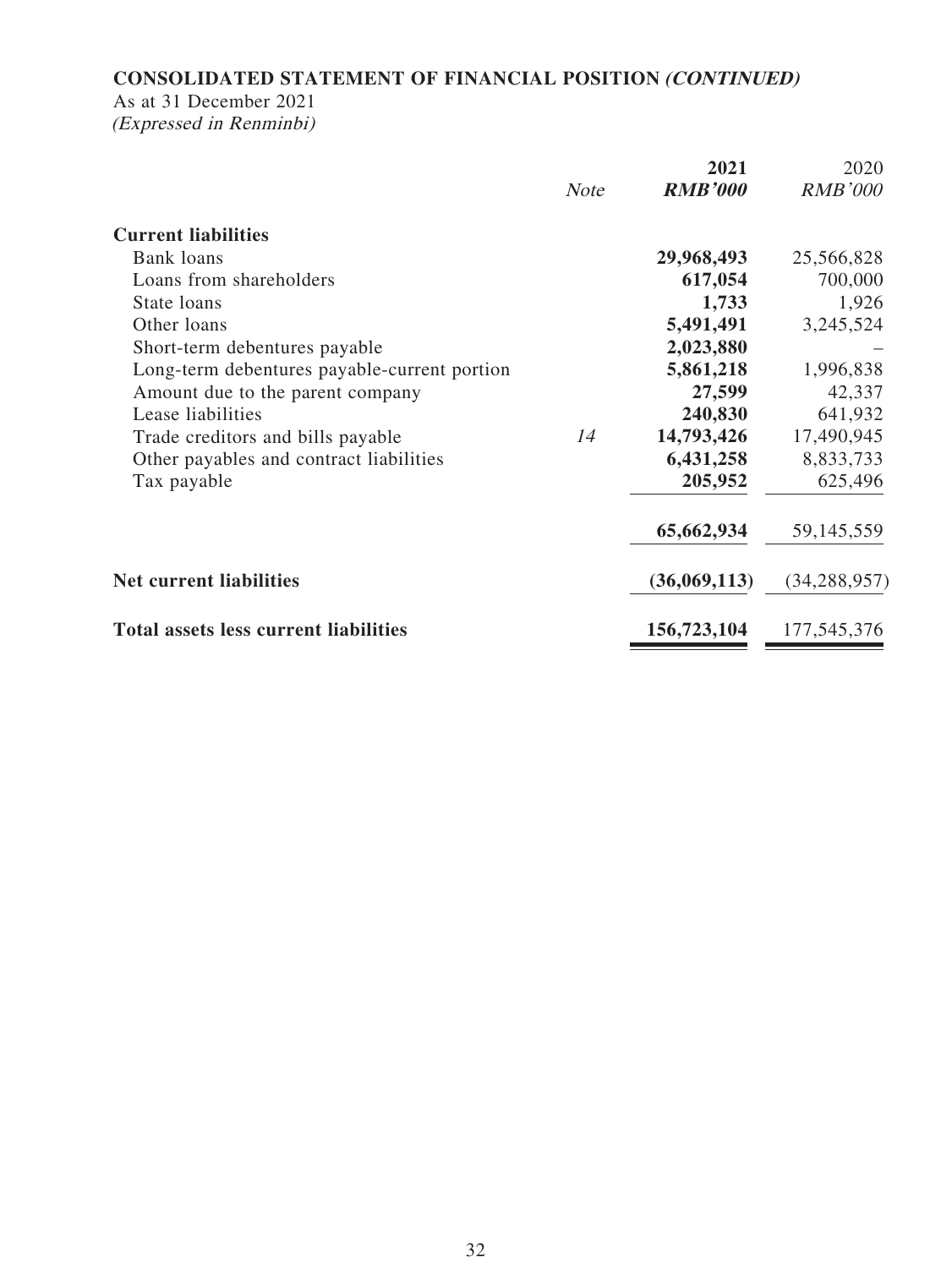## **CONSOLIDATED STATEMENT OF FINANCIAL POSITION (CONTINUED)**

## As at 31 December 2021

(Expressed in Renminbi)

|                                          | 2021           | 2020           |
|------------------------------------------|----------------|----------------|
|                                          | <b>RMB'000</b> | <b>RMB'000</b> |
| <b>Non-current liabilities</b>           |                |                |
| <b>Bank loans</b>                        | 45,353,610     | 50,490,648     |
| Loans from shareholders                  | 5,579,400      | 6,007,768      |
| State loans                              | 45,384         | 52,372         |
| Other loans                              | 5,703,716      | 7,851,972      |
| Long-term debentures payable             | 16,078,002     | 10,495,397     |
| Convertible bonds – liability components | 1,433,637      |                |
| Lease liabilities                        | 327,557        | 1,175,083      |
| Long-term payables                       |                | 262,460        |
| Provisions                               | 64,242         | 236,717        |
| Deferred government grants               | 1,266,742      | 1,569,874      |
| Deferred income                          | 2,896,818      | 3,028,195      |
| Deferred tax liabilities                 | 1,690,353      | 1,966,243      |
| Retirement benefit obligations           | 15,078         | 15,538         |
|                                          | 80,454,539     | 83,152,267     |
| <b>Net assets</b>                        | 76,268,565     | 94,393,109     |
| <b>Capital and reserves</b>              |                |                |
| Share capital                            | 9,869,858      | 9,862,977      |
| Perpetual capital securities             | 22,473,349     | 24, 645, 175   |
| Reserves                                 | 31,365,210     | 38,637,209     |
| Equity attributable to equity holders of |                |                |
| the Company                              | 63,708,417     | 73,145,361     |
| <b>Non-controlling interests</b>         | 12,560,148     | 21, 247, 748   |
| <b>Total equity</b>                      | 76,268,565     | 94,393,109     |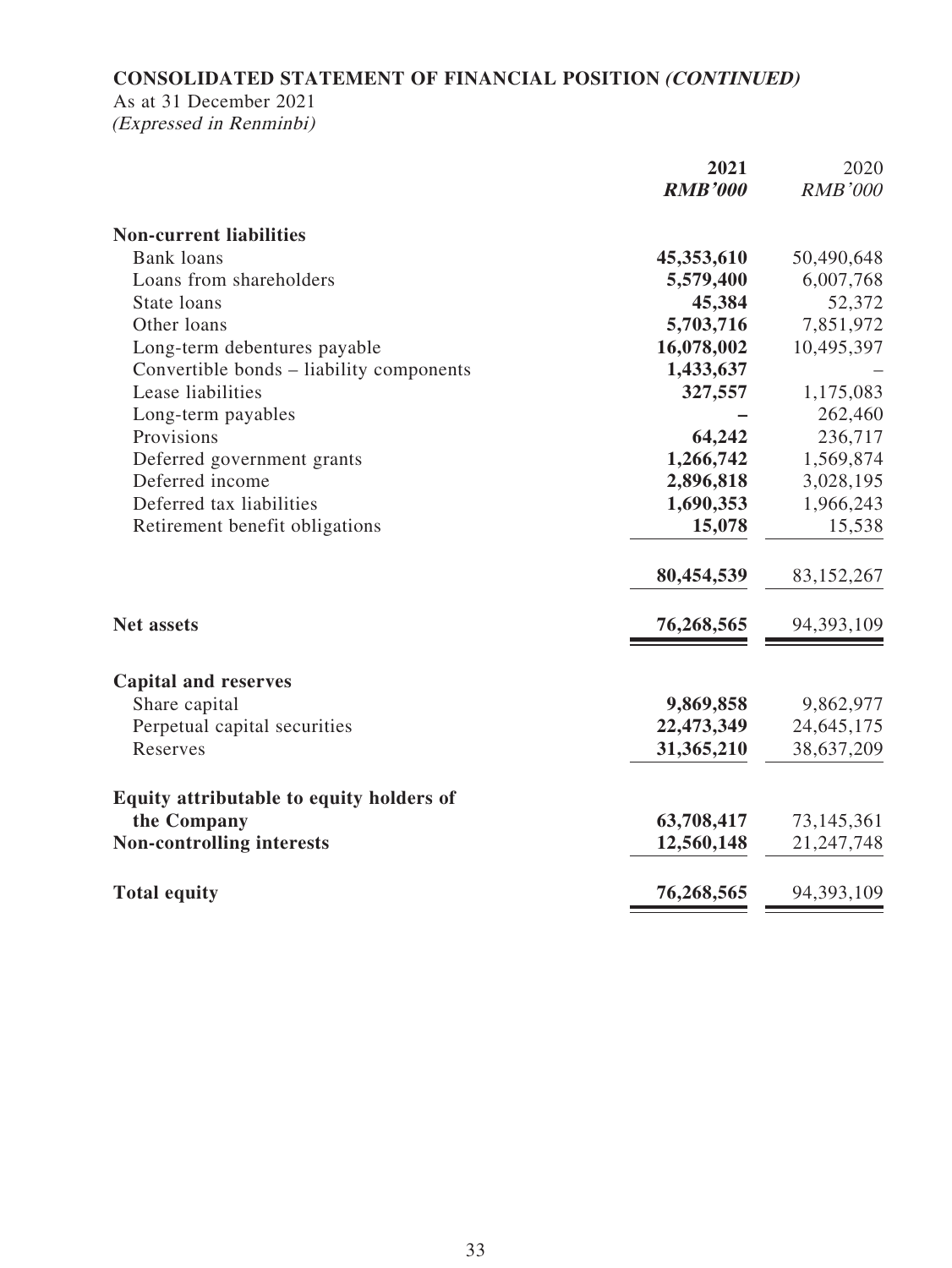## **NOTES TO THE CONSOLIDATED FINANCIAL STATEMENTS**

#### **1. Basis of preparation of the consolidated financial statements**

The consolidated financial statements have been prepared in accordance with all applicable IFRSs issued by the International Accounting Standards Board. In addition, the consolidated financial statements include applicable disclosures required by the Rules Governing the Listing of Securities on The Stock Exchange of Hong Kong Limited and by the Hong Kong Companies Ordinance.

At 31 December 2021, the Group had net current liabilities of approximately RMB36,069 million and certain capital commitments. The directors of the Company are of the opinion that, taking into account the current operation of the Group; the unutilised banking facilities available to the Group as well as debentures and bonds registered in the PRC interbank debenture market which has not been issued, the Group has sufficient working capital to enable it to meet in full its financial obligations as and when they fall due in the coming twelve months from the date of consolidated statement of financial position. Therefore, these consolidated financial statements have been prepared on a going concern basis.

The measurement basis used in the preparation of the consolidated financial statements is the historical cost basis except for certain financial instruments, which are measured at fair value.

Historical cost is generally based on the fair value of the consideration given in exchange for goods and services.

Fair value is the price that would be received to sell an asset or paid to transfer a liability in an orderly transaction between market participants at the measurement date, regardless of whether that price is directly observable or estimated using another valuation technique. In estimating the fair value of an asset or a liability, the Group takes into account the characteristics of the asset or liability if market participants would take those characteristics into account when pricing the asset or liability at the measurement date. Fair value for measurement and/or disclosure purposes in the consolidated financial statements is determined on such a basis, except for leasing transactions that are within the scope of IFRS 16 Leases, and measurements that have some similarities to fair value but are not fair value, such as net realisable value in IAS 2 Inventories, or value in use in IAS 36 Impairment of Assets.

For financial instruments which are transacted at fair value and a valuation technique that unobservable inputs are to be used to measure fair value in subsequent periods, the valuation technique is calibrated so that at initial recognition the results of the valuation technique equals the transaction price.

In addition, for financial reporting purposes, fair value measurements are categorised into Level 1, 2 or 3 based on the degree to which the inputs to the fair value measurements are observable and the significance of the inputs to the fair value measurement in its entirety, which are described as follows:

- Level 1 inputs are quoted prices (unadjusted) in active markets for identical assets or liabilities that the entity can access at the measurement date;
- Level 2 inputs are inputs, other than quoted prices included within Level 1, that are observable for the asset or liability, either directly or indirectly; and
- Level 3 inputs are unobservable inputs for the asset or liability.

The preparation of the consolidated financial statements in conformity with IFRSs requires management to make judgements, estimates and assumptions that affect the application of policies and reported amounts of assets, liabilities, income and expenses. The estimates and associated assumptions are based on historical experience and various other factors that are believed to be reasonable under the circumstances, the results of which form the basis of making the judgements about carrying amounts of assets and liabilities that are not readily apparent from other sources. Actual results may differ from these estimates.

The estimates and underlying assumptions are reviewed on an ongoing basis. Revisions to accounting estimates are recognised in the period in which the estimate is revised if the revision affects only that period, or in the period of the revision and future periods if the revision affects both current and future periods.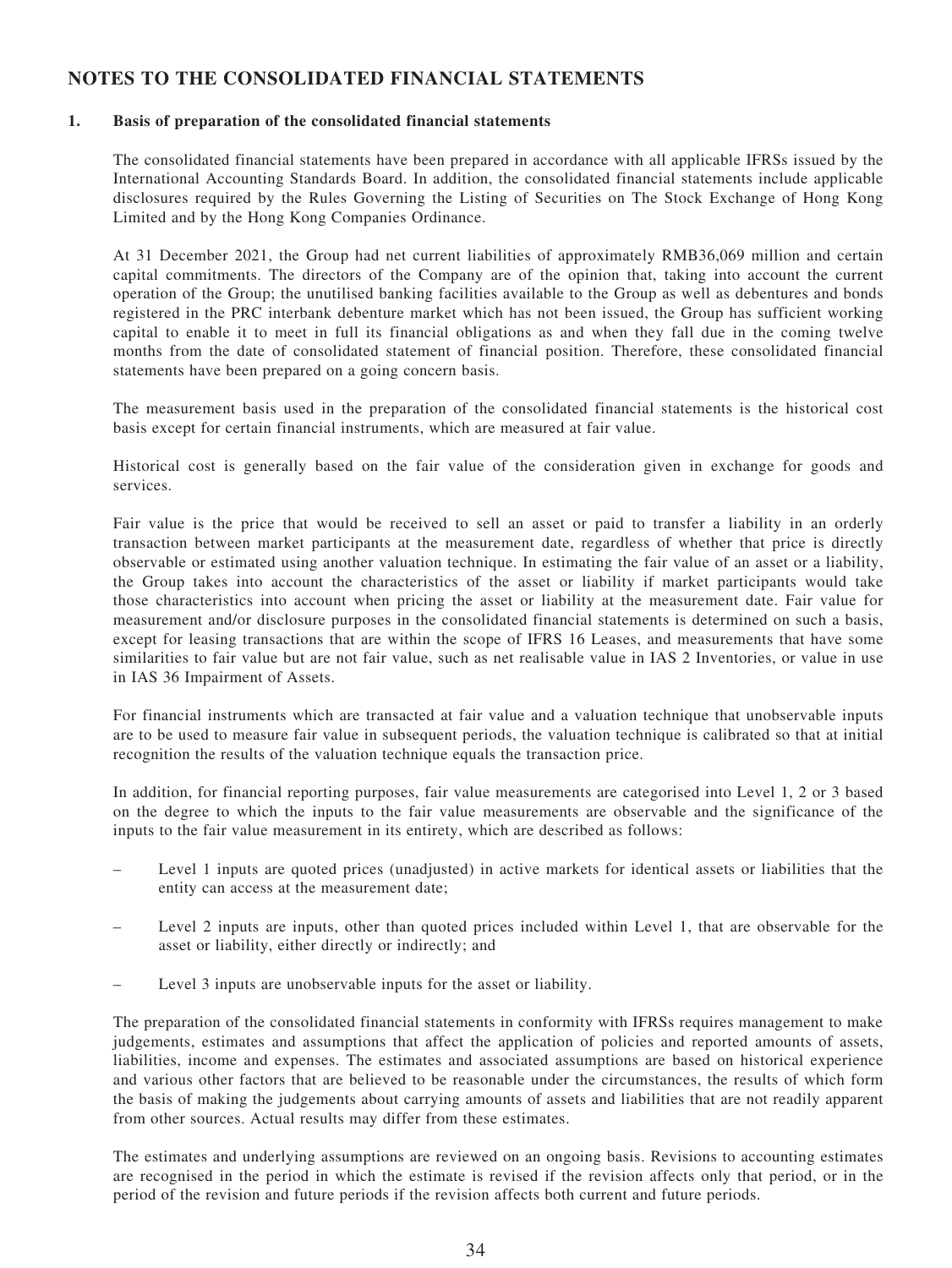#### **2. Application of amendments to IFRSs**

In the current year, the Group has applied, for the first time, the following amendments to IFRSs:

Amendment to IFRS 16 Covid-19-Related Rent Concessions Amendments to IFRS 9, IAS 39, IFRS 7, IFRS 4 and IFRS 16 Interest Rate Benchmark Reform – Phase 2

In addition, the Group has early applied the Amendment to IFRS 16 Covid-19-Related Rent Concessions beyond 30 June 2021.

The application of the amendments to IFRSs in the current year has had no material impact on the Group's financial positions and performance for the current and prior years and/or on the disclosures set out in these consolidated financial statements.

#### **3. Turnover and segment information**

#### **(a) Disaggregation of turnover**

Turnover represents the sale of electricity, heat and coal. Major components of the Group's turnover are as follows:

|                                                                             | 2021<br><b>RMB'000</b> | 2020<br><i>RMB'000</i> |
|-----------------------------------------------------------------------------|------------------------|------------------------|
| Revenue from contracts with customers within the scope of<br><b>IFRS 15</b> |                        |                        |
| Sale of electricity                                                         | 81,898,723             | 70,185,438             |
| Sale of heat                                                                | 7,468,176              | 6,656,108              |
| Sale of coal                                                                | 11,616,653             | 12,540,697             |
|                                                                             | 100,983,552            | 89, 382, 243           |

The revenue from sale of electricity, heat and coal is recognised at a point in time.

#### **(b) Segment information**

The chief operating decision makers review the Group's revenue and profit as a whole, which are determined in accordance with the Group's accounting policies, for resources allocation and performance assessment. Therefore, the Group has only one operating and reportable segment and no further segment information is presented in the consolidated financial statements.

#### Geographical information

The Group's non-current assets are mainly located in the PRC as the Group's major customers are based in the PRC which are the power grid operators in relation to the sale of electricity.

#### Information about major customers

In 2021, the revenue from power grid operator, under common control of State Grid Corporation of China accounted for 81% of external revenue (2020: 77%). The sale to subsidiaries of State Grid Corporation of China contributing over 10% of the total sales of the Group are as follows:

|                                                      | 2021           | 2020           |
|------------------------------------------------------|----------------|----------------|
|                                                      | <b>RMB'000</b> | <i>RMB'000</i> |
| State Grid Shandong Electric Power Company*          | 30,851,776     | 25,168,838     |
| State Grid Hubei Electric Power Company <sup>*</sup> | 11,539,187     | 9.669.483      |

\* Revenue from sale of electricity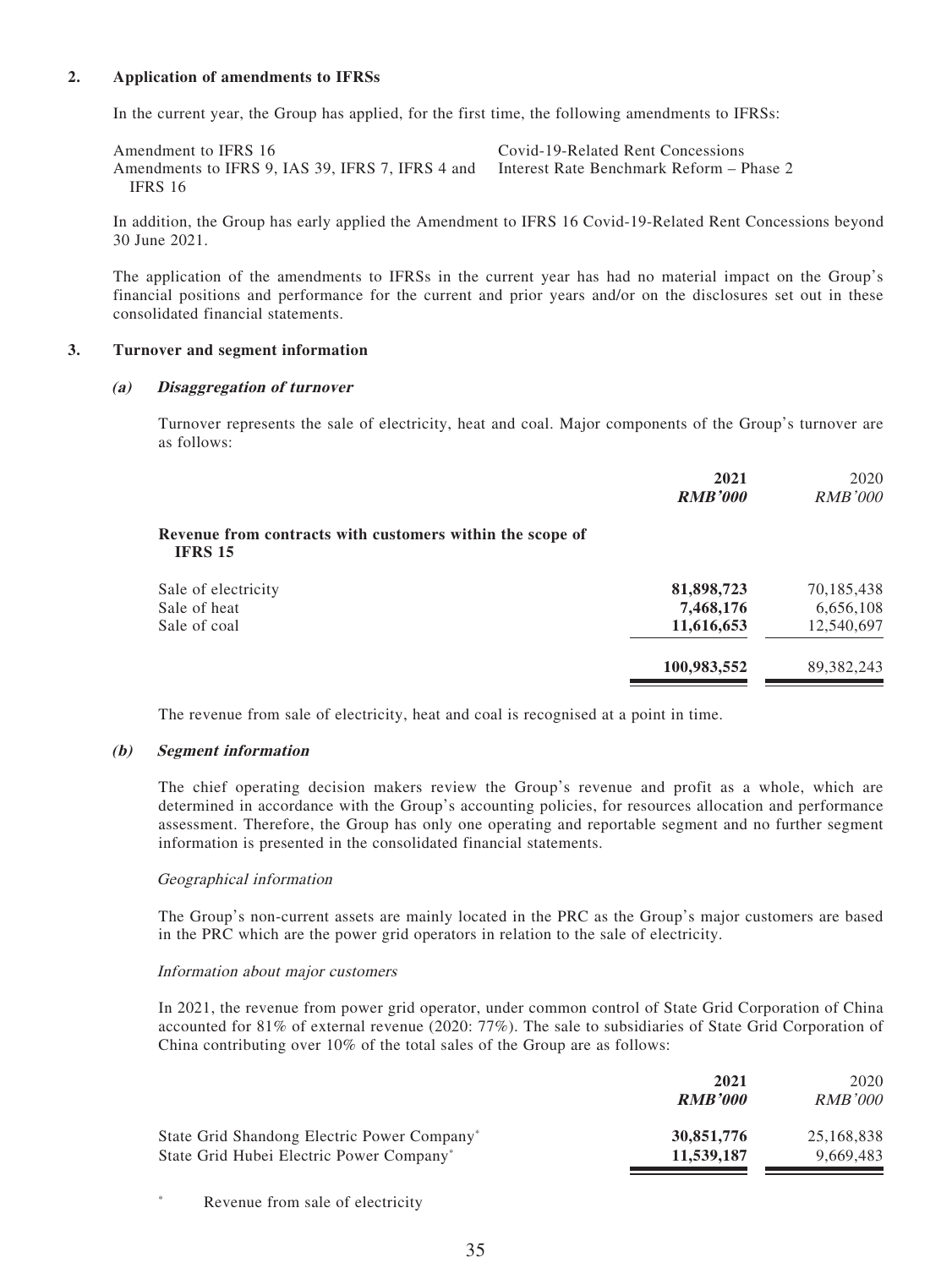#### **4. Personnel costs**

|                                   | 2021           | 2020           |
|-----------------------------------|----------------|----------------|
|                                   | <b>RMB'000</b> | <i>RMB'000</i> |
| Wages, welfare and other benefits | 4,526,316      | 4,608,664      |
| Retirement costs                  | 1,211,742      | 690,459        |
| Other staff costs                 | 1,220,335      | 1,034,346      |
|                                   | 6,958,393      | 6,333,469      |

#### **5. Taxes and surcharges**

During the year, taxes and surcharges of the Group with the amount of approximately RMB977 million (2020: RMB1,099 million) mainly represent city maintenance and construction tax, education surcharge, urban land use tax, real estate tax and other taxes and surcharges.

#### **6. Investment income**

|                                                        | 2021<br><b>RMB'000</b> | 2020<br><i>RMB'000</i> |
|--------------------------------------------------------|------------------------|------------------------|
|                                                        |                        |                        |
| Dividend income from financial assets measured at FVPL | 24,176                 | 9,128                  |
| Dilution gain on investment in an associate            | 1,690,603              |                        |
| Gain on loss of control of subsidiaries                | 4,649,443              | 616                    |
| Gain on disposal of associates                         | 119,154                | 69,880                 |
| Interest on loans and receivables                      | 15,200                 | 15,278                 |
| Loss on disposal of financial assets measured at FVOCI | (36, 659)              | (49, 782)              |
|                                                        | 6,461,917              | 45,120                 |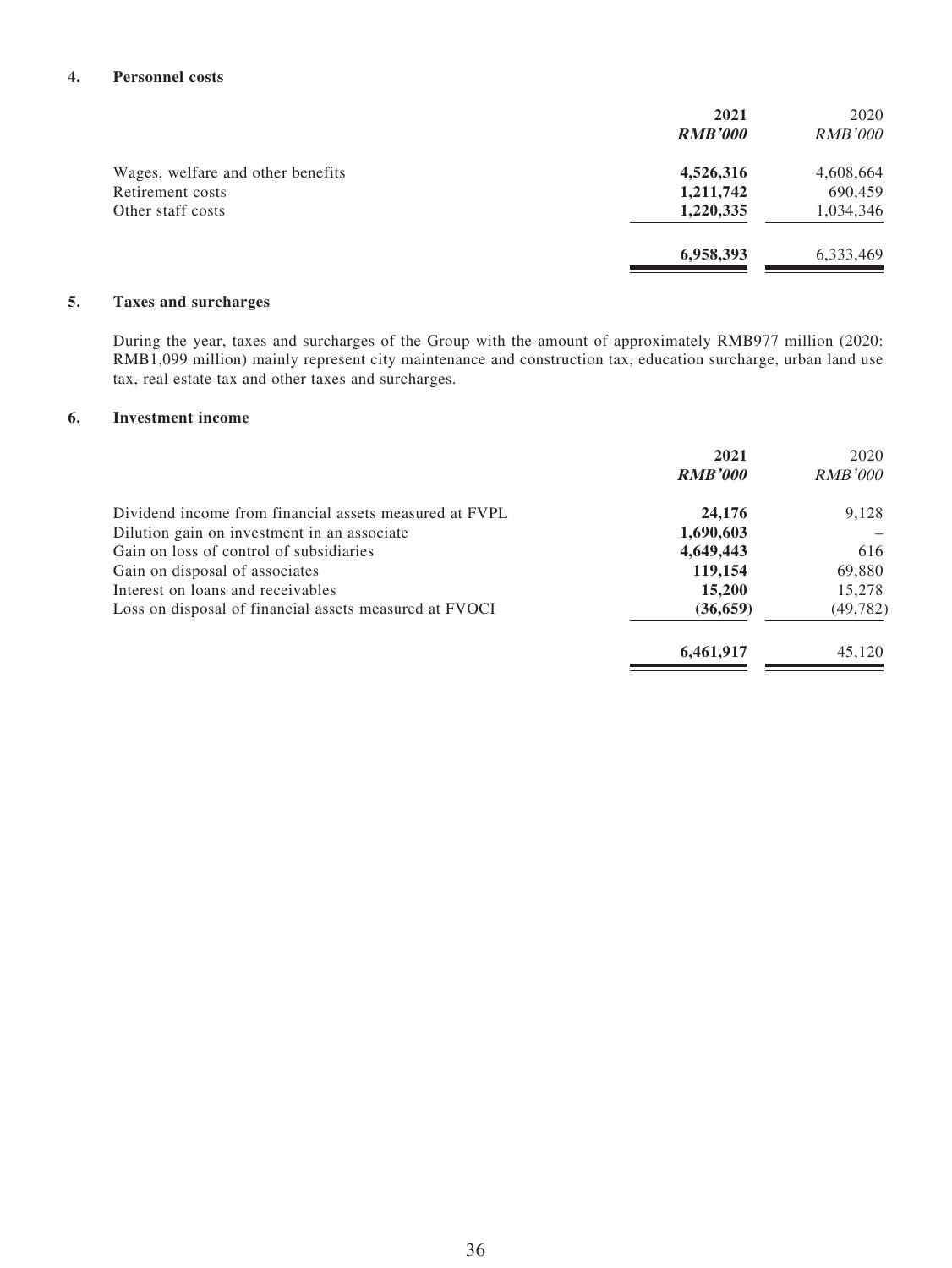#### **7. Other revenue and net income**

|                                                             | 2021<br><b>RMB'000</b> | 2020<br><i>RMB'000</i> |
|-------------------------------------------------------------|------------------------|------------------------|
|                                                             |                        |                        |
| Other revenue                                               |                        |                        |
| Government grants (Note)                                    | 751,233                | 358,260                |
| Revenue from upfront installation fees for heating networks | 263,737                | 211,487                |
| Others                                                      | 355,744                | 469,820                |
|                                                             | 1,370,714              | 1,039,567              |
| Other net income                                            |                        |                        |
| Gain on disposal of property, plant and equipment           | 325,292                | 59,274                 |
| Net income from sale of materials                           | 1,362,118              | 1,135,770              |
| Others                                                      | (327,740)              | (265, 773)             |
|                                                             | 1,359,670              | 929,271                |

#### Note:

Government grants mainly represent the grants from the PRC government for purchase of coal, power generation, heat supply and environmental protection. There is no unfulfilled condition relating to those grants.

#### **8. Finance costs**

|                                                   | 2021<br><b>RMB'000</b> | 2020<br><i>RMB'000</i> |
|---------------------------------------------------|------------------------|------------------------|
| Interest on loans and other financial liabilities | 4,497,310              | 4,725,017              |
| Interest on lease liabilities                     | 38,616                 | 95,783                 |
| Interest on convertible bonds                     | 14,657                 |                        |
| Other finance costs                               | 117,961                | 113,565                |
| Net foreign exchange gain                         | (5,702)                | (767)                  |
| Less: interest capitalised                        | (310, 016)             | (400, 938)             |
|                                                   | 4,352,826              | 4,532,660              |

The borrowing costs have been capitalised at an average rate of 4.08% (2020: 4.32%) per annum for construction in progress.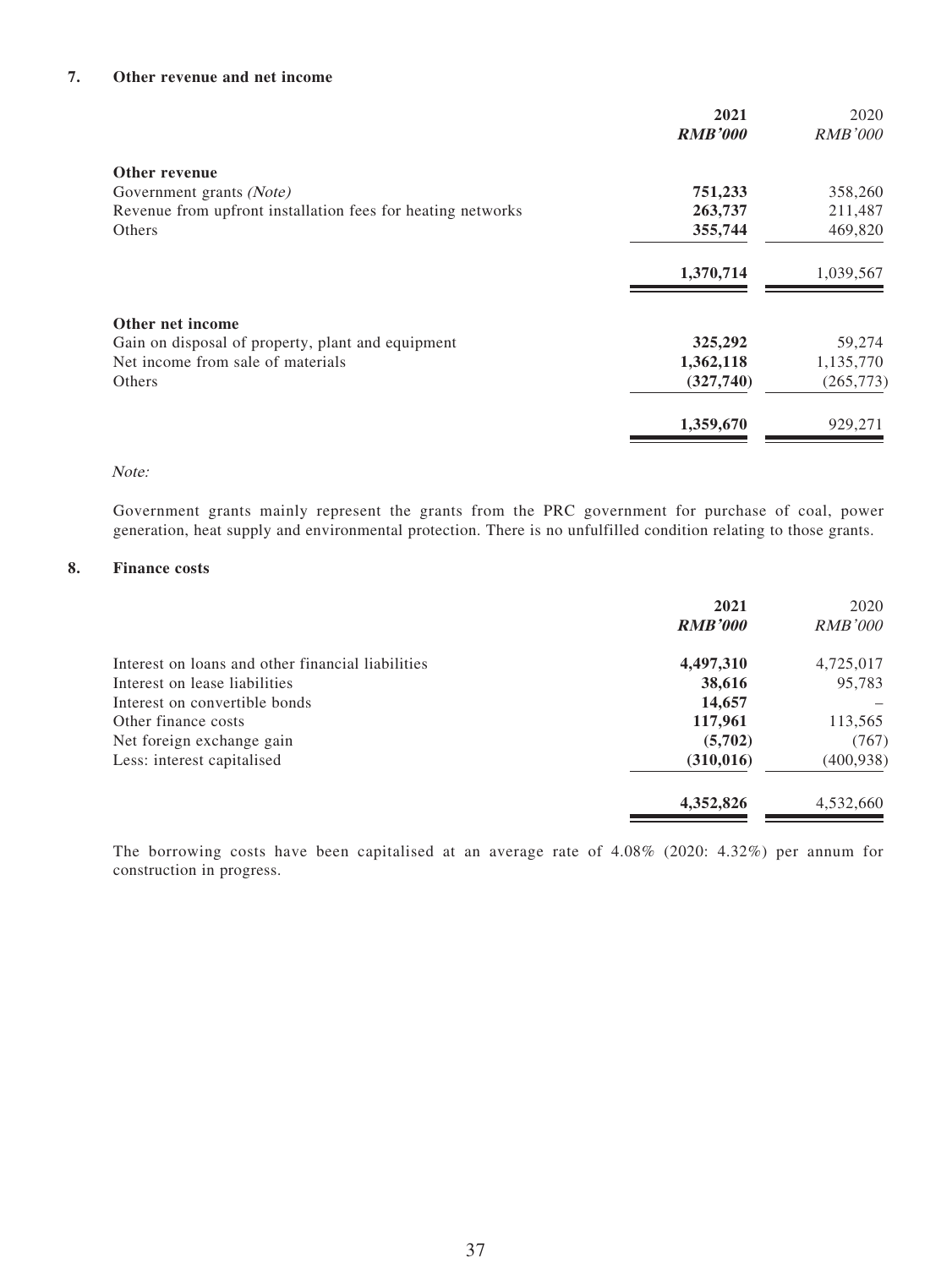#### **9. (Loss)/profit before taxation**

#### **(a) (Loss)/profit before taxation is arrived at after charging:**

|                                                         | 2021<br><b>RMB'000</b> | 2020<br><b>RMB'000</b> |
|---------------------------------------------------------|------------------------|------------------------|
| Amortisation                                            |                        |                        |
| - Intangible assets                                     | 205,379                | 269,357                |
| Depreciation                                            |                        |                        |
| - Property, plant and equipment                         | 10,986,316             | 11,089,213             |
| - Right-of-use assets                                   | 314,102                | 400,180                |
| - Investment properties                                 | 550                    | 469                    |
| Total amortisation and depreciation                     | 11,506,347             | 11,759,219             |
| Auditor's remuneration                                  |                        |                        |
| - Audit services                                        | 6,950                  | 8,300                  |
| - Non-audit services                                    | 1,250                  | 1,300                  |
| Cost of inventories recognised                          | 89,602,608             | 56,796,284             |
| Impairment losses under expected credit loss model, net |                        |                        |
| (included in administration expenses)                   |                        |                        |
| - Trade debtors and bills receivable                    | 97,631                 | 14,739                 |
| - Deposits, other receivables and prepayments           | 373,446                | 34,474                 |
| Write-down of inventories, net                          | 42,298                 | 21,107                 |
| Impairment losses on non-financial assets (included in  |                        |                        |
| administration expenses):                               |                        |                        |
| - Property, plant and equipment                         | 302,906                | 1,476,924              |
| - Construction in progress                              | 361,305                | 11,999                 |
| $-$ Goodwill                                            | 423,203                | 94,156                 |
| Expense relating to short-term leases                   | 21,451                 | 46,204                 |
| Research and development costs                          | 2,761                  | 28,224                 |

## **(b) Other operating expenses:**

|                                             | 2021<br><b>RMB'000</b> | 2020<br><i>RMB'000</i> |
|---------------------------------------------|------------------------|------------------------|
| Heating                                     | 508,334                | 376,978                |
| Power charges                               | 573,076                | 457,668                |
| Water charges                               | 389,414                | 368,877                |
| Environmental restoration expenses          | 13,782                 | 78,722                 |
| Other expense relating to short-term leases | 27,072                 | 21,265                 |
| Total other operating expenses              | 1,511,678              | 1,303,510              |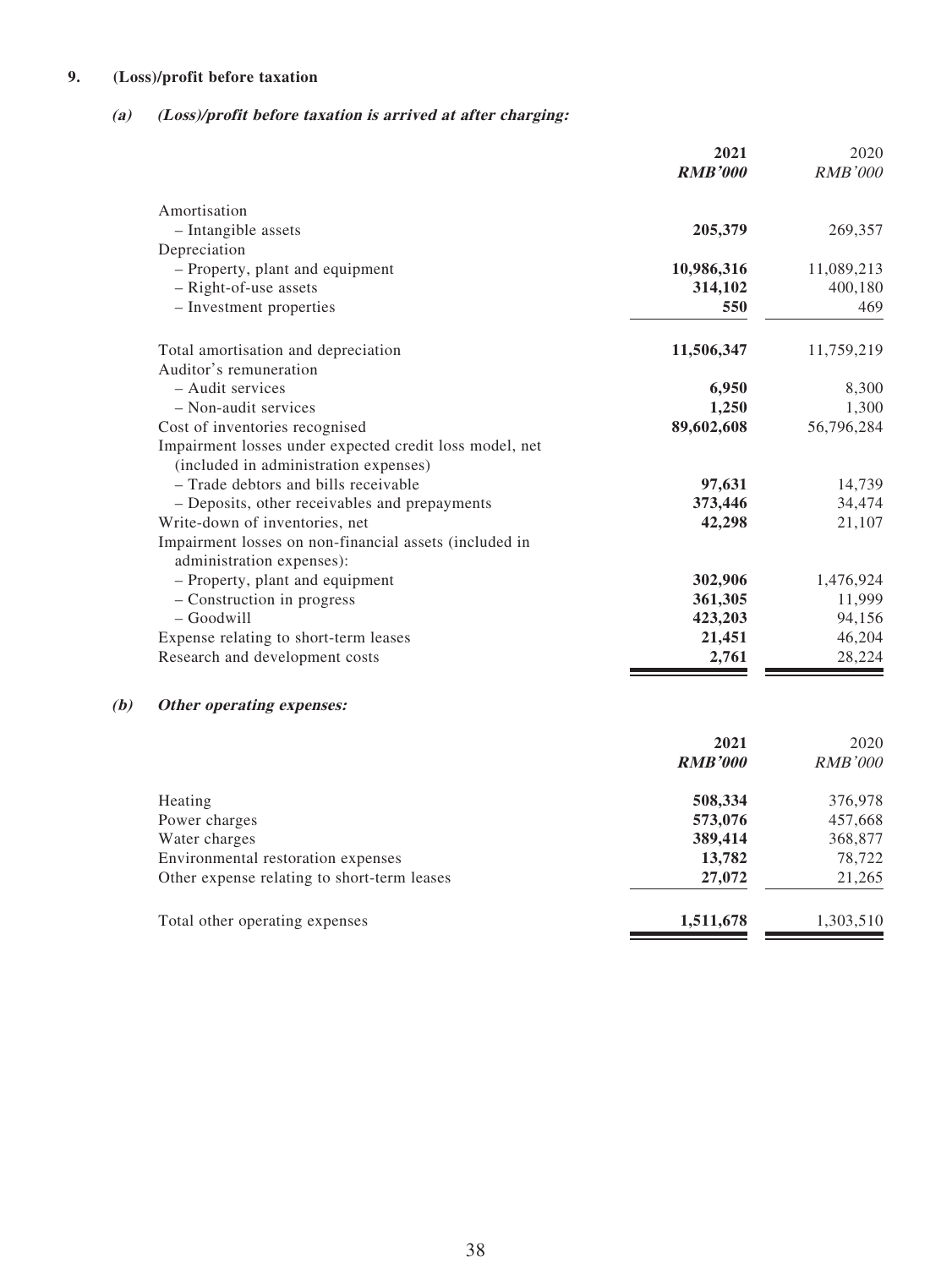#### **10. Income tax in the consolidated statement of profit or loss and other comprehensive income**

|                                                                  | 2021<br><b>RMB'000</b>                                                 | 2020<br><b>RMB'000</b> |
|------------------------------------------------------------------|------------------------------------------------------------------------|------------------------|
| Current tax - PRC Enterprise Income Tax                          |                                                                        |                        |
| Charge for the year                                              | 416,058                                                                | 1,574,744              |
| (Over)/under - provision in respect of prior years               | (11, 729)                                                              | 12,850                 |
|                                                                  | 404,329                                                                | 1,587,594              |
| Deferred tax                                                     |                                                                        |                        |
| Origination and reversal of temporary differences and tax losses | (2,179,053)                                                            | (371, 392)             |
|                                                                  |                                                                        |                        |
| loss and other comprehensive income                              | (1,774,724)                                                            | 1,216,202              |
| Other comprehensive income                                       |                                                                        |                        |
|                                                                  | 2021                                                                   | 2020                   |
|                                                                  | <b>RMB'000</b>                                                         | <b>RMB'000</b>         |
| Share of other comprehensive income of investees                 |                                                                        |                        |
| accounted for under the equity method                            | 38,391                                                                 | 5,800                  |
| Share of other comprehensive income (non-recycling) of investees |                                                                        |                        |
| accounted for under the equity method                            | 41,412                                                                 |                        |
| Other comprehensive income, net of income tax                    | 79,803                                                                 | 5,800                  |
|                                                                  | Income tax (credit)/expense in the consolidated statement of profit or |                        |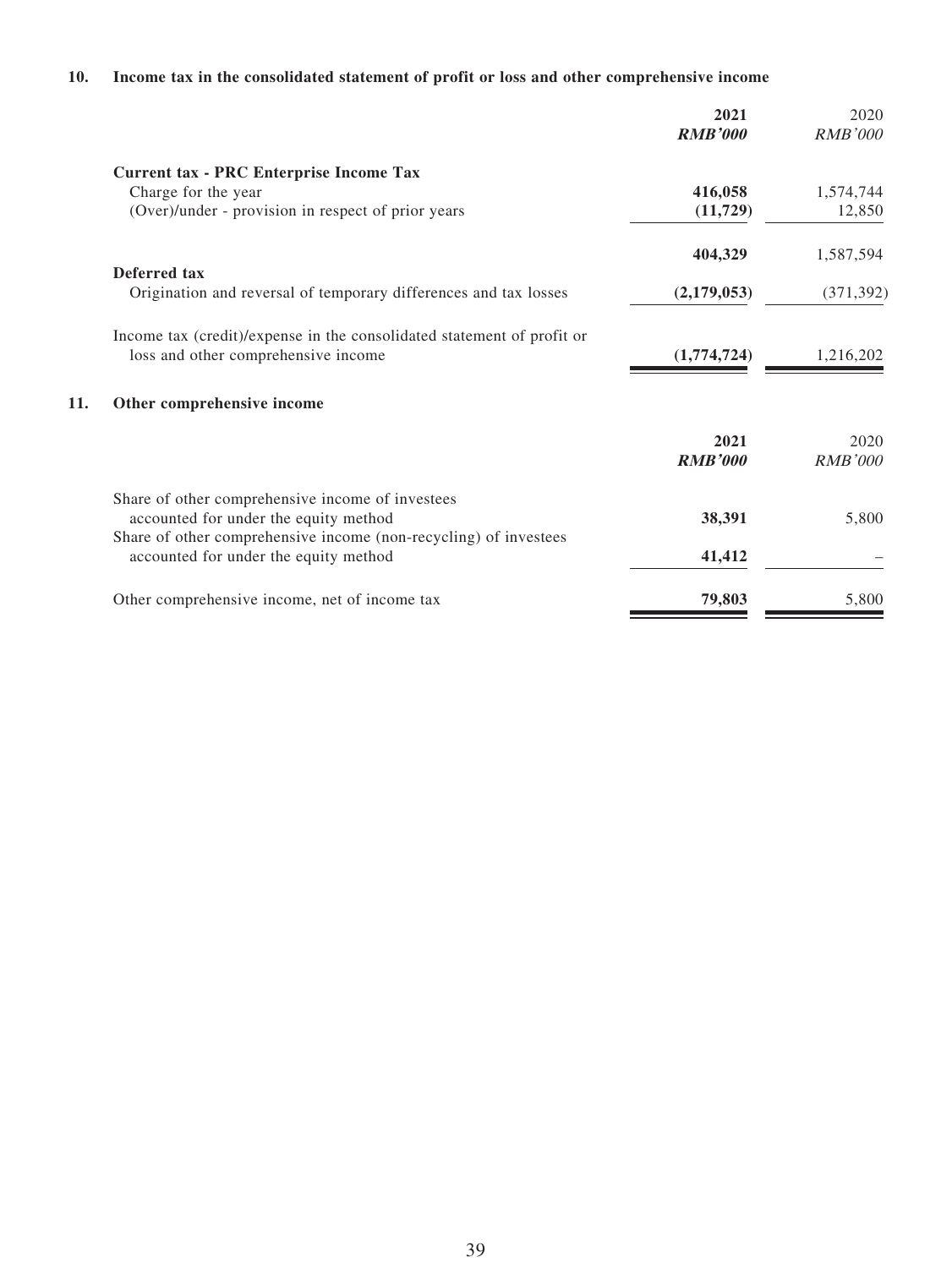#### **12. (Loss)/earnings per share**

#### **(a) Basic (loss)/earnings per share**

The calculation of basic (loss)/earnings per share is based on the (loss)/profit attributable to equity shareholders of the Company for the year and divided by the weighted average number of ordinary shares in issue during the year.

|                                                                                                                                     | 2021<br><b>RMB'000</b>     | 2020<br><i>RMB'000</i>  |
|-------------------------------------------------------------------------------------------------------------------------------------|----------------------------|-------------------------|
| (Loss)/profit attributable to equity holders of the Company<br>Less: Profit attributable to holders of perpetual capital securities | (3,341,982)<br>(1,023,261) | 4,166,756<br>(917, 861) |
| (Loss)/profit attributable to equity shareholders                                                                                   | (4,365,243)                | 3,248,895               |
| Weighted average number of ordinary shares in issue<br>(Rounded to the nearest thousand)                                            | 9,864,768                  | 9,862,977               |
| Basic (loss)/earnings per share (RMB)                                                                                               | (0.443)                    | 0.329                   |

#### **(b) Diluted (loss)/earnings per share**

Diluted (loss)/earnings per share is calculated by adjusting the weighted average number of ordinary shares outstanding to assume exercise/conversion of all dilutive potential ordinary shares. During the year ended 31 December 2021, the Company has 1 category of dilutive potential ordinary shares: convertible bonds.

For the convertible bonds, they are assumed to have been converted into ordinary shares, and the (loss)/ profits attributable to the equity holders of the Company is adjusted to eliminate the interest expenses of the convertible bonds.

The computation of diluted loss per share for the year ended 31 December 2021 did not assume the conversion of convertible bonds because the conversion will have an anti-dilutive effect.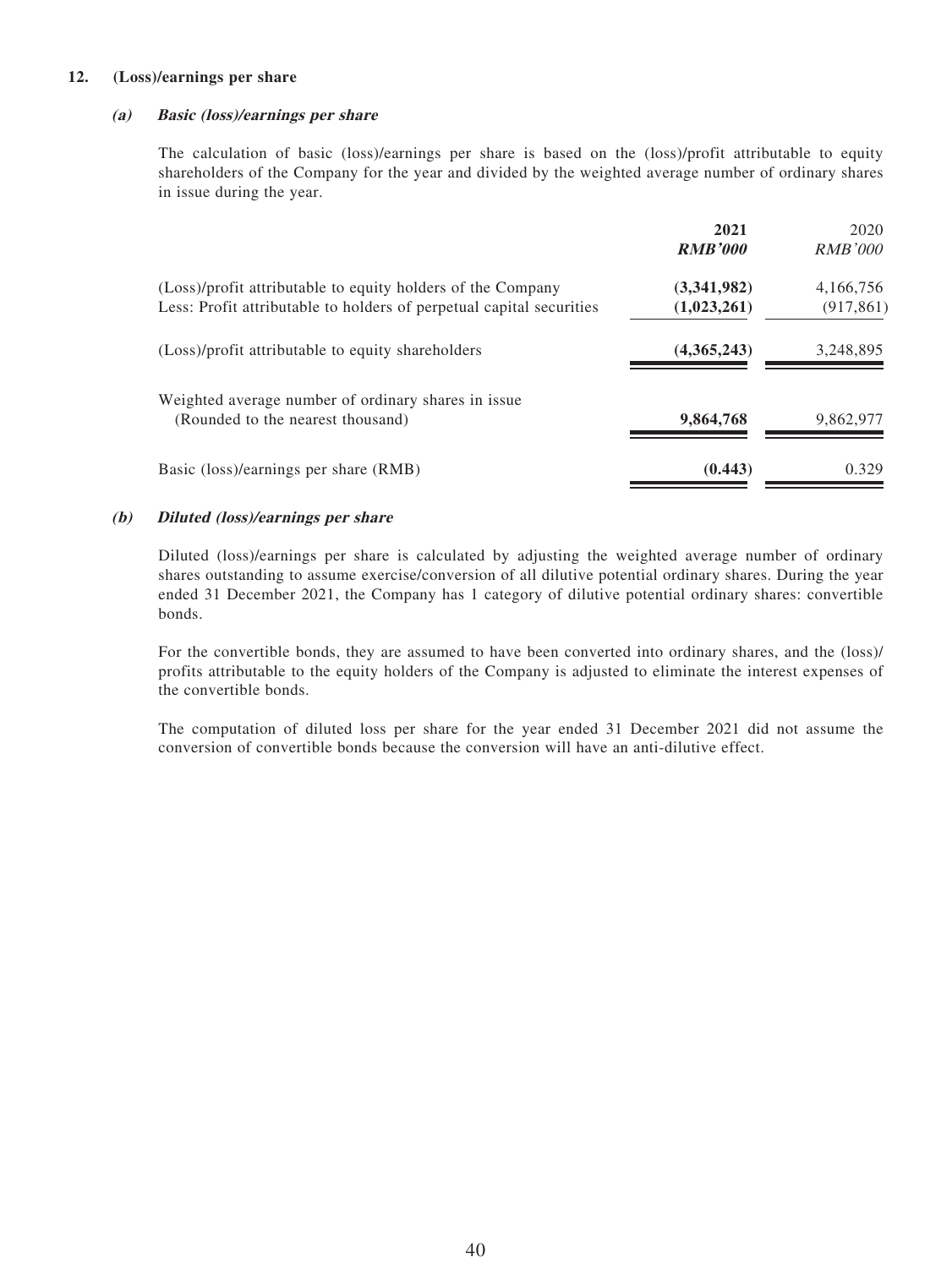#### **13. Trade debtors and bills receivable**

|                                                                | 2021<br><b>RMB'000</b> | 2020<br><i>RMB'000</i> |
|----------------------------------------------------------------|------------------------|------------------------|
| Trade debtors and bills receivable for the sale of electricity | 8,187,764              | 9,437,658              |
| Trade debtors and bills receivable for the sale of heat        | 841,053                | 846,628                |
| Trade debtors and bills receivable for the sale of coal        | 565,380                | 1,709,518              |
|                                                                | 9,594,197              | 11,993,804             |
| Less: allowance for impairment                                 | (328, 917)             | (274, 361)             |
|                                                                | 9,265,280              | 11,719,443             |

As at 31 December 2021, the ageing analysis of trade debtors and bills receivable (net of allowance for impairment), presented based on the invoice date, which approximated to the revenue recognition date, is as follows:

|               | 2021           | 2020           |
|---------------|----------------|----------------|
|               | <b>RMB'000</b> | <b>RMB'000</b> |
| Within 1 year | 9,174,783      | 10,493,513     |
| 1 to 2 years  | 24,385         | 835,637        |
| 2 to 3 years  | 22,115         | 279,437        |
| Over 3 years  | 43,997         | 110,856        |
|               | 9,265,280      | 11,719,443     |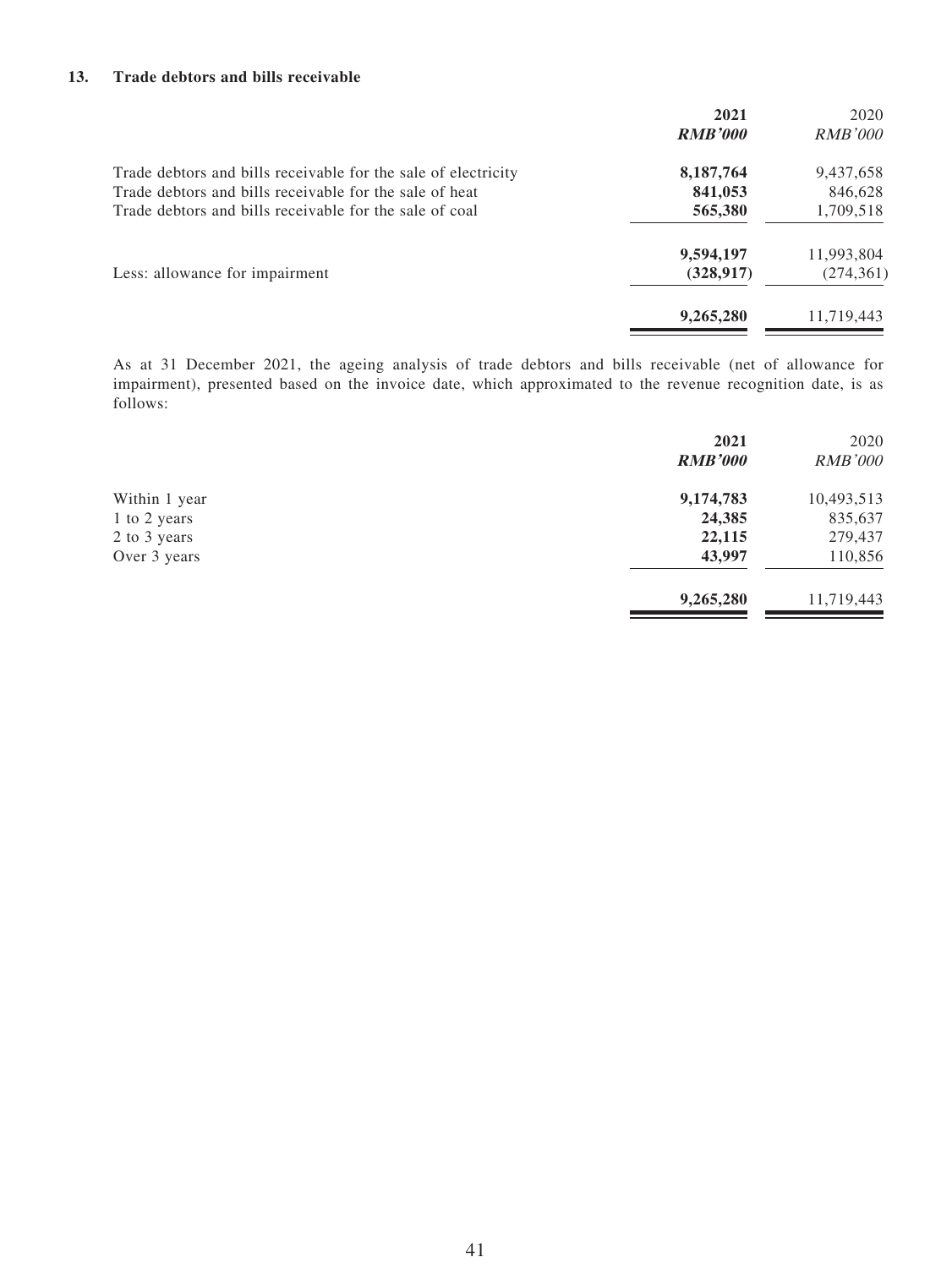#### **14. Trade creditors and bills payable**

As at 31 December 2021, the ageing analysis of trade creditors and bills payable, presented based on the invoice date, is as follows:

|               | 2021<br><b>RMB'000</b> | 2020<br><b>RMB'000</b> |
|---------------|------------------------|------------------------|
| Within 1 year | 12,487,154             | 13,566,685             |
| 1 to 2 years  | 764,963                | 2,761,574              |
| Over 2 years  | 1,541,309              | 1,162,686              |
|               | 14,793,426             | 17,490,945             |

#### **15. Dividends**

#### **(i) Dividends payable to equity shareholders of the Company attributable to the year:**

|                                                                                                             | 2021<br><b>RMB'000</b> | 2020<br><i>RMB'000</i> |
|-------------------------------------------------------------------------------------------------------------|------------------------|------------------------|
| Final dividend proposed after the end of reporting period of<br>RMB0.25 per share (2020: RMB0.25 per share) | 2,467,465              | 2,465,744              |

Pursuant to a resolution passed at the directors' meeting held on 25 March 2022, final dividend of RMB0.25 per share will be payable to shareholders for 2021, subject to the approval of the shareholders at the coming annual general meeting.

#### **(ii) Dividends payable to equity shareholders of the Company attributable to the previous financial year, approved and paid during the year:**

|                                                                                                                            | 2021<br><b>RMB'000</b> | 2020<br><b>RMB'000</b> |
|----------------------------------------------------------------------------------------------------------------------------|------------------------|------------------------|
| Final dividend in respect of the previous financial year approved<br>and paid during the year, of RMB0.25 per share (2020: |                        |                        |
| $RMB0.146$ per share)                                                                                                      | 2,465,744              | 1.439.995              |

#### **16. Contingent liabilities**

As at 31 December 2021, some subsidiaries of the Company were the defendant in certain lawsuits for events incurred before the acquisition date. At the end of reporting period, the lawsuits were in progress whose final outcomes cannot be determined at present. The directors of the Company considered that the outcome of these outstanding lawsuits will not result in significant adverse effect on the financial position and operating results of the Group.

The Group has no other material contingent liabilities as at 31 December 2021 (31 December 2020: Nil).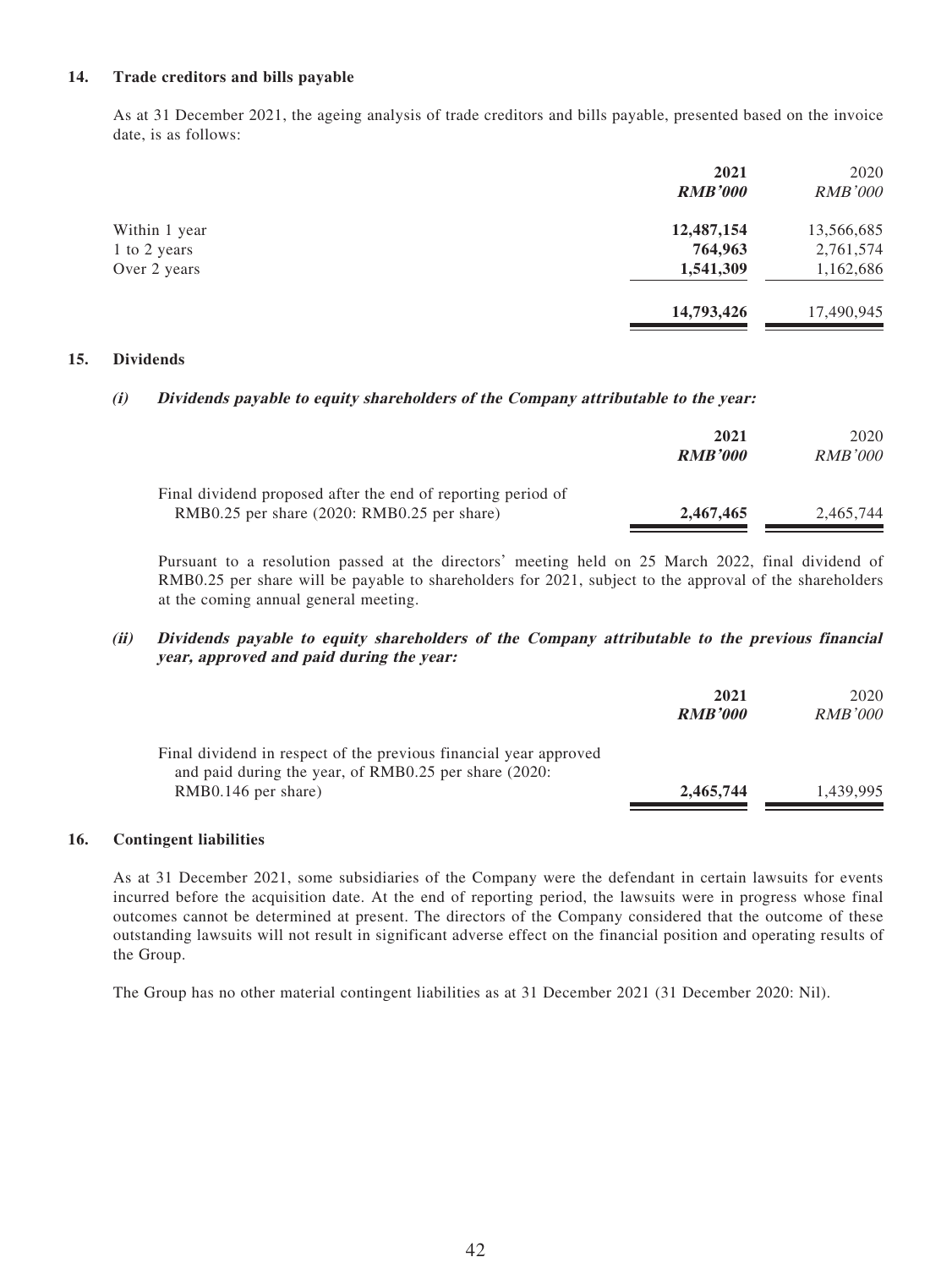#### **II. SUMMARY OF FINANCIAL INFORMATION IN CONSOLIDATED FINANCIAL STATEMENTS PREPARED UNDER CHINA ACCOUNTING STANDARDS FOR BUSINESS ENTERPRISES ("CAS")**

The consolidated financial information set out below is extracted from the audited consolidated financial statements prepared under CAS of the Group as set out in its 2021 annual report.

#### **CONSOLIDATED BALANCE SHEET AND THE COMPANY'S BALANCE SHEET**

As at 31 December 2021 (Expressed in Renminbi'000)

|                                      |             | <b>Consolidated</b> |                         | <b>The Company</b> |
|--------------------------------------|-------------|---------------------|-------------------------|--------------------|
|                                      | 31 December |                     | 31 December 31 December | 31 December        |
| <b>Item</b>                          | 2021        | 2020                | 2021                    | 2020               |
|                                      |             | (Restated)          |                         |                    |
| <b>Non-current assets:</b>           |             |                     |                         |                    |
| Long-term investments                | 254,430     | 170,066             | 318,511                 | 241,333            |
| Long-term equity investments         | 37,250,043  | 12,050,774          | 76,823,631              | 55,560,659         |
| Other non-current financial assets   | 330,195     | 323,237             | 79,971                  | 45,898             |
| Investment properties                | 61,828      | 32,283              | 22,375                  |                    |
| Property, plant and equipment        | 123,025,848 | 161,595,640         | 15,131,864              | 15,647,720         |
| Construction in progress             | 15,862,389  | 23,543,261          | 3,779,117               | 4,998,500          |
| Right-of-use assets                  | 1,001,786   | 2,290,514           | 146,516                 | 53,594             |
| Intangible assets                    | 7,216,742   | 12,215,066          | 904,620                 | 958,361            |
| Goodwill                             | 441,212     | 864,415             |                         |                    |
| Deferred tax assets                  | 2,328,526   | 789,345             |                         | 361,092            |
| Other non-current assets             | 1,508,660   | 2,980,497           | 419,477                 | 521,727            |
| <b>Total non-current assets</b>      | 189,281,659 | 216,855,098         | 97,626,082              | 78,388,884         |
| <b>Current assets:</b>               |             |                     |                         |                    |
| Cash and cash equivalents            | 6,090,530   | 6,954,029           | 739,464                 | 936,839            |
| <b>Bills</b> receivable              | 3,940       | 27,393              | 3,940                   | 27,393             |
| Trade debtors                        | 9,049,423   | 10,452,066          | 1,414,828               | 416,881            |
| Bills receivable financing           | 755,040     | 1,681,708           | 25,036                  | 275,280            |
| Prepayments                          | 2,066,807   | 884,922             | 265,967                 | 26,213             |
| Other receivables                    | 2,141,817   | 1,334,392           | 13,626,221              | 15,496,050         |
| Inventories                          | 6,116,153   | 2,600,791           | 768,778                 | 350,715            |
| Non-current assets – current portion | 73,514      | 157,890             | 88,975                  | 173,351            |
| Other current assets                 | 3,281,546   | 1,802,120           | 335,017                 | 253,028            |
| <b>Total current assets</b>          | 29,578,770  | 25,895,311          | 17,268,226              | 17,955,750         |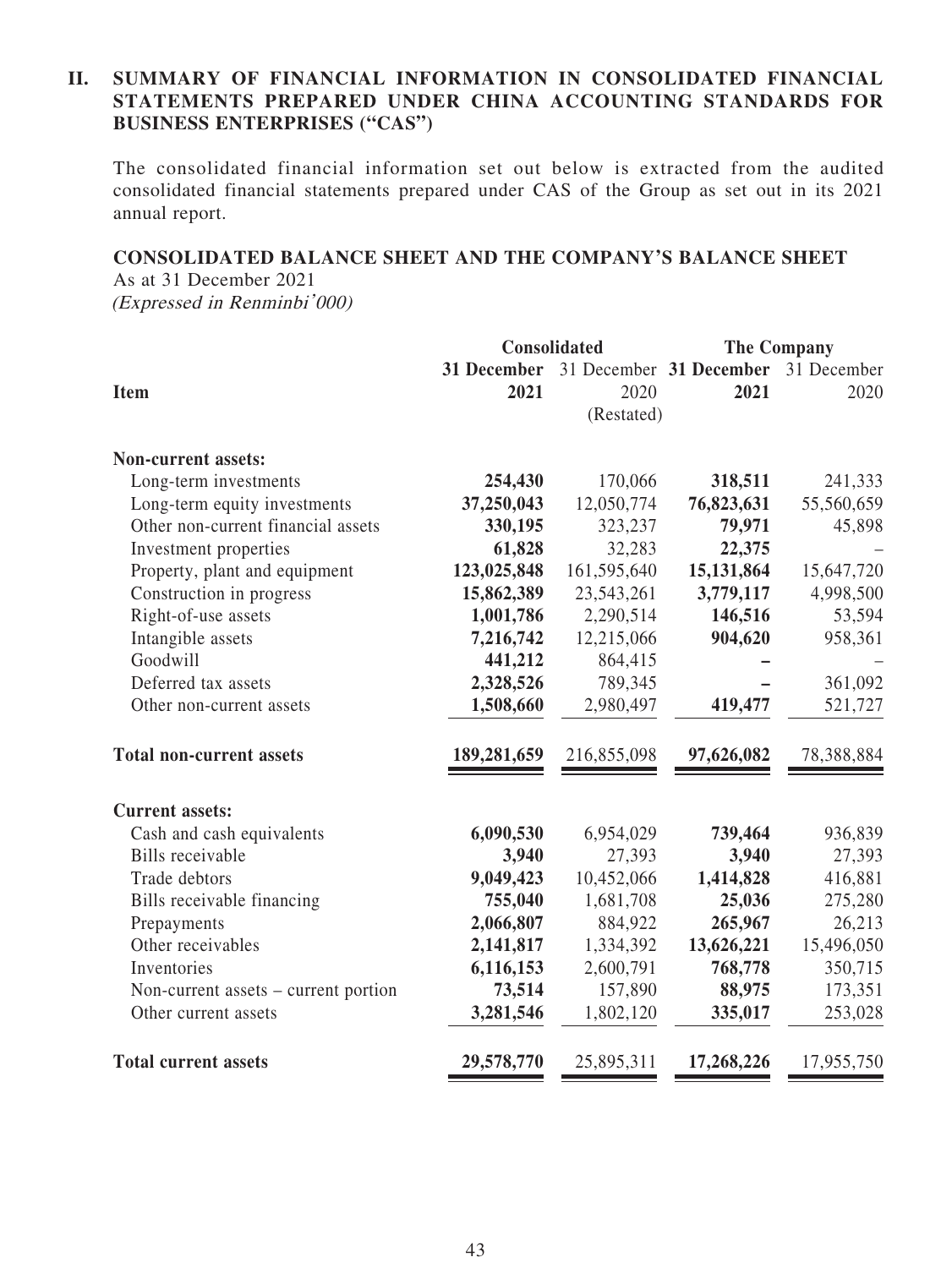#### **CONSOLIDATED BALANCE SHEET AND THE COMPANY'S BALANCE SHEET (CONTINUED)**

As at 31 December 2021 (Expressed in Renminbi'000)

|                                             | Consolidated  |              |                         | <b>The Company</b> |
|---------------------------------------------|---------------|--------------|-------------------------|--------------------|
|                                             | 31 December   |              | 31 December 31 December | 31 December        |
| <b>Item</b>                                 | 2021          | 2020         | 2021                    | 2020               |
|                                             |               | (Restated)   |                         |                    |
|                                             |               |              |                         |                    |
| <b>Current liabilities</b>                  |               |              |                         |                    |
| Short-term loans                            | 27,644,545    | 22, 277, 641 | 6,257,815               | 5,452,397          |
| Bills payable                               | 2,411,667     | 684,777      | 200,000                 |                    |
| Trade creditors                             | 12,391,502    | 17,313,999   | 2,354,468               | 2,502,848          |
| Salaries payable                            | 222,627       | 255,743      | 53,414                  | 49,862             |
| Tax payable                                 | 1,584,729     | 1,852,771    | 144,610                 | 68,316             |
| Other payables                              | 2,837,412     | 5,489,177    | 724,863                 | 1,088,744          |
| Contract liabilities                        | 1,875,588     | 1,947,149    | 22,069                  | 60,569             |
| Non-current liabilities – current portion   | 14,536,274    | 11,838,702   | 9,180,656               | 3,795,898          |
| Other current liabilities                   | 2,158,534     | 91,869       | 2,066,248               | 12,649             |
|                                             |               |              |                         |                    |
| <b>Total current liabilities</b>            | 65,662,878    | 61,751,828   | 21,004,143              | 13,031,283         |
|                                             |               |              |                         |                    |
| Net current (liabilities)/assets            | (36,084,108)  | (35,856,517) | (3,735,917)             | 4,924,467          |
|                                             |               |              |                         |                    |
| <b>Total asset less current liabilities</b> | 153, 197, 551 | 180,998,581  | 93,890,165              | 83, 313, 351       |
|                                             |               |              |                         |                    |
|                                             |               |              |                         |                    |
| <b>Non-current liabilities</b>              |               |              |                         |                    |
| Long-term loans                             | 56,682,110    | 66,307,090   | 13,092,879              | 10,454,164         |
| Long-term debentures payable                | 17,511,639    | 10,495,397   | 17,511,639              | 10,495,397         |
| Lease liabilities                           | 327,557       | 1,175,083    | 93,907                  | 36,721             |
| Long-term payables                          | 116,939       | 409,717      | 43,334                  | 35,311             |
| Retirement benefit obligations              | 15,078        | 15,538       |                         |                    |
| Provisions                                  | 64,242        | 236,717      |                         |                    |
| Deferred income                             | 3,855,106     | 4,194,027    | 79,035                  | 78,891             |
| Deferred tax liabilities                    | 1,058,765     | 1,590,863    | 62,281                  |                    |
|                                             |               |              |                         |                    |
| <b>Total non-current liabilities</b>        | 79,631,436    | 84,424,432   | 30,883,075              | 21,100,484         |
|                                             |               |              |                         |                    |
| Net assets                                  | 73,566,115    | 96,574,149   | 63,007,090              | 62,212,867         |
|                                             |               |              |                         |                    |
| Shareholders' equity:                       |               |              |                         |                    |
| Share capital                               | 9,869,858     | 9,862,977    | 9,869,858               | 9,862,977          |
| Other equity instruments                    | 22,514,599    | 24,645,175   | 22,514,599              | 24, 645, 175       |
| Including: Perpetual capital securities     | 22,473,349    | 24, 645, 175 | 22,473,349              | 24, 645, 175       |
| Capital reserves                            | 13,105,539    | 15,077,640   | 14,477,710              | 13,565,303         |
| Other comprehensive income                  | 66,622        | (12,978)     | 66,843                  | (11,824)           |
| Specific reserve                            | 206,407       | 289,688      | 198,758                 | 149,042            |
| Surplus reserve                             | 4,322,946     | 3,819,537    | 4,357,711               | 3,819,537          |
| Retained earnings                           | 11,743,673    | 20,701,830   | 11,521,611              | 10,182,657         |
|                                             |               |              |                         |                    |
| Total equity attributable to equity         |               |              |                         |                    |
| holders of the Company                      | 61,829,644    | 74,383,869   | 63,007,090              | 62,212,867         |
| <b>Non-controlling interests</b>            | 11,736,471    | 22,190,280   |                         |                    |
|                                             |               |              |                         |                    |
| <b>Total equity</b>                         | 73,566,115    | 96,574,149   | 63,007,090              | 62,212,867         |
|                                             |               |              |                         |                    |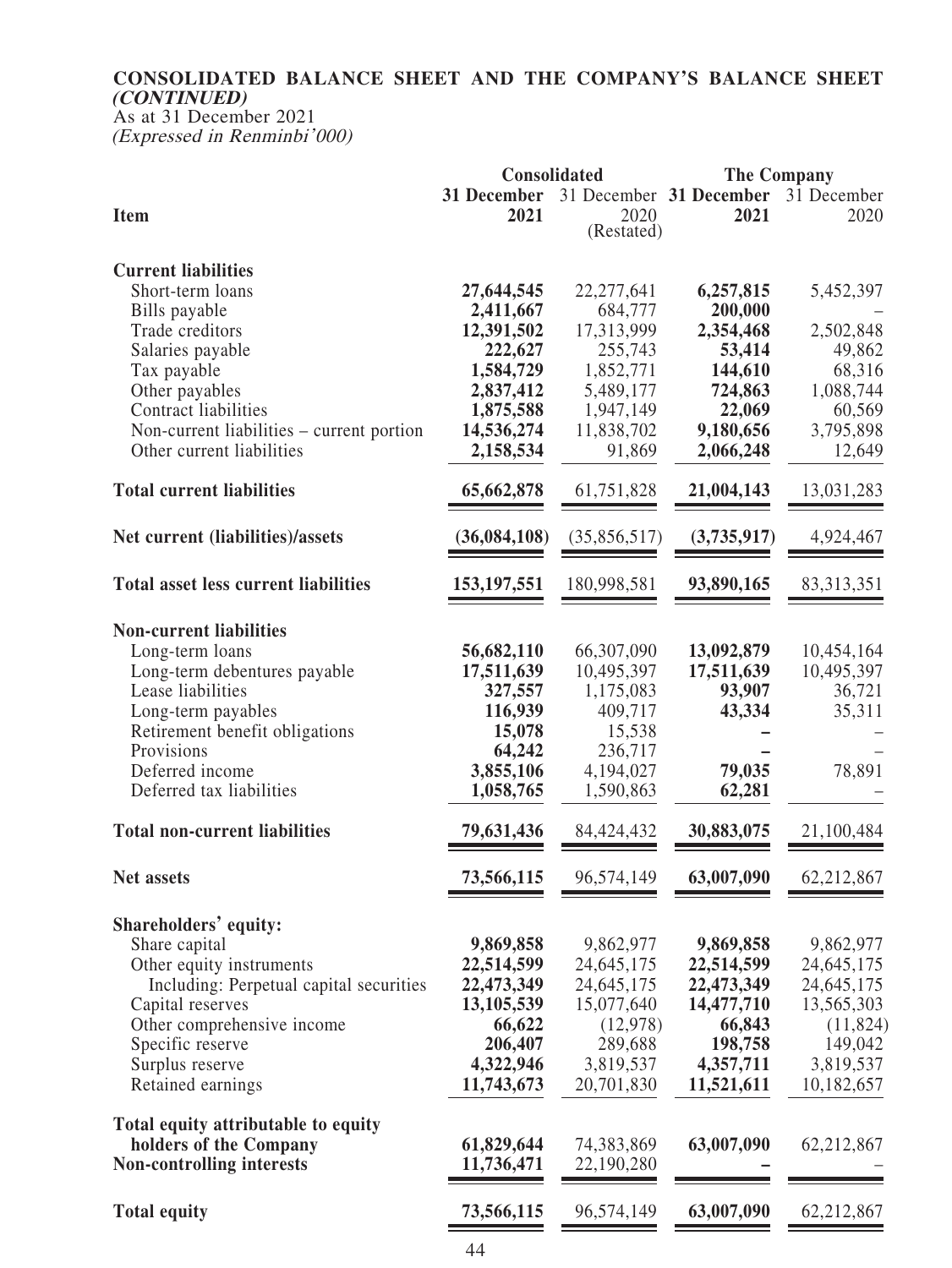## **CONSOLIDATED INCOME STATEMENT AND THE COMPANY'S INCOME STATEMENT**

For the year ended 31 December 2021 (Expressed in Renminbi'000)

|             |                                                        | Consolidated |            | <b>The Company</b> |            |
|-------------|--------------------------------------------------------|--------------|------------|--------------------|------------|
| <b>Item</b> |                                                        | 2021         | 2020       | 2021               | 2020       |
|             |                                                        |              | (Restated) |                    |            |
|             | <b>Total operating income</b>                          | 104,422,213  | 93,009,907 | 13,495,170         | 10,685,335 |
|             | Less: Total operating costs                            | 117,968,998  | 85,089,214 | 16,777,623         | 10,256,299 |
|             | Including: Operating costs                             | 110,856,816  | 77,493,958 | 15,212,361         | 9,059,742  |
|             | Taxes and surcharges                                   | 1,023,935    | 1,160,454  | 197,898            | 171,498    |
|             | Administrative expenses                                | 1,806,701    | 1,844,150  | 484,258            | 346,590    |
|             | Research and development                               |              |            |                    |            |
|             | expenses                                               | 2,761        |            |                    |            |
|             | Finance expenses                                       | 4,278,785    | 4,590,652  | 883,106            | 678,469    |
|             | Impairment loss                                        | 2,934,446    | 1,597,266  | 4,983,280          | 551,641    |
|             | Expected credit losses                                 | 471,077      | 50,356     | 351,677            | 53,261     |
|             | Add: Investment income                                 | 7,242,095    | 570,089    | 13,843,347         | 3,825,207  |
|             | Net loss on fair value changes                         | (37, 228)    | (1,251)    |                    |            |
|             | Gain on disposal of assets                             | 259,742      | 8,865      | 26                 |            |
|             | Other income                                           | 938,305      | 505,196    | 147,249            | 43,147     |
|             | <b>Operating (loss)/profit</b>                         | (8,549,394)  | 7,355,970  | 5,373,212          | 3,692,488  |
|             | Add: Non-operating income                              | 470,987      | 571,553    | 126,798            | 256,550    |
|             | Less: Non-operating expenses                           | 347,826      | 283,200    | 42,504             | 64,090     |
|             | Total (loss)/profit                                    | (8,426,233)  | 7,644,323  | 5,457,506          | 3,884,948  |
|             | Less: Income tax (credit)/expenses                     | (1,671,991)  | 1,420,334  | 423,415            | (419, 827) |
|             |                                                        |              |            |                    |            |
|             | Net (loss)/profit                                      | (6,754,242)  | 6,223,989  | 5,034,091          | 4,304,775  |
| (i)         | Classified according to the continuity of<br>operation |              |            |                    |            |
|             | (1) Continuous operating net (loss)/profit             | (6,754,242)  | 6,223,989  | 5,034,091          | 4,304,775  |
|             | (2) Terminate operating net profit                     |              |            |                    |            |
|             | (ii) Classified according to the ownership             |              |            |                    |            |
|             | (1) Minority interests                                 | (1,788,896)  | 1,782,721  |                    |            |
|             | (2) Attributable to equity shareholders of             |              |            |                    |            |
|             | the Company                                            | (4,965,346)  | 4,441,268  | 5,034,091          | 4,304,775  |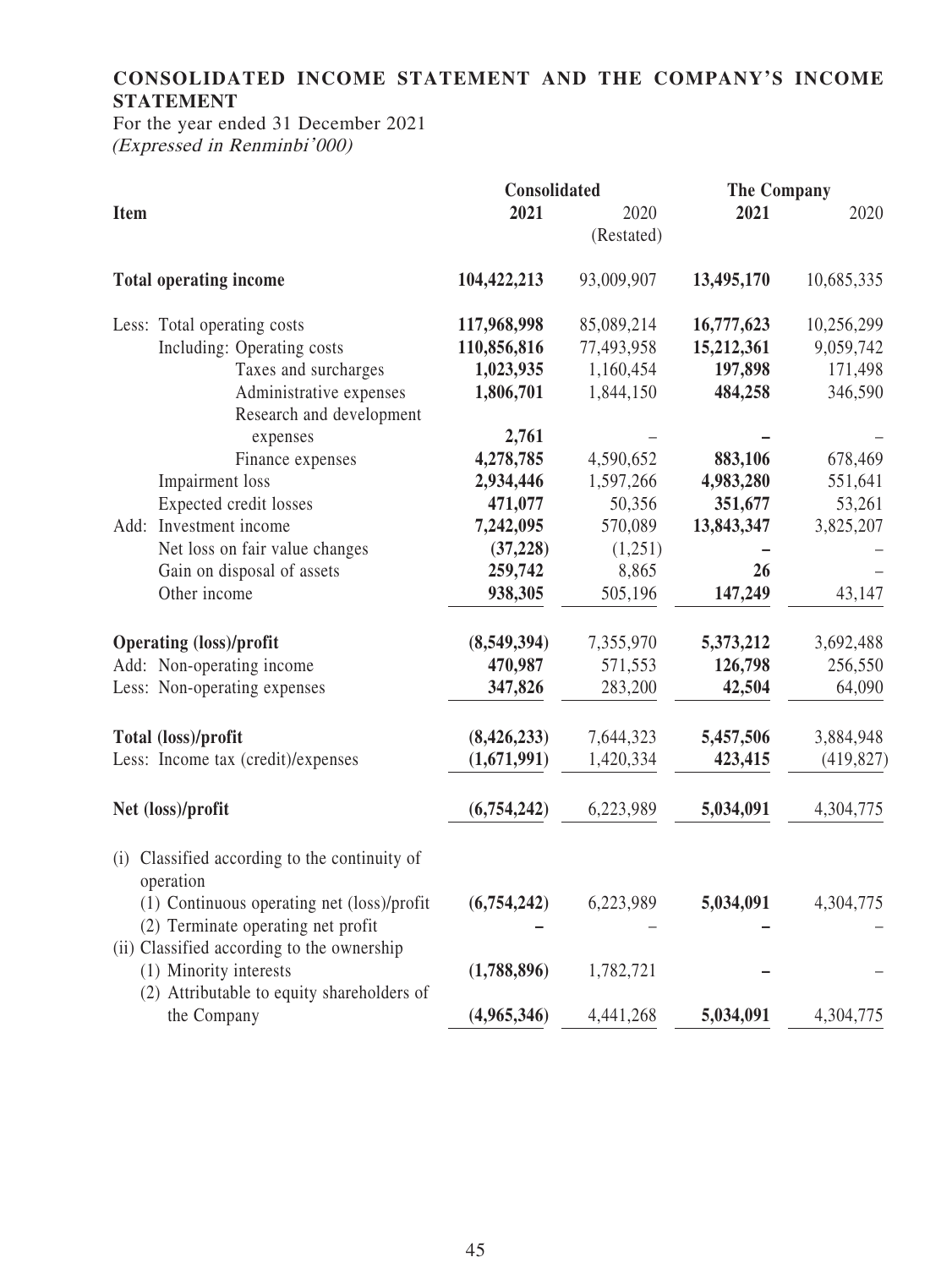## **CONSOLIDATED INCOME STATEMENT AND THE COMPANY'S INCOME STATEMENT (CONTINUED)**

For the year ended 31 December 2021 (Expressed in Renminbi'000)

|                                                                                                                                                                                   | Consolidated               |                        |             | <b>The Company</b> |  |
|-----------------------------------------------------------------------------------------------------------------------------------------------------------------------------------|----------------------------|------------------------|-------------|--------------------|--|
| <b>Item</b>                                                                                                                                                                       | 2021                       | 2020<br>(Restated)     | 2021        | 2020               |  |
| Other comprehensive income, net of tax<br>Other comprehensive income                                                                                                              | 79,803                     | 5,800                  | 78,667      | 5,800              |  |
| attributable to equity shareholders<br>of the Company, net of tax<br>Items that will not be subsequently                                                                          | 79,600                     | 5,800                  | 78,667      | 5,800              |  |
| reclassified to profit or loss:<br>(1) Shares of other comprehensive<br>income that will not be reclassified<br>to profit or loss of investees<br>accounted for under the equity  | 41,209                     |                        | 40,276      |                    |  |
| method<br>Items that may be subsequently                                                                                                                                          | 41,209                     |                        | 40,276      |                    |  |
| reclassified to profit or loss:<br>(1) Shares of other comprehensive<br>income that may be subsequently<br>reclassified to profit or loss of<br>investees accounted for under the | 38,391                     | 5,800                  | 38,391      | 5,800              |  |
| equity method<br>Other comprehensive income<br>attributable to minority interests,                                                                                                | 38,391                     | 5,800                  | 38,391      | 5,800              |  |
| net of tax                                                                                                                                                                        | 203                        |                        |             |                    |  |
| Total comprehensive (expenses)/income                                                                                                                                             | (6,674,439)                | 6,229,789              | 5, 112, 758 | 4,310,575          |  |
| Attributable to equity shareholders<br>of the Company<br>Minority interests                                                                                                       | (4,885,746)<br>(1,788,693) | 4,447,068<br>1,782,721 | 5,112,758   | 4,310,575          |  |
| (Loss)/earnings per share<br>Basic (loss)/earnings per share (RMB/Share)                                                                                                          | (0.61)                     | 0.36                   | N/A         | N/A                |  |
| Diluted (loss)/earnings per share (RMB/Share)                                                                                                                                     | (0.61)                     | 0.36                   | N/A         | N/A                |  |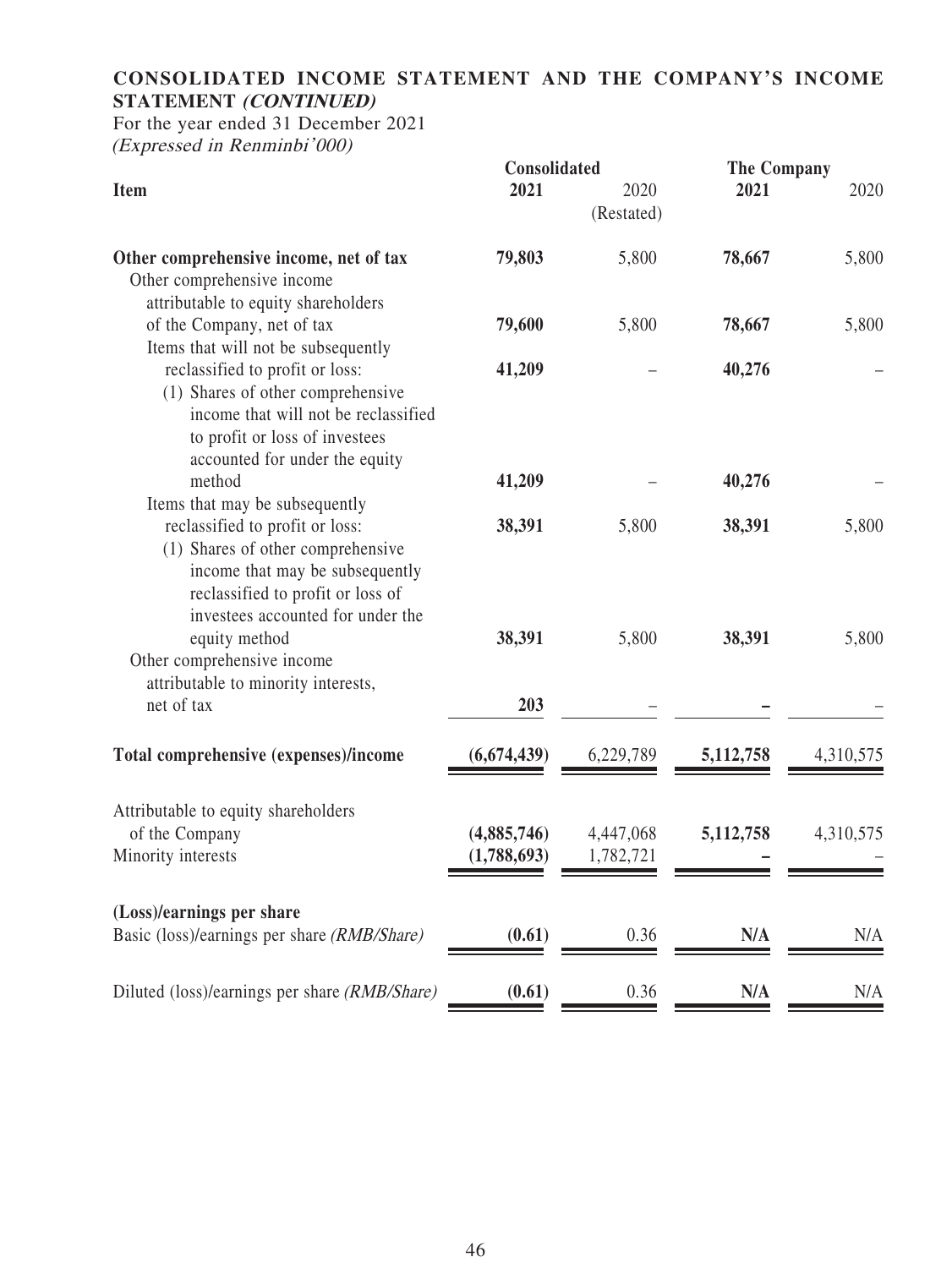#### **III. RECONCILIATION OF THE FINANCIAL STATEMENTS PREPARED UNDER CAS AND IFRSs**

Effects of major differences between the CAS and IFRSs on net (loss)/profit and net assets attributable to equity holders of the Company are analysed as follows:

|                                             |              | Net (loss)/profit<br>attributable to equity<br>holders of the Company |                | Net asset attributable<br>to equity holders of<br>the Company |                |
|---------------------------------------------|--------------|-----------------------------------------------------------------------|----------------|---------------------------------------------------------------|----------------|
|                                             |              |                                                                       |                |                                                               |                |
|                                             |              | 2021                                                                  | 2020           | 2021                                                          | 2020           |
|                                             | <b>Notes</b> | <b>RMB'000</b>                                                        | <i>RMB'000</i> | <b>RMB'000</b>                                                | <b>RMB'000</b> |
| Amounts under CAS                           |              | (4,965,346)                                                           | 4,179,447*     | 61,829,644                                                    | 72,088,981*    |
| Adjustments:                                |              |                                                                       |                |                                                               |                |
| Business combination involving entities     |              |                                                                       |                |                                                               |                |
| under common control                        | (1)          | (351, 083)                                                            | (249, 191)     | 3,642,536                                                     | 2,063,003      |
| Government grants                           | (2)          | 33,592                                                                | 33,592         | (253,209)                                                     | (286, 801)     |
| Maintenance and production safety funds     | (3)          | 90,604                                                                | 61,603         |                                                               | 78,320         |
| Separation and transfer of equipment        | (4)          | 19,586                                                                | 1,779          |                                                               |                |
| Dilution gain on investment in an associate | (5)          | 1,690,603                                                             |                |                                                               |                |
| Taxation impact of the adjustments          |              | 55,051                                                                | 51,113         | (686, 877)                                                    | (426, 407)     |
| Attributable to minority interest           |              | 85,011                                                                | 88,413         | (823, 677)                                                    | (371, 735)     |
| Amounts under IFRSs                         |              | (3,341,982)                                                           | 4,166,756      | 63,708,417                                                    | 73,145,361     |

- \* The figures are extracted from the audited financial statements prepared under China Accounting Standards for Business Enterprise and issued on Shanghai Stock Exchange for the year ended 31 December 2020.
- (1) According to the accounting policies adopted in the Group's financial statements prepared under IFRSs, assets and liabilities acquired by the Group during business combination, irrespective of whether such business combination is involving entities under common control or not, are measured at the fair value of identifiable assets and liabilities of the acquiree at the date of acquisition. In preparing the consolidated financial statements, the respective financial statements of subsidiaries are adjusted based on the fair value of individual identifiable assets and liabilities at the date of acquisition. The excess of purchase consideration paid by the Company over its share of fair value of identifiable net assets of the acquired was recognised as goodwill.

In accordance with CAS, assets and liabilities acquired by the Group in business combination involving entities under common control are measured at their carrying value at the date of combination. The excess of carrying value of purchase consideration paid by the Company over its share of carrying value of identifiable net assets of the acquiree for business combination involving entities under common control reduces the share premium of capital reserve or retained profits.

In addition, according to CAS, in respect of business combination involving entities under common control, when preparing consolidated financial statements, the opening balances as well as the comparative figures of the financial statements should be adjusted as if the current structure and operations resulting from the acquisitions had been in existence since prior periods (no earlier than the later of both parties were under common control).